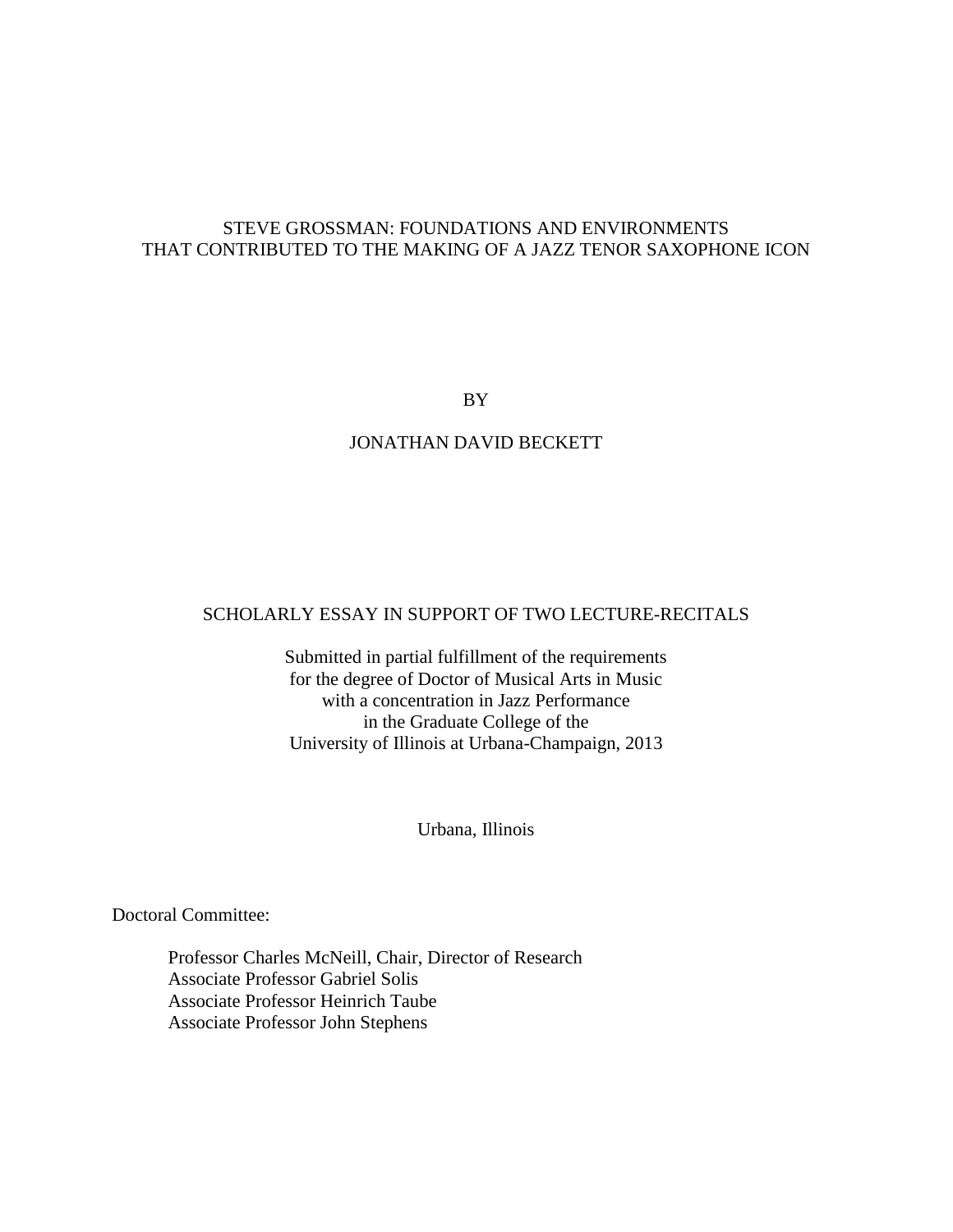© 2013 by Jonathan David Beckett. All Rights Reserved.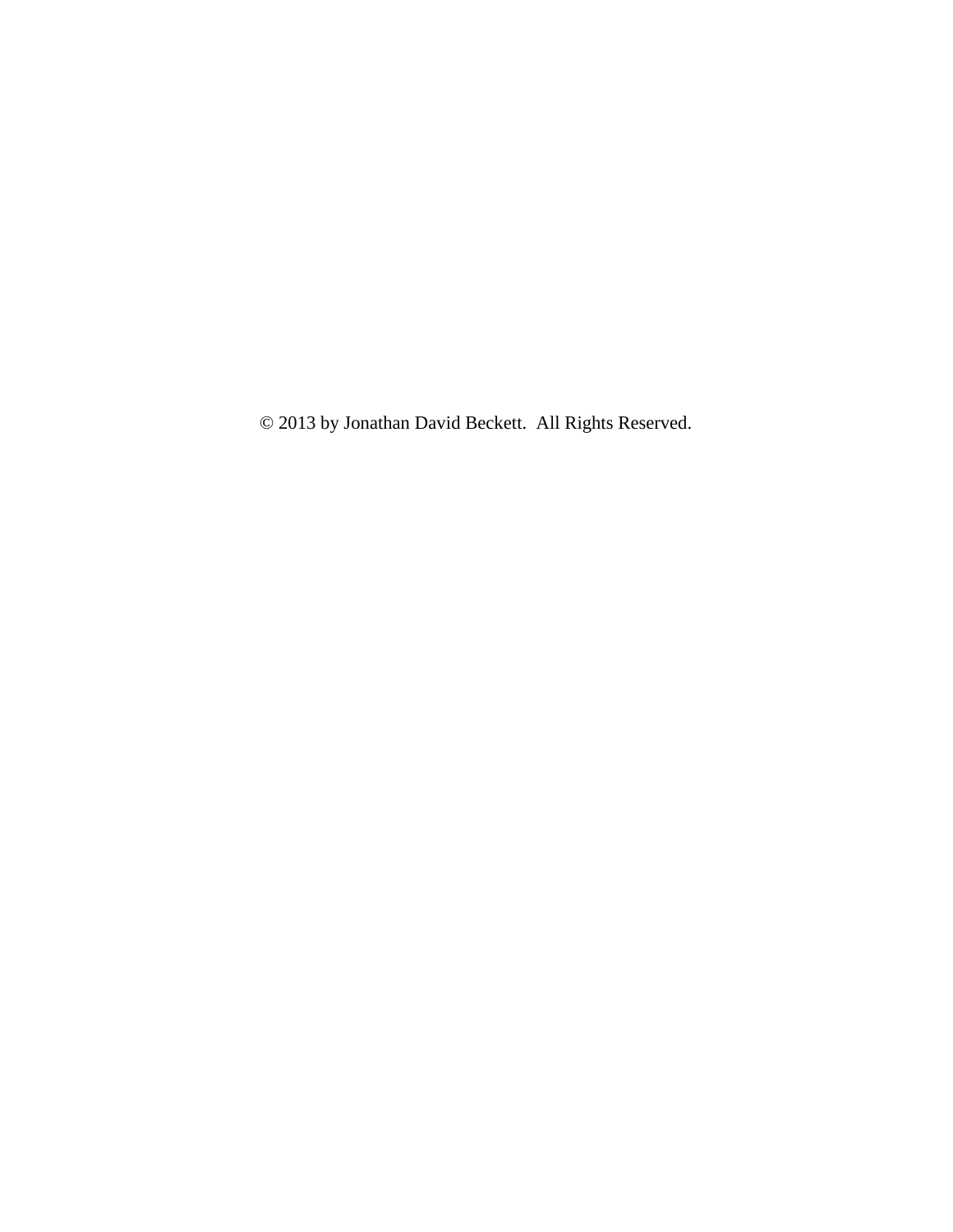### **ABSTRACT**

Steve Grossman is regarded as one of the most influential tenor saxophone players in Jazz. Relatively little is known about him and his music, however. This essay represents musicological research that synthesizes fragments of information in conjunction with personal interviews by the author. The purpose of this essay is to point to the environments and influences of Grossman that shaped him as a musician, and to advance knowledge about these people, places and times. Specifically investigated are the years immediately following the death of John Coltrane. Grossman took the influence of Coltrane and interpreted it in his own distinctive way. In 1969 at the age of 18, Grossman was hired by Miles Davis and played on several important albums including *Black Beauty, A Tribute to Jack Johnson,* and *Miles at Fillmore.* Elvin Jones hired Grossman subsequently, leading to the important album *Live at the Lighthouse*. Grossman also recorded the influential album *Some Shapes to Come* under his own name, and would go on to be a founding member of the band Stone Alliance. The lofts of Gene Perla and David Liebman were important to what can be referred to as a "school" of post-Coltrane tenor saxophonists. Grossman developed as a musician in several important environments, however there will be focus placed on those two.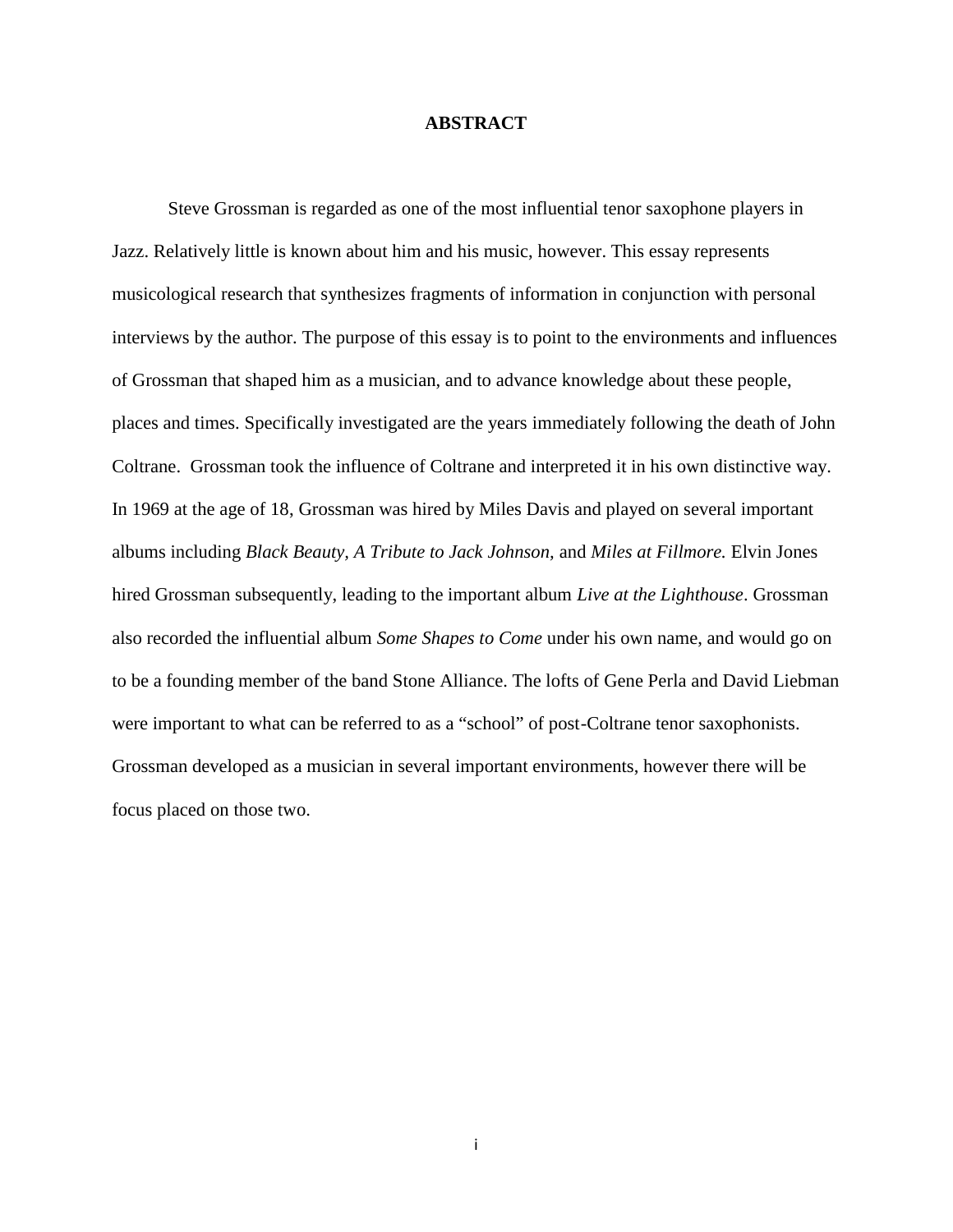#### **ACKNOWLEDGEMENTS**

First and foremost I want to thank Professor Chip McNeill for being my teacher, mentor, and chair of my doctoral committee. I will always be grateful that he accepted and welcomed me here at the University of Illinois. I am inspired by his brilliance as a musician and grateful for his help and guidance through this process. I would like to thank my other committee members: Professor Chip Stephens is a constant inspiration as a great musician and with his encouragement of my pursuits; Professor Heinrich Taube has been very kind and helpful; Professor Gabriel Solis has generously offered his time and assistance with writing my research essay, and I am grateful for his positive and encouraging remarks. Special thanks go to Professor Larry Gray for providing me with the recording of the WKCR radio profile of Gene Perla.

I would like to thank Gene Perla, Gary Campbell, and Dave Liebman for being so gracious and allowing me to talk to them about their associations with Steve Grossman, and the times and places they shared. It has been a thrill meeting all three of these jazz legends in person, and a particular thrill to play an engagement with Gene in October 2012. I thank him for that opportunity and especially for his friendship.

Environments are important to jazz musicians. I want to thank Paul Wirth, proprietor of the Iron Post in Urbana for providing a venue for jazz musicians and his enthusiastic support of this music that we love.

My parents have been supportive of my pursuits throughout my lifetime, and I thank them for always being there for me.

Finally, it is with the deepest love and devotion that I dedicate this effort to my wife Penné. I would not be here if not for her.

ii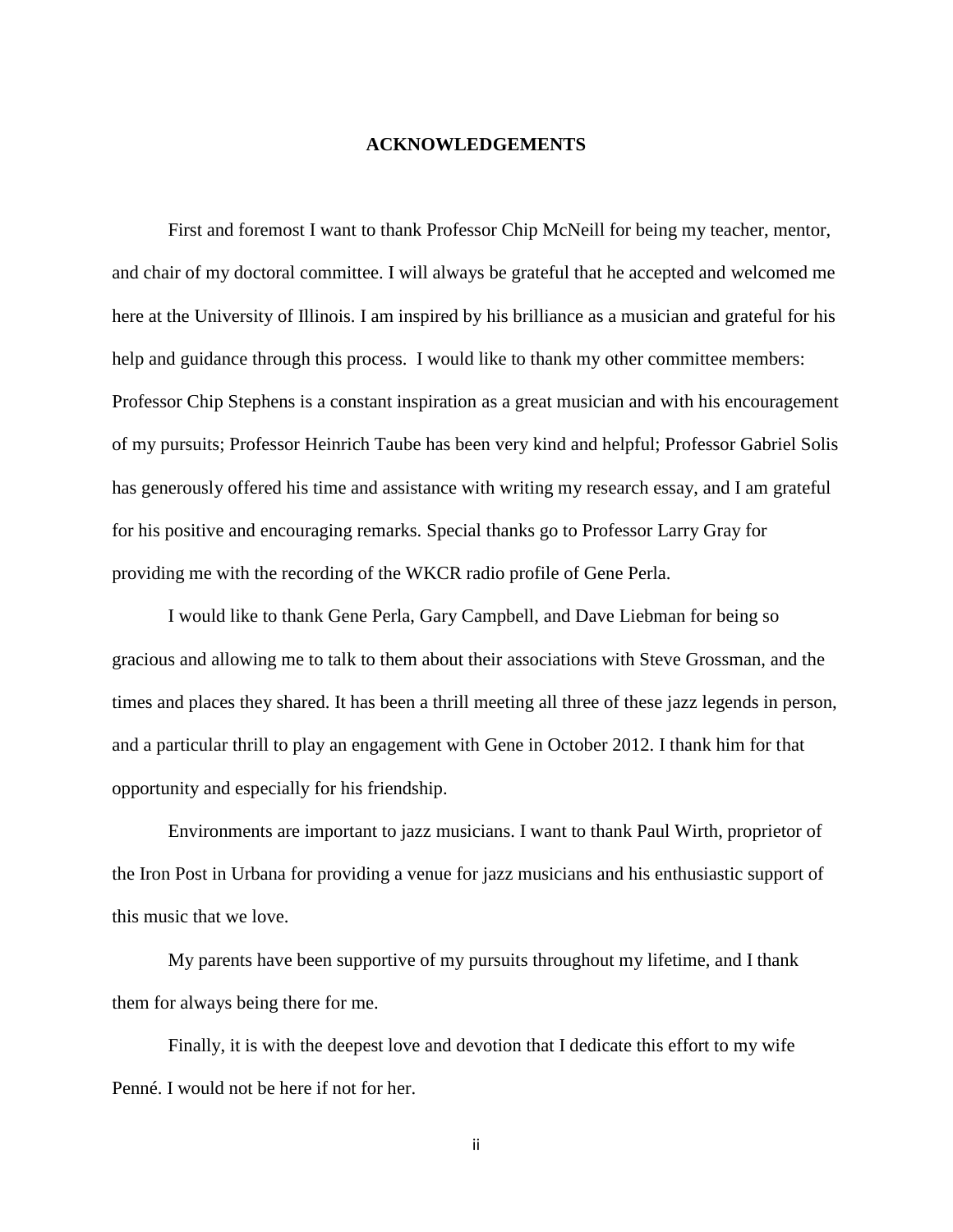# **TABLE OF CONTENTS**

.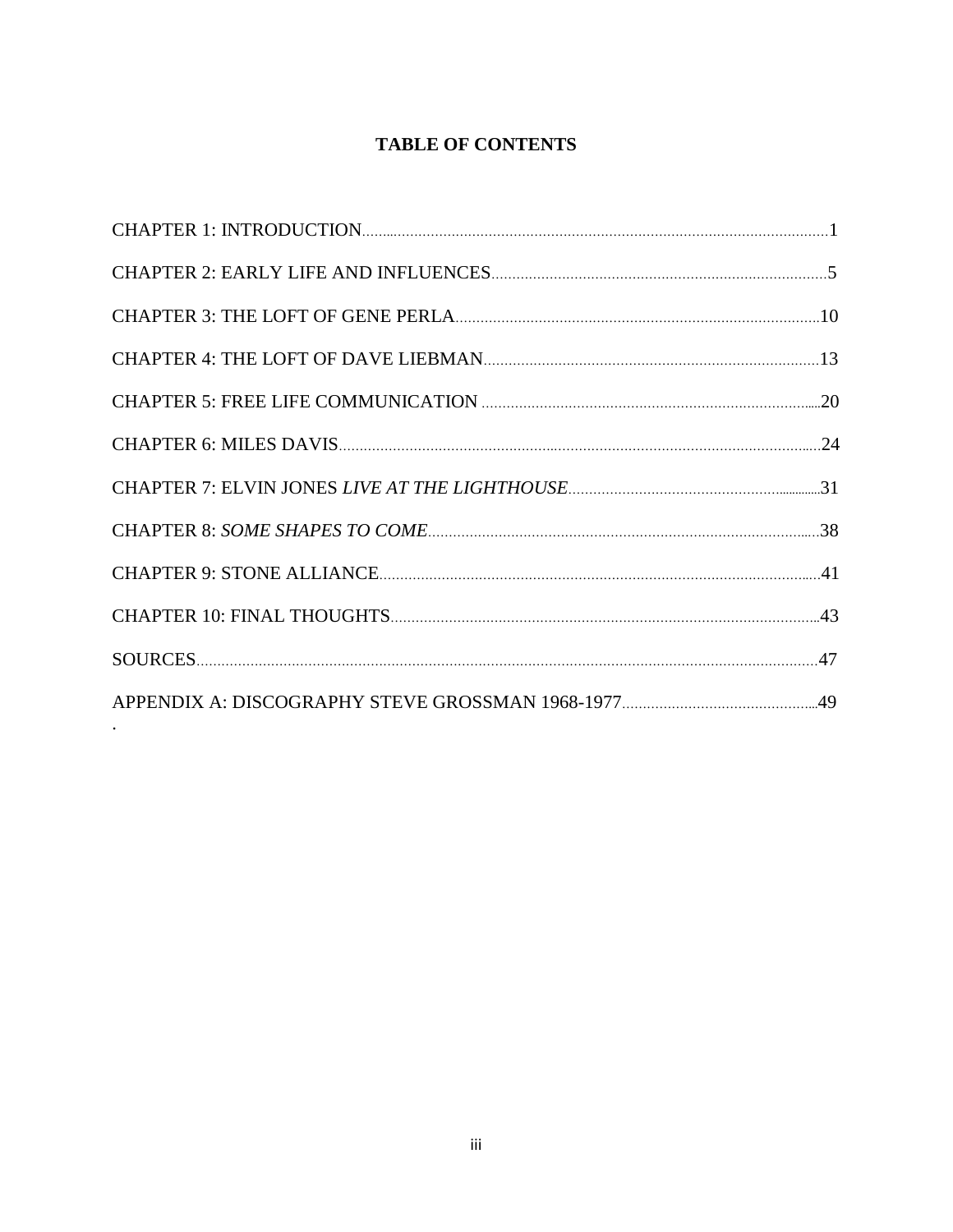#### **CHAPTER 1**

# **INTRODUCTION**

In the period of Jazz History that can be described as "Post-Coltrane," there was a new generation of outstanding tenor saxophone players who were associated with a particular "loft scene" in New York. Lofts were large, open living spaces that were typically former industrial spaces. They were favored by artists, photographers and dancers as well as musicians. Lofts were prime spaces for jazz musicians to play music all hours of the day and night. Specifically, the lofts of bassist Gene Perla and saxophonist Dave Liebman were places that Steve Grossman developed his skills playing jam sessions for hours at a time, day after day.<sup>1</sup> Those two lofts existed at a time when jazz was at a crossroads after the death of John Coltrane, and around the time that Miles Davis was adopting electronic instruments and using them to fuse the sounds of rock and funk with jazz. The lofts were places where those new sounds could be explored without limitation. Grossman, along with the other musicians there, was on the cutting edge of jazz at that time. In the late 1960s and early 1970s, the cutting edge of jazz was a combination of the musical language of John Coltrane with the stylistic explorations of Miles Davis. This meant music that could be abstract and atonal, and included free improvisation in rock and funk contexts. The lofts of Gene Perla and Dave Liebman were extraordinarily fitting environments for the young tenor players to hone their skills and work out their own interpretations of the music of (especially later period) John Coltrane, and to do so in those rock and funk contexts. Among those in that new generation were Michael Brecker, Bob Berg, Bob Mintzer, Gary Campbell, Dave Liebman, and Steve Grossman. Liebman said of Grossman, "all of us

<sup>1</sup> For more information on Jazz Lofts, see Amiri Baraka, *Black Music* (1968); Michael Heller, *Reconstructing We* (2012); Benjamin Looker, *BAG* (2004); and http://www.jazzloftproject.org/?s=about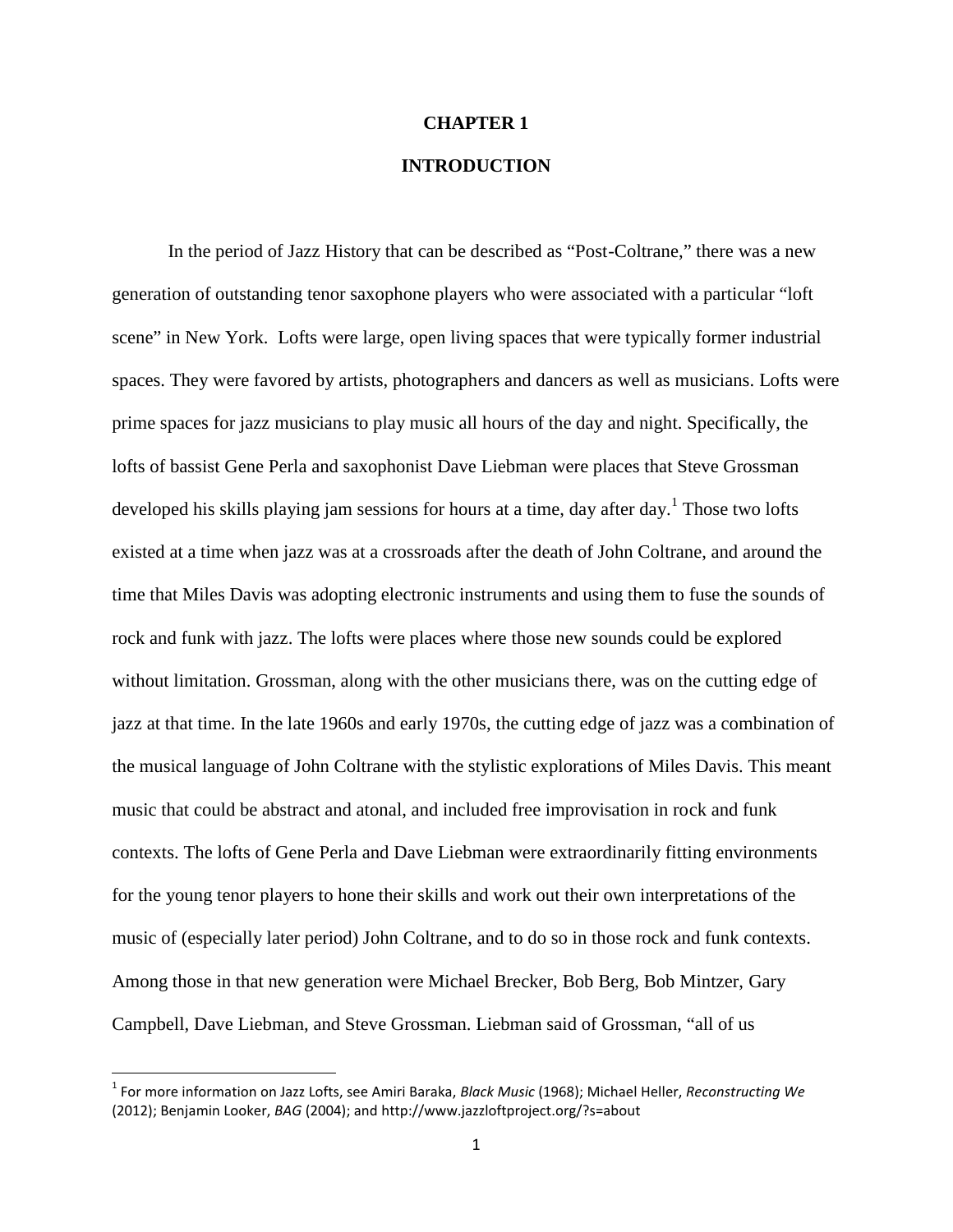acknowledged that he [Grossman] was the best of us."<sup>2</sup> In this rarified company, how is it that Grossman is considered the greatest of all by his peers? This investigation is one of historical context and relevance. It will describe the people, events and environments in which Steve Grossman existed that eventually led to his being perhaps the most influential post-Coltrane tenor saxophonist of his generation. The investigation will cover the time frame of Grossman's early life through his first important recordings with Miles Davis in 1969 to the end of his time with the band Stone Alliance in 1977. This essay is essentially musicological research—a description of a time and the people who had significant influence on the events that occurred, specifically in regard to the environments of Steve Grossman.

Grossman was an important musician in the transitional events in the history of Jazz after the death of John Coltrane. This project will show that Grossman was a vital participant in many of the environments in which these events occurred. More importantly, it will attempt to show how Grossman stood out in these contexts and what made him so influential. For the purposes of this paper, the term "environments" will mean "the aggregate of surrounding things, conditions, or influences."<sup>3</sup> Grossman grew up in a very favorable environment for becoming a jazz musician. He started playing saxophone at the very early age of eight years old. He was mentored by his older brother Hal, who was a jazz trumpet player.<sup>4</sup> His mother loved jazz, and her brother, Grossman's uncle, had played saxophone professionally.<sup>5</sup>

When Grossman was about fifteen years old, he met Dave Liebman, and the two became close friends. Together they were important players in the loft of Gene Perla starting around late 1967 or early 1968. Within about a year Liebman had his own loft. The influential record *Live at*

 $2$  David Liebman, telephone interview by Jonathan Beckett, January 19, 2013.

<sup>&</sup>lt;sup>3</sup> dictionary.reference.com

<sup>4</sup> Al Levitt, "Steve Grossman," *Jazz Magazine* (Fr.), 415, (1992): 26.

<sup>&</sup>lt;sup>5</sup> Steve Grossman, interviewed by Brian Pace, The Jazz Standard nightclub, New York, September 2010. http://www.youtube.com/watch?v=BRkF5ZeLvJo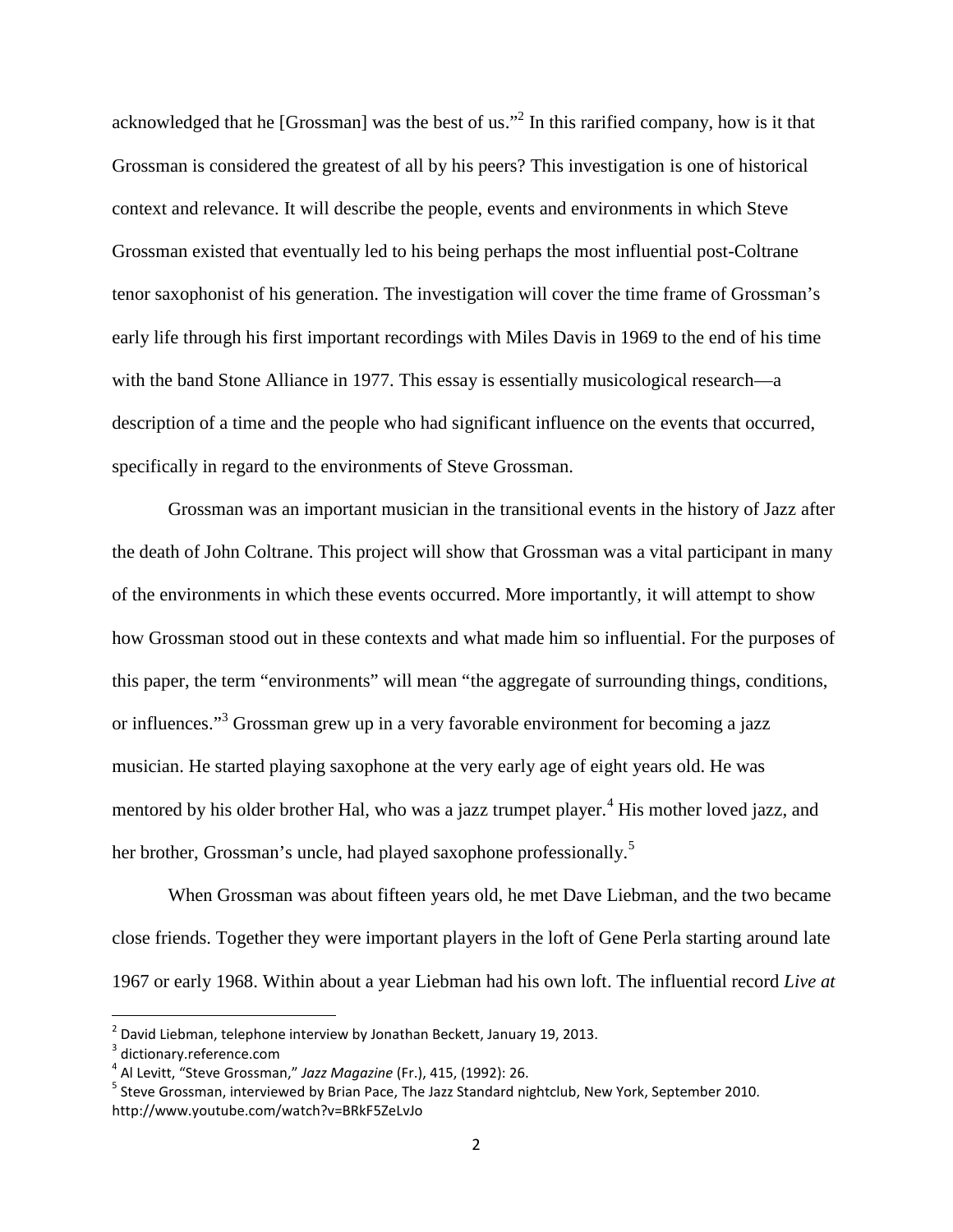*the Lighthouse* by the Elvin Jones quartet included Grossman, Liebman, and Perla. Pianist Chick Corea and bassist Dave Holland lived in the same building that housed Liebman's loft at that time when both were members of Miles Davis' band. Grossman jammed with them, and would join them in Miles' band in 1969, spending about 10 months with Miles.

The bands of Miles Davis and John Coltrane were widely regarded as the most influential of the 1960s. Grossman had associations with both, having played in Miles' band, and in the band of Elvin Jones, who was Coltrane's drummer. It can be argued that Grossman carried the musical influence of both of these bands further, with his Coltrane-influenced saxophone playing within Miles Davis-influenced jazz-rock contexts. Other saxophonists may have been influenced by Coltrane and Miles Davis, but not from the same generation as Grossman or with the same level of connection to both bands. For example, Grossman is distinct from Liebman in this regard because he recorded more with Miles and at a more historically important time—when *Bitches Brew* was released. Grossman's association with Elvin Jones lasted over five years, whereas Liebman was with Jones for only about two years and on fewer recordings.

Grossman is distinctive in that generation because of the broad scope of his influences: from Coleman Hawkins through Charlie Parker and all stylistic incarnations of John Coltrane. Grossman has always been faithful to a hard-swinging style with a very strong, masculine sound. The harmonic and melodic approaches are distinctive, using elements both inside and outside of traditional tonality.

Recorded on September 9, 1972, *Live at the Lighthouse* featured a pianoless quartet of two saxophonists (Grossman and Liebman), acoustic bass and drums. A year later in September 1973 Grossman recorded *Some Shapes to Come*, which was also a quartet, but with electric piano/synthesizer, electric bass, and drums in addition to Grossman on saxophone. The contexts

3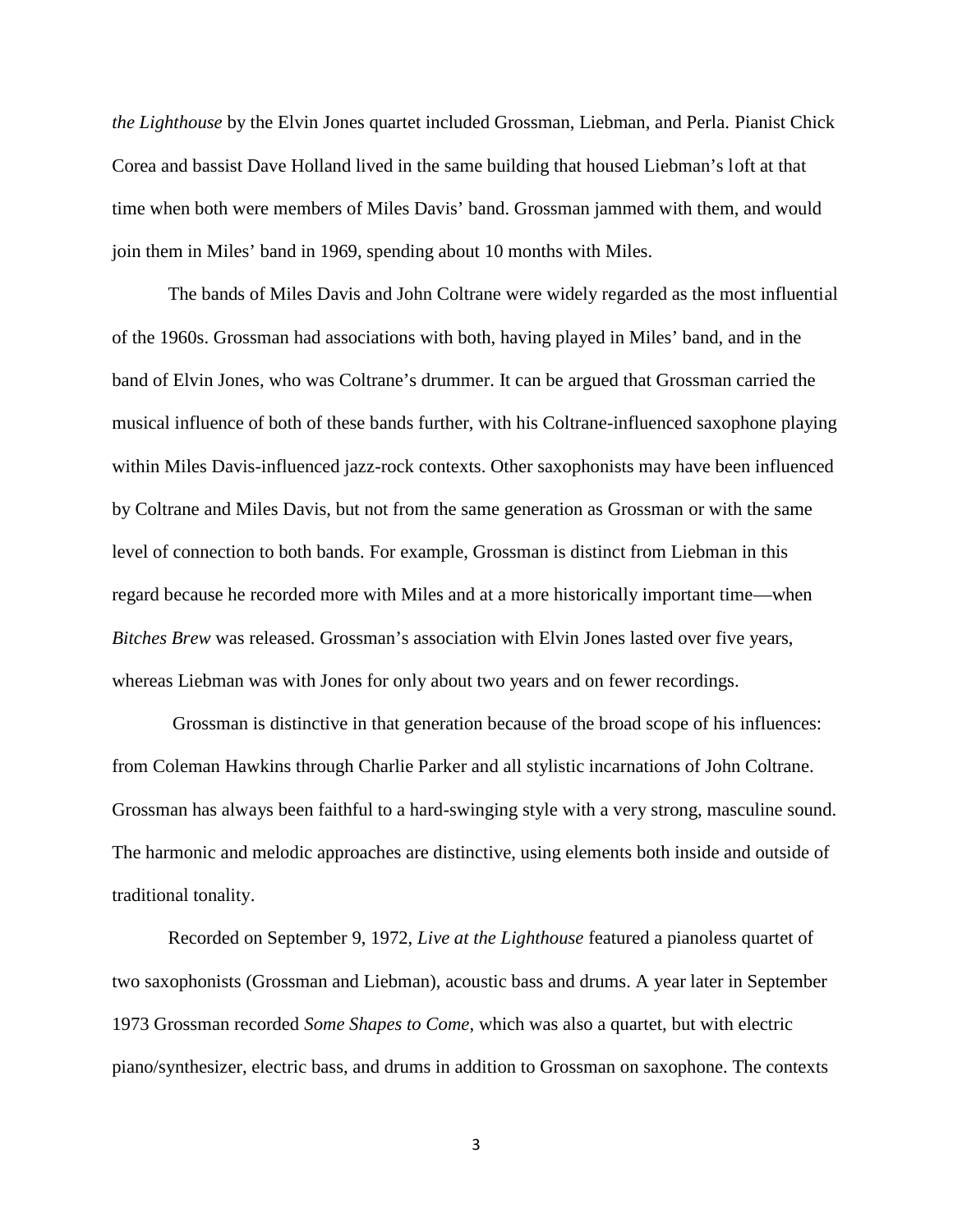of the two albums were very different and represented two important directions of Jazz at that time. The rhythm section on *Some Shapes to Come* consisted of Grossman, Jan Hammer, Gene Perla and Don Alias. They were all friends from Perla's loft who, minus keyboardist Jan Hammer, would form the influential band Stone Alliance. The band was something of a power trio, billing themselves as a funk band,<sup>6</sup> but playing intense rock, latin and straight-ahead jazz. They recorded several albums between 1975 and 1977, when Grossman left the band.

<sup>6</sup> Gene Perla, interview by Jonathan Beckett, Louisville Kentucky, January 5, 2012.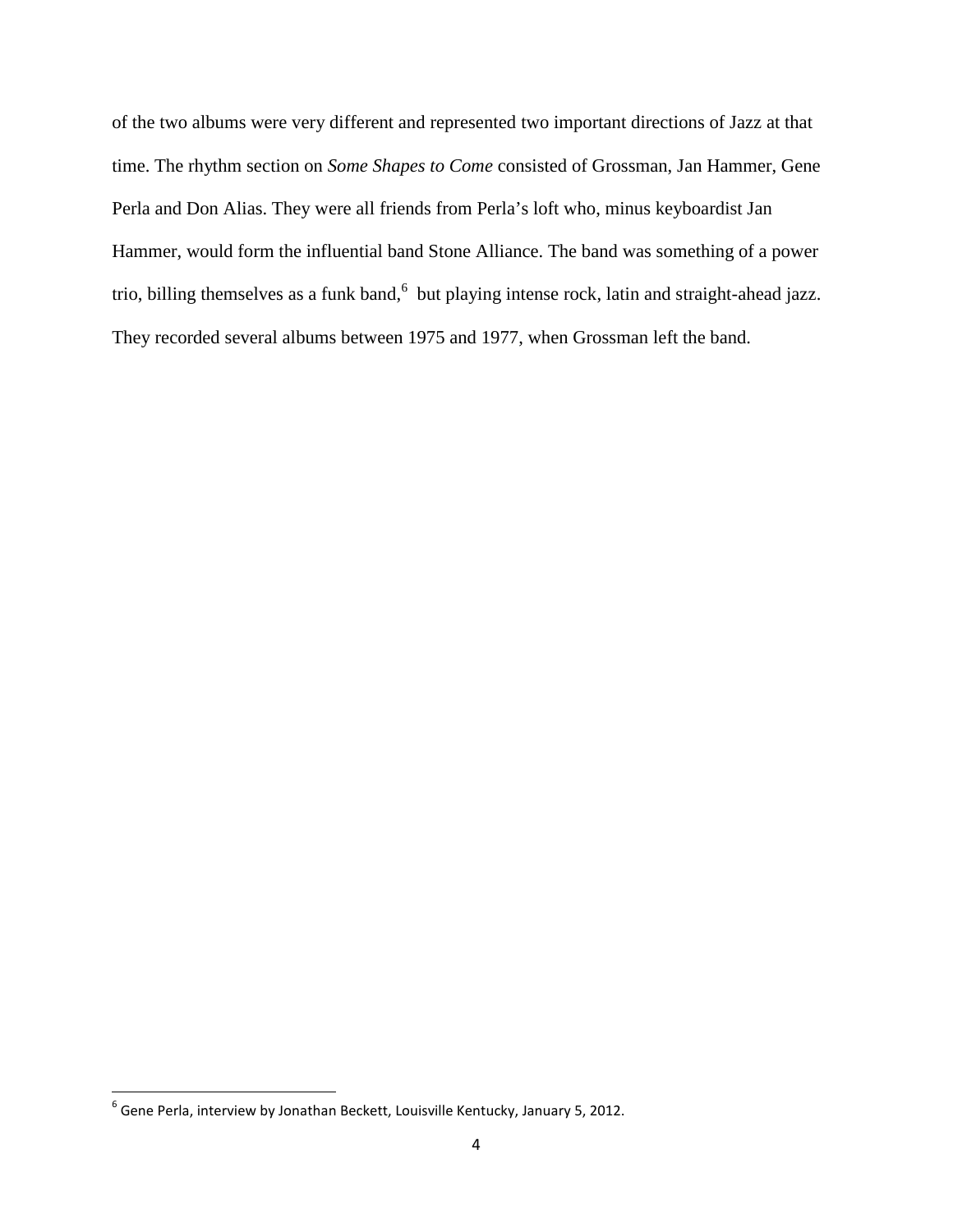#### **CHAPTER 2**

## **EARLY LIFE AND INFLUENCES**

Steve Grossman was born in Brooklyn, New York on January 18, 1951. Grossman was a "privileged kid"<sup>7</sup> from an upper middle-class Jewish family. There was jazz in the household in which he grew up—Grossman's mother was a jazz fan. The young Steve Grossman picked up the alto saxophone at age eight, in the third grade. By his own account, Grossman originally wanted to play drums in school, but "they didn't have any sticks left," $\delta$  so at his mother's suggestion, he took up the alto saxophone. His mother's brother, Grossman's uncle, had played saxophone professionally at resorts in the Catskills when he was young. His uncle loved jazz, and even more significantly, as Grossman stated, "my mother loved jazz."<sup>9</sup> (Research suggests that parental involvement and support in the early stages of learning leads to more musically successful students). $10$ 

Steve's older brother Hal Grossman was a trumpet player who would go on to teach at the Berklee School for many years. Hal was a big influence on Steve. He was insistent that Steve learn the music of Charlie Parker. At that very early age, when Steve was in the third grade, he was learning Charlie Parker in a disciplined manner. Steve received a lot of attention and he was getting the best training for learning jazz. He was a normal kid who had what can be referred to as "natural talent". He didn't participate in sports like the other kids. He stayed in his basement transcribing Charlie Parker solos. Grossman's first album was *Bird and Diz*, featuring Charlie Parker and Dizzy Gillespie. It was recorded on June 6, 1950 and originally released on the Verve

<sup>7</sup> David Liebman, *What It Is, the Life of a Jazz Artist*, ed. Lewis Porter (Lanham, MD: Scarecrow, 2012), 121.

<sup>8</sup> Brian Pace.

 $^9$  Ibid.

 $10$  Davidson, J., M. Moore and J. Sloboda, "The Role of Parental Influences in the Development of Musical Ability," *British Journal of Developmental Psychology*, n. 14, 399-412, (1996).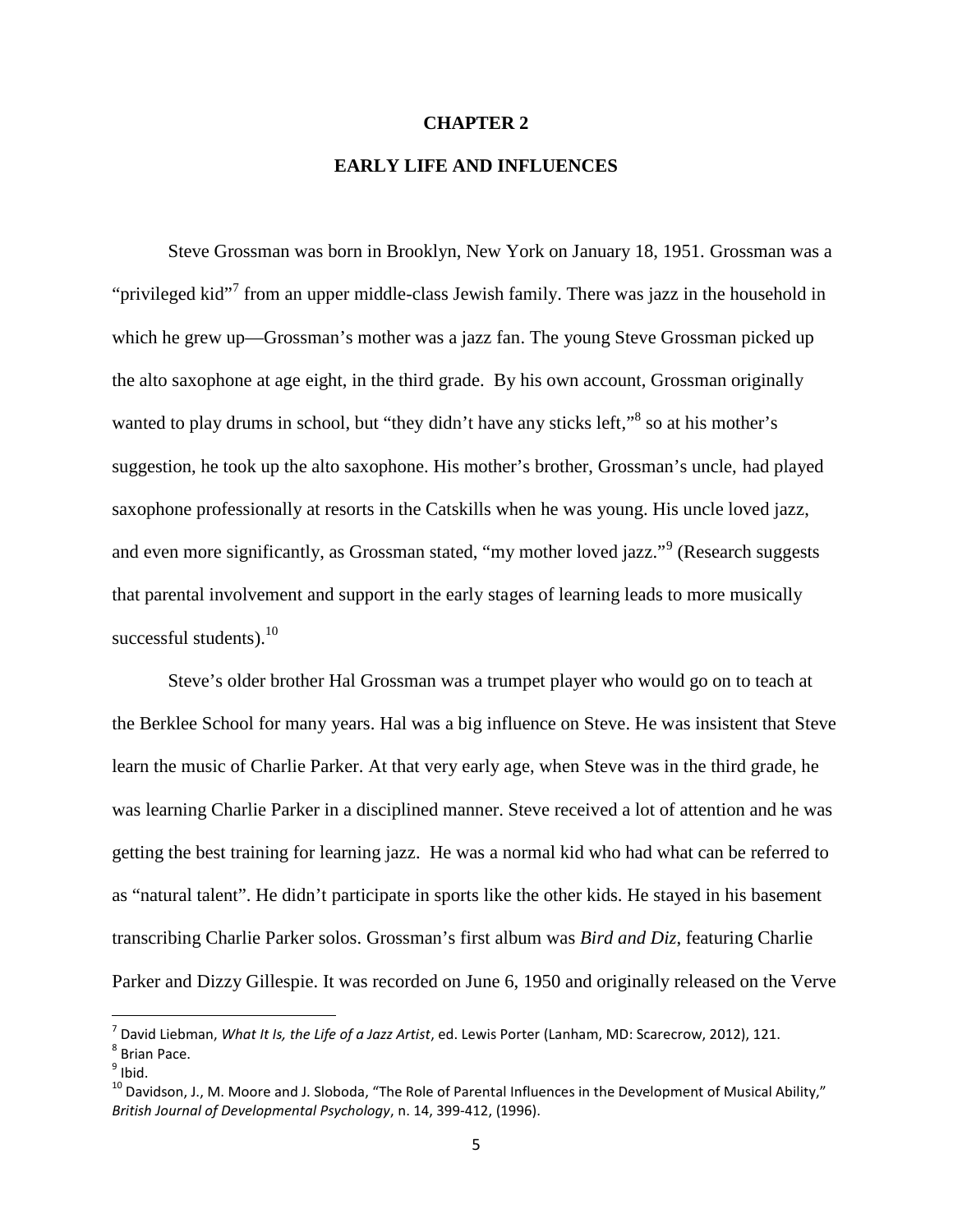label in 1952. Grossman became a self-described "Bird freak."<sup>11</sup>(Charlie Parker is often referred to by his nickname "Bird"). Grossman was also learning to play jazz by playing with *Music Minus One* records produced by Mal Waldron.

Grossman's father was a salesman with RCA and moved the family frequently. The family moved to Pittsburgh when Steve was nine years old and stayed there until Steve was fourteen,<sup>12</sup> which would have been approximately the years 1960 to 1965. During that time in Pittsburgh, Steve and his brother Hal, five years his senior, formed a group in the model of the Cannonball Adderley Quintet called "The Uniques". Hal played trumpet, and Steve played alto sax. The Uniques opened for Duke Ellington and his orchestra during that time, and Steve, as a young teenager was offered a chair in Duke's band,<sup>13</sup> which for unknown reasons he declined.

Hal Grossman and some of his friends who were also a few years older than Steve were jamming with Steve on Saturday afternoons. Steve was going to jam sessions in the Hill District in Pittsburgh, which was something of the African-American cultural center and center for contemporary jazz activity. It could be referred to as the "Harlem of Pittsburgh". During his time in Pittsburgh and at a young age Grossman was jamming with accomplished jazz musicians who were older than he was. Those musicians included Eric Kloss, Tommy Turrentine and Bernard Chambers. Eric Kloss is a legendary blind saxophonist who made his first record for Prestige in 1965 at age sixteen. Trumpeter Tommy Turrentine was the older brother of saxophonist Stanley Turrentine, and recorded with Max Roach and Jackie McLean among others. Bernard Chambers was a well-known drummer at the time. Incidentally, he played stylistically between Roy Haynes

<sup>11</sup> Laurel Gross, "Steve Grossman," *All About Jazz,* November 21, 2008, accessed March 16, 2013, http://www.allaboutjazz.com/php/article.php?id=30560

 $12$  Levitt. 26.

<sup>13</sup> Mark Gilbert, "Steve Grossman," *Jazz Journal International* 49/1 (January 1996): 11.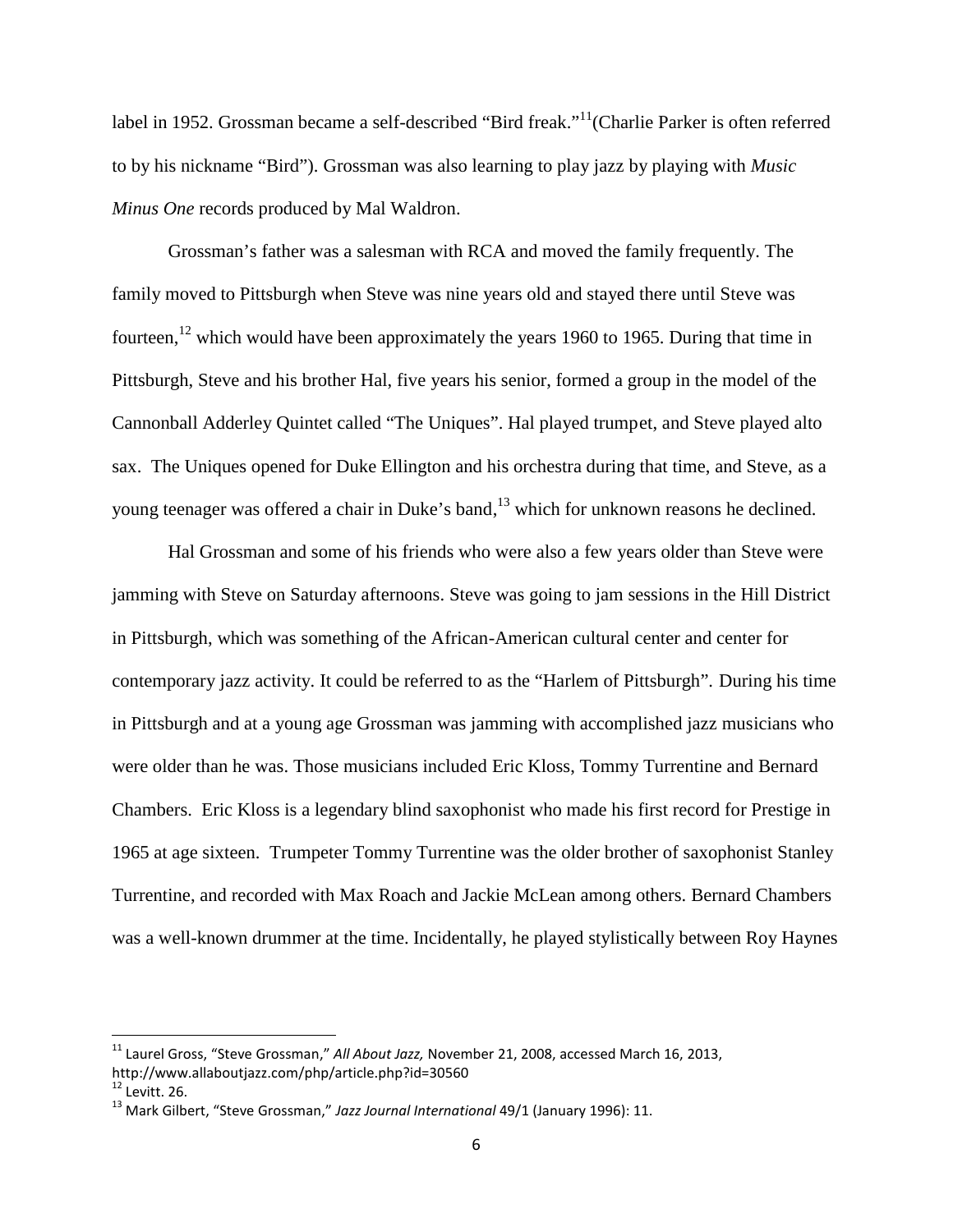and Elvin Jones, $^{14}$  who were the prominent drummers with John Coltrane in the 1960s. Grossman may have met future roommate Frank Mitchell at that time as well. Mitchell was a saxophonist who played with Art Blakey's band in the mid-1960s. Blakey was from Pittsburgh. One might assume that Grossman playing and jamming with excellent jazz musicians from an early age would have been of benefit to him. Among the many influences of Grossman in addition to Charlie Parker and John Coltrane, he himself has specifically named Jackie McLean, Sonny Rollins, Coleman Hawkins, and Don Byas. Speaking of his early influences, Grossman said, "I started out listening to Bird [Charlie Parker] and Jackie McLean, just trying to play straight-ahead. Then I heard Coltrane and that took me for a trip. At first I didn't know what was happening, but eventually the sound just went through my body."<sup>15</sup> Grossman had stated that he was trying to play like Charlie Parker early on, but found it too difficult, so he tried to play like Jackie McLean instead.<sup>16</sup> Jackie McLean might seem an unusual influence, but when investigated more closely, it makes more sense. McLean was influenced primarily by tenor players early on: Lester Young, Sonny Stitt, Dexter Gordon, and of course Sonny Rollins. Rollins was a childhood neighbor of McLean in the Sugar Hill neighborhood of Harlem, and a strong influence on McLean. He was about a year older than McLean and "playing excellent when he was fourteen, fifteen years old."<sup>17</sup> Rollins was also a major influence on Grossman.

Like Grossman, McLean played with raw intensity. One may not associate being tough with playing the alto, but toughness is what McLean brought to his alto sound. Much like Grossman, there was a distinctly masculine aspect to his sound. Gary Campbell stated,

 $^{14}$  Barry Altschul, Interview by Harris Eisenstadt (part 2), January 10, 2013, accessed March 16, 2013. http://destination-out.com/?p=4236

 $15$  Gilbert, 11.

 $16$  Levitt, 26.

 $17$  Jackie McLean, interview by Fred Jung.

http://www.danmillerjazz.com/studentresources/chat\_jackie\_mclean.pdf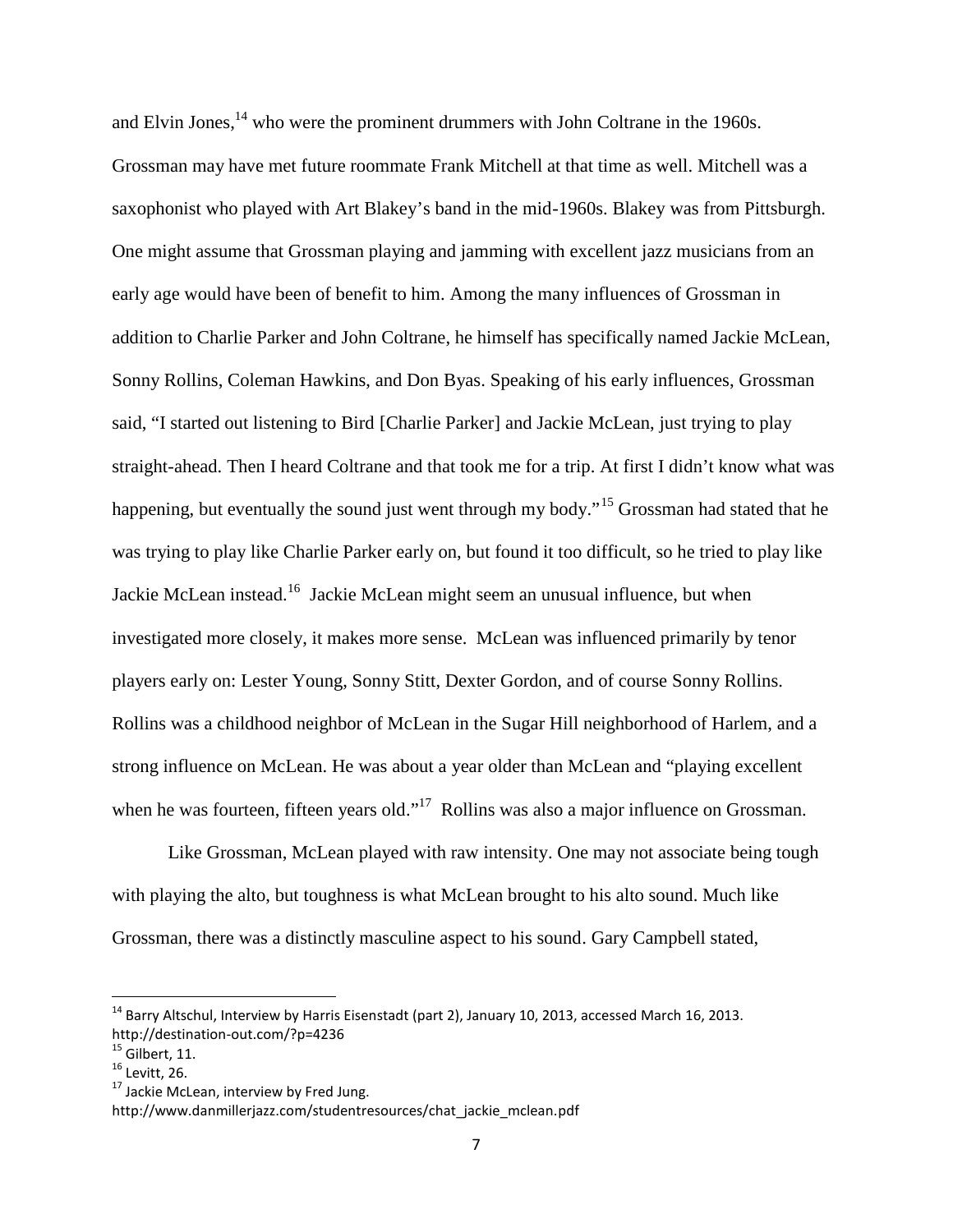"Oh yeah. That's an important part of that [Grossman's sound]. It still is. You can't get young alto players to say too much about Jackie McLean. But Jackie McLean's thing was sort of the same [as Grossman]. He wasn't Charlie Parker or Cannonball necessarily, but boy he had a great delivery, you know... He was tough alto if you want to call it something. He really stood his ground and played with great conviction, and I guess it was a macho thing I guess you could say."<sup>18</sup>

McLean in his career is said to have bridged three distinct and important styles in the evolution of jazz: Bop, hard bop, and avant-garde. The sound of the avant-garde can be heard on McLean's 1962 release *Let Freedom Ring*, in which his playing at times sounds like plaintive wails or cries of passion. McLean notably uses the altissimo range of the instrument, an important technique highlighted by Grossman and Dave Liebman in their post-Coltrane pursuits. Similarly, Grossman has bridged multiple styles including bebop, avant-garde and fusion.

Grossman was a prodigy and precocious even more so by the standards of that time--the early to mid-1960s. Dave Liebman aptly observed, "In those days there weren't as many teenaged whiz kids walking around playing great as there are now." <sup>19</sup> Elsewhere, he said:

"There's no question that by the time Steve was fifteen, when I met him, he was already burning up Coltrane, you know, and I didn't even ever hear him play like Charlie Parker. Seems like he passed through that probably [chuckling] when he was like, ten, eleven years old. And he played drums, and he played trumpet, and he could play bass. He was, you know, kind of a prodigy. And at that time, that was not so common as it is now, prodigies. It's a thrown-around word, but incredible talent at a young age is much more common these days worldwide as we see in some of the…as someone like myself sees a lot because of the education. In those days, if it existed we didn't know about it. It was unusual to have a teenager to be that adept at playing like that."<sup>20</sup>

Alto saxophone was the instrument that Grossman played until he was fifteen or sixteen years old, when he switched to soprano saxophone. About a year later, by age seventeen, he was on tenor as his primary and preferred instrument.

<sup>&</sup>lt;sup>18</sup> Gary Campbell, interview by Jonathan Beckett, January 19, 2012.

<sup>19</sup> Liebman, *What It Is*, 123

<sup>&</sup>lt;sup>20</sup> Liebman, interview by Beckett.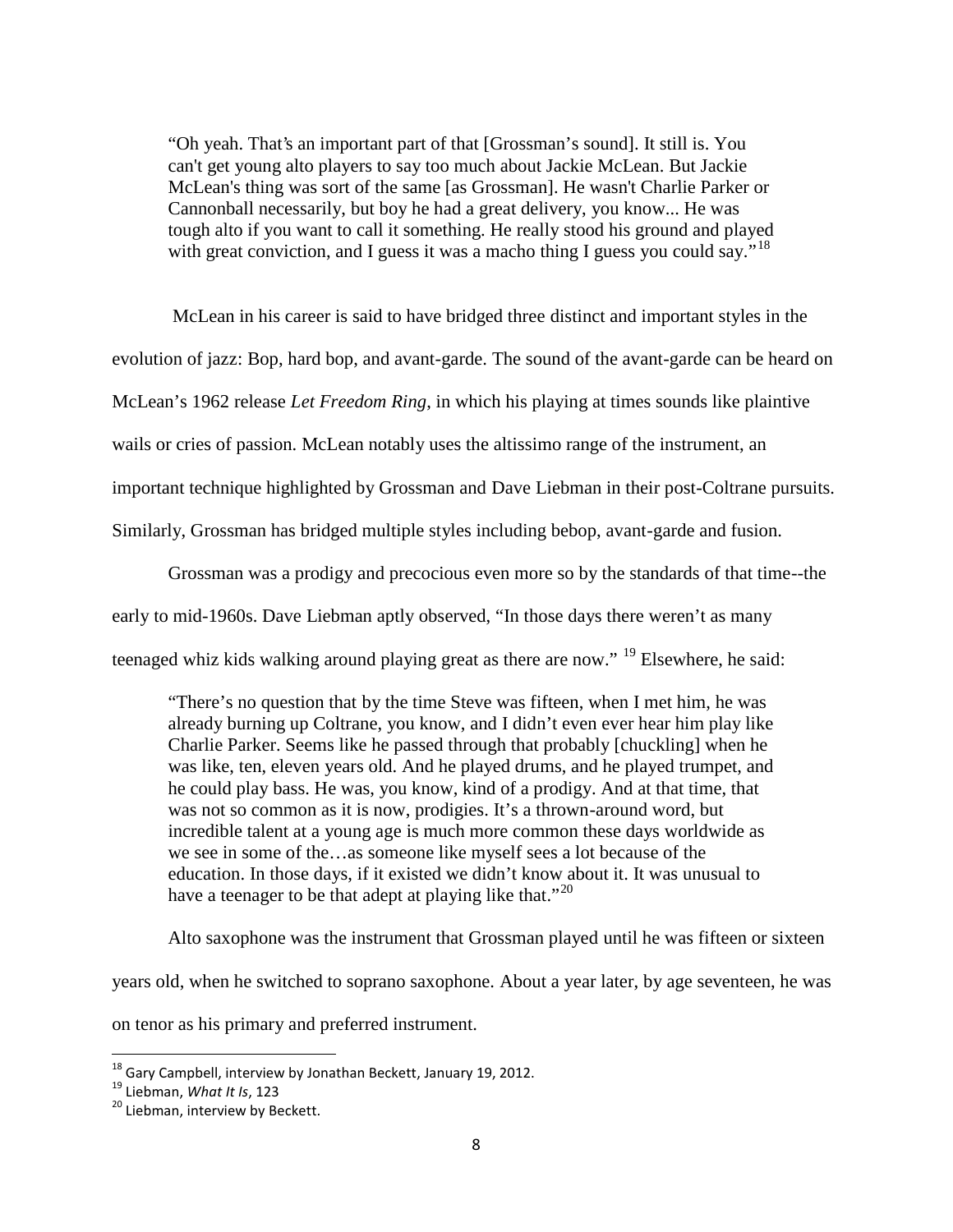Grossman moved back to New York with his family at some point around 1965 and they were living on Long Island. Around that time he met some musicians who were trying to emulate the music of John Coltrane. They included pianist Larry Schubert who, according to Liebman and Grossman, could sound like McCoy Tyner of Coltrane's classic quartet, and was on a level of Chick Corea in ability. $21$  Also included were drummer Jimmy Sutherland, who was well known and highly regarded at the time—"Elvined out" as Dave Liebman put it.<sup>22</sup> Bassist Lanny Fields was also involved. He would become a player in the loft scene as well as Free Life Communication, a collective organization of musicians that will be discussed later.

Slugs' Saloon was an important jazz club through much of the 1960s and into the 1970s. It was one of the few places that regularly booked avant-garde as well as mainstream jazz. Sun Ra and his Arkestra had a regular Monday night gig, and other notable avant-garde artists such as Albert Ayler, Archie Shepp, and Cecil Taylor often played there. Slugs' is probably most famous (or infamous) for being the location where Lee Morgan was gunned down onstage by his common law wife on February 12, 1972. In addition to Morgan, jazz greats such as Woody Shaw, Joe Henderson and Kenny Dorham were regulars that played and jammed at Slugs'. There were jam sessions there on Saturday and Sunday afternoons, where Grossman, as a teenager, would play with Lenny White, George Cables, and bassist Clint Houston. Some weekends Grossman would play with that rhythm section in Bedford-Stuyvesant or at Slugs' with the trombonist Artie Simmons, whose band was "The Jazz Samaritans."

 $21$  Levitt, 26.

<sup>&</sup>lt;sup>22</sup> Liebman, interview by Beckett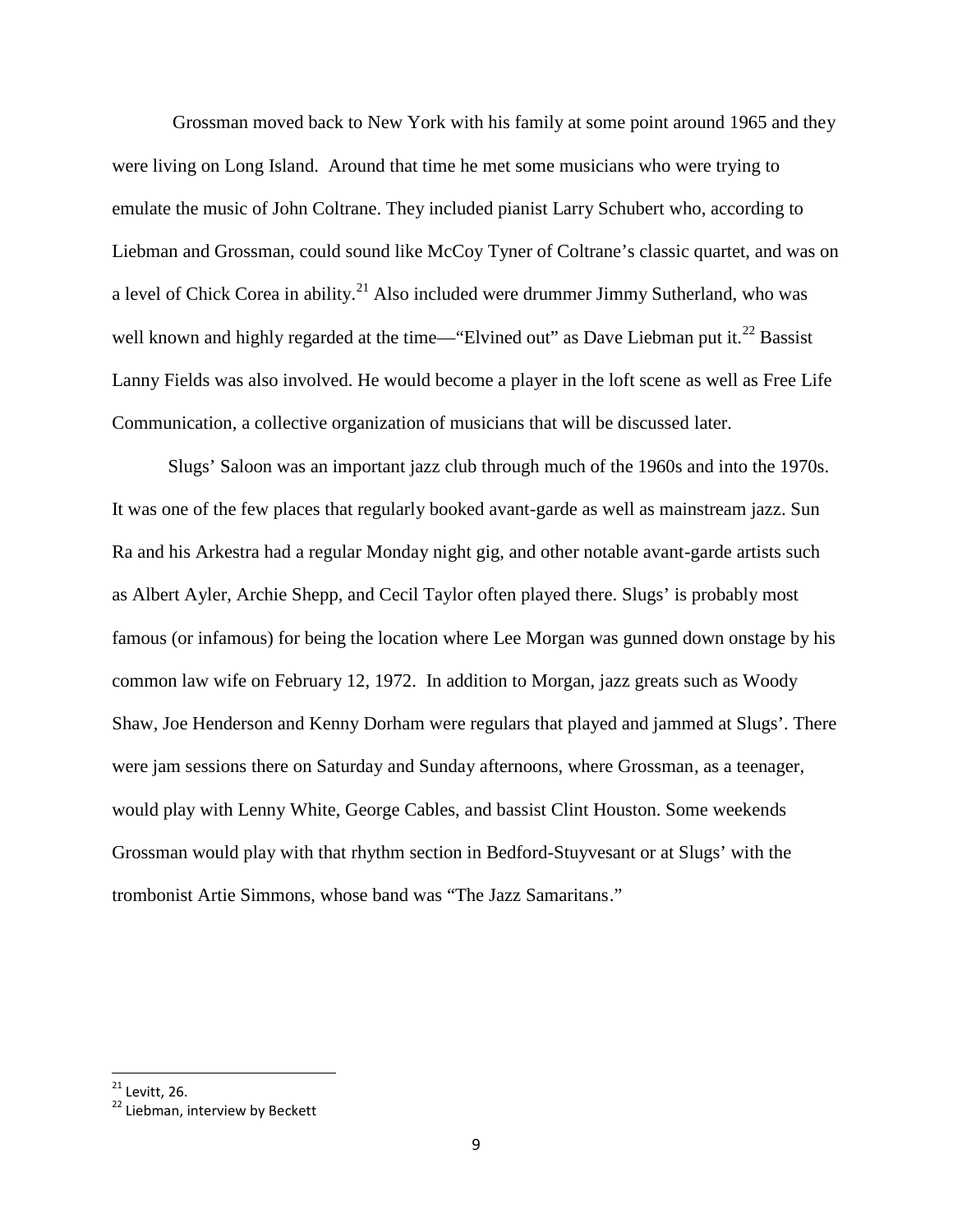#### **CHAPTER 3**

## **THE LOFT OF GENE PERLA**

There were other lofts in which there was a lot of jamming activity, including the one that drummer Bob Moses had on Bleecker Street, but the lofts of Gene Perla and Dave Liebman had particular relevance. Those were the lofts where Grossman was heavily involved. Those two lofts created something of their own "scene" because of the many musicians who frequented them. Among many others, some of the noteworthy musicians in that loft scene were Grossman, Michael Brecker, Bob Berg, Bob Mintzer and Gary Campbell on saxophones; Randy Brecker and Terumasu Hino on trumpet; Chick Corea, Jan Hammer and Karl Schroeder on piano; Gene Perla, Dave Holland, Lanny Fields, Clint Houston and Calvin Hill on bass; Bob Moses, Al Foster, Lennie White and Jimmy Cobb on drums.

The first and probably most important loft to Grossman was the loft of bassist Gene Perla. It is likely that Grossman learned of Perla's loft through Dave Liebman, with whom he had already been hanging out. That loft was downtown, on the lower east side on Jefferson Street near the Fulton Fish Market, a half block off the East river. It was an ideal place for jamming. As Perla said, "There was nothing around there. We could play all night."<sup>23</sup> As with Liebman, Perla put his grand piano and a set of drums in his loft. Grossman was a regular at Perla's jam session, along with Don Alias, Jan Hammer, Dave Liebman, Michael and Randy Brecker, and many others. Most of the time it was Perla, Alias and Grossman. They rarely played tunes from standard repertory or even blues, focusing instead on time and feeling. In Liebman's loft, the music was almost entirely free improvisation without defined pulse or harmony, but in Perla's loft it was not completely free. Perla said, "We played time…but no structure whatsoever. Just

<sup>&</sup>lt;sup>23</sup> Perla. interview by Beckett.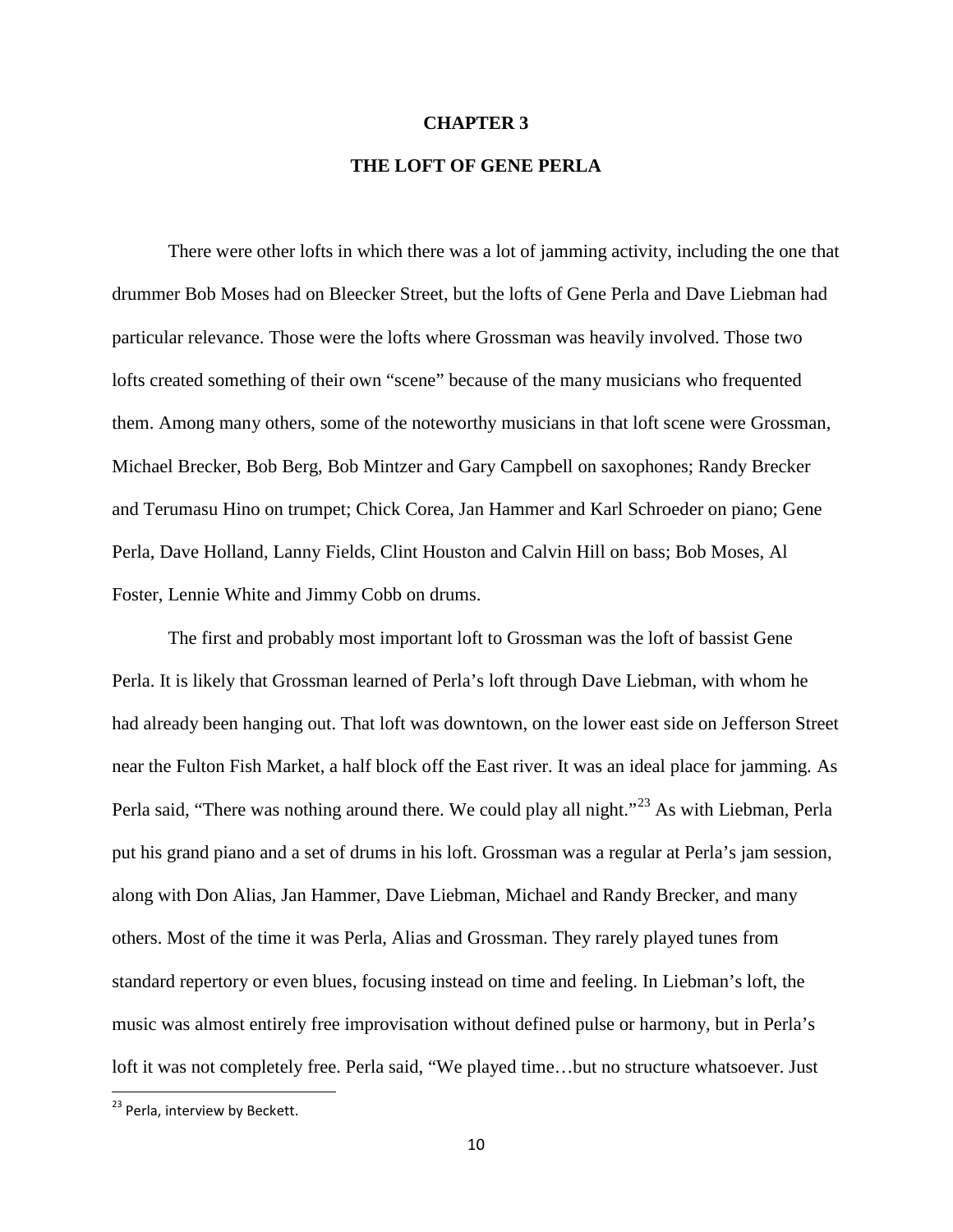go. I'd hear something and I'd go there with Grossman. I'd play some [stuff], he'd come with me... just on and on, hours and hours. ...We played day after day, sometimes twice a day."<sup>24</sup>

Perla was documenting many of the sessions using an Uher (brand) five-inch reel-to-reel tape recorder.<sup>25</sup> (He maintains an archive of these tapes). It was possible to run the tape at different speeds, as slow as 15/16 inches per second. The quality was not great, but discernible. The tape was like cassette in that it could be run on one side, then flipped over and recorded on the other side. Perla was recording one and a half hours per side, then flipping over the tape and filling both sides in a session. They were jamming for three hours at a time during the day, then coming back again at night and doing it again. What was most important in these sessions was working on the feel, or "feeling" as Perla puts it. They weren't concerned about the notes being played, or the "correctness" of it. The important thing was trying to get a good feeling going, "and I think that's what Elvin picked up on. Of course, if there's anyone with feeling, it's Jones."<sup>26</sup> Though they were playing hours a day, day after day at times, they never played gigs together at that time, just jam sessions.

Jan Hammer was an important participant in the loft scene and a key player on early recordings of Grossman. Perla and Hammer were close friends. When Hammer came to New York, he lived with Perla in his mom's house in New Jersey. Later they moved into New York and stayed together in the loft. "That was really the…. between Hammer, Grossman, Alias and myself, that was the real center of a lot of the stuff we did on those recordings"<sup>27</sup>

Before Perla had his loft on Jefferson Street on the Lower East Side, he had a four-month sublet on Bleecker Street. It was at the first loft that percussionist Don Alias would stay on

 $24$  Ibid.

<sup>&</sup>lt;sup>25</sup> Some of the tapes can be heard on Gene Perla, interview by Charles Blass, "Jazz Profiles," WKCR 89.9 FM, New York, April 6, 2008.

<sup>&</sup>lt;sup>26</sup> Perla, interview by Beckett.

 $27$  Ibid.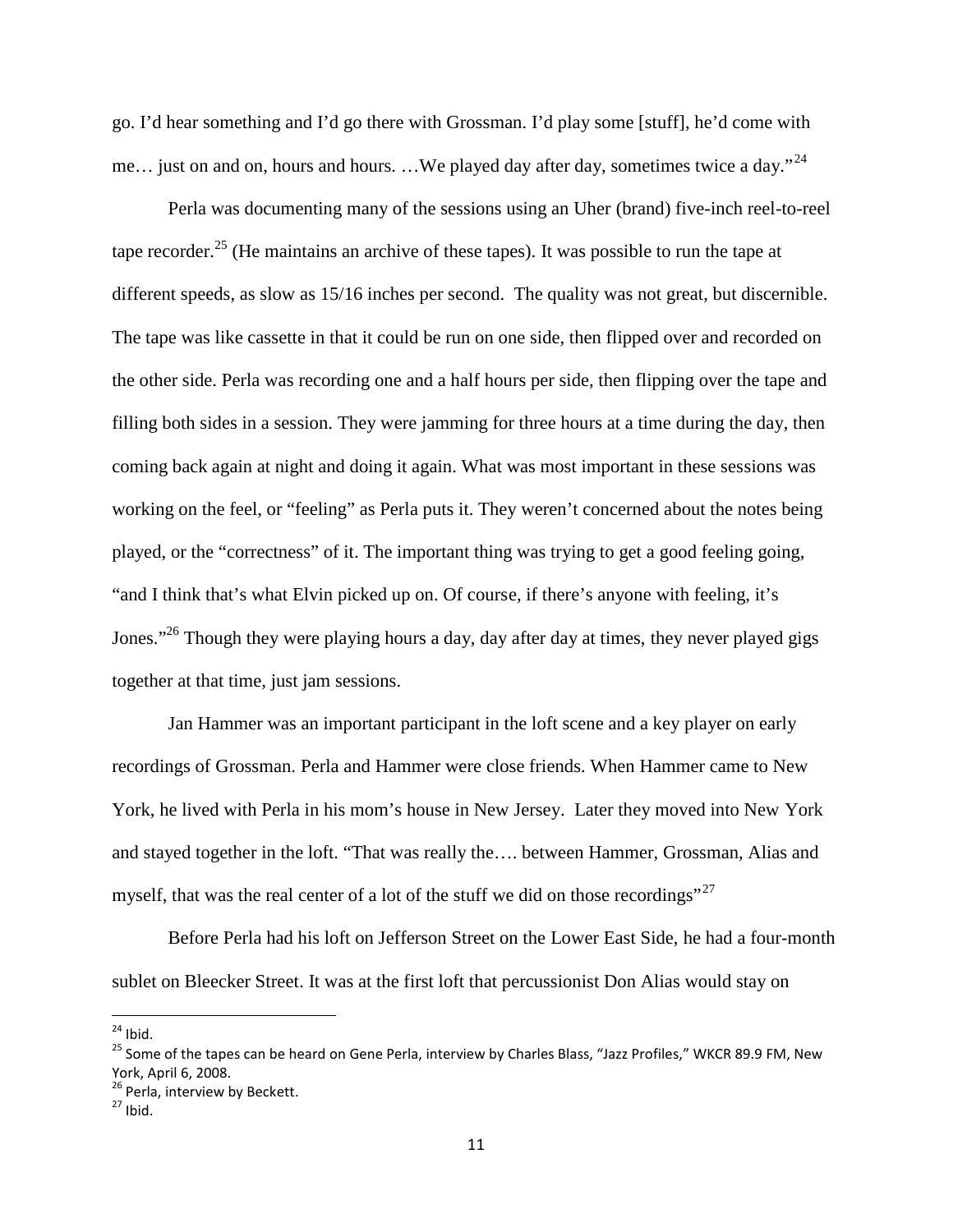weekends and jam, somewhat establishing that scene. Alias, who is known as a percussionist, was a regular in the sessions at Perla's lofts, using the opportunity, as Perla stated, to "try to get his drums chops together, and [he] did!"<sup>28</sup> Perla and Alias had been friends since their days in Boston in the early-mid 1960s. They played together in "Los Muchachos," the only authentic Latin dance band in New England at that time. Perla would later say that learning the clavé and Latin dance music was of significant importance in his musical development. Use of clavé and syncopated feels were important in the music that developed in the lofts. The rock and funk grooves relied on those syncopated feels. "… Alias came from Latin music. I learned Latin music playing with him and we love rock 'n' roll, and when he and I would play together, I mean, from half-measure even, or measure…the feeling could change from, 'oh, it's a rock feel for this,' for half a measure, or it's a jazz feel, and now it's a Latin feel. It was amazing how it would just shift from the feelings between us. We had something special going."<sup>29</sup> The foundation in dance music of Perla and Alias reinforced the contexts of steady time that were crucial to Grossman's development. Eventually Alias would be a founding member of the important band "Stone Alliance," a trio with Perla and Grossman. In that band, Alias played some congas and percussion, but primarily drum set.

 $28$  Ibid.

<sup>&</sup>lt;sup>29</sup> Perla, interview by Beckett.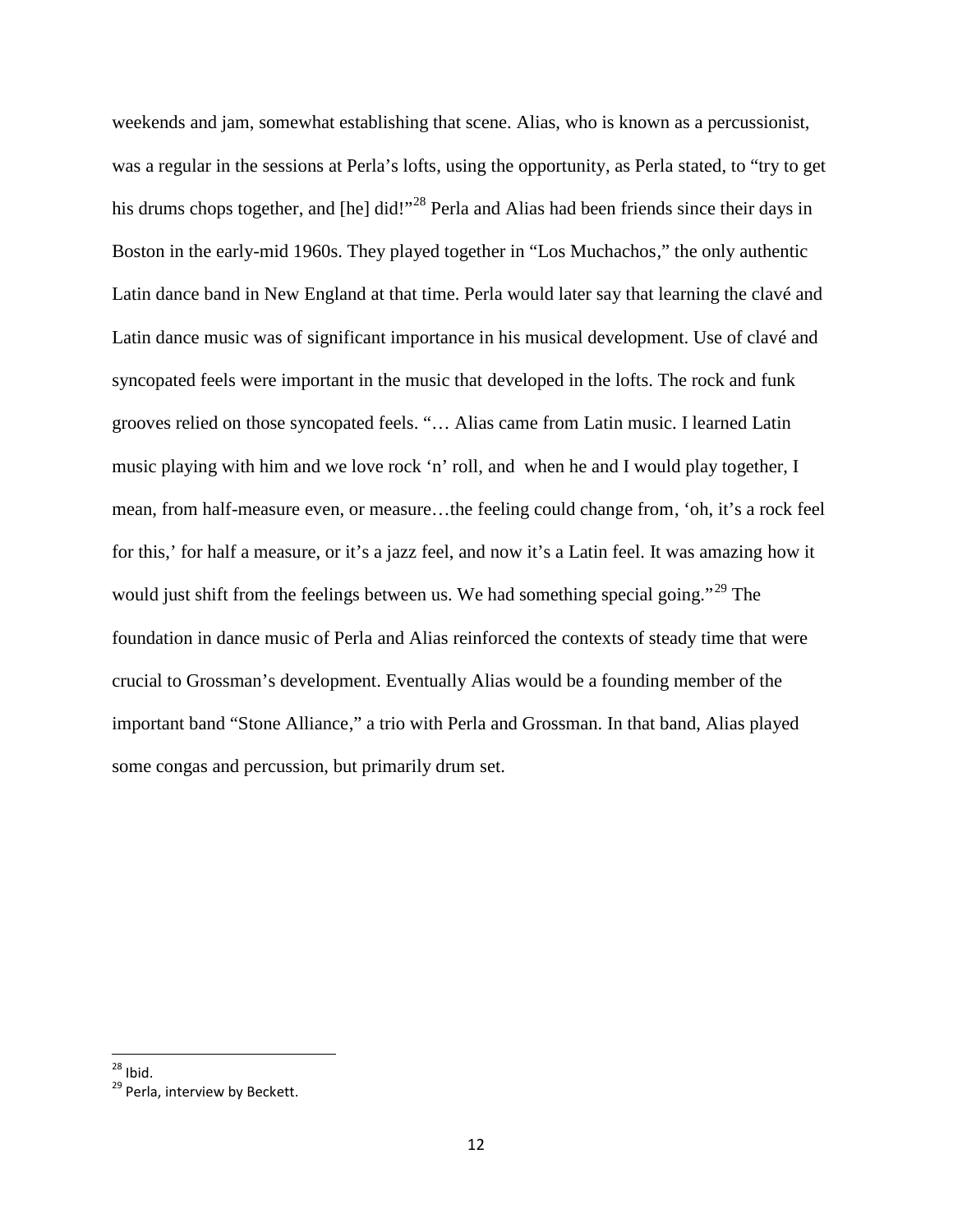#### **CHAPTER 4**

### **THE LOFT OF DAVE LIEBMAN**

It would be difficult to overstate the importance of the relationship between Grossman and Dave Liebman. They were key players in the particular "loft scene" of Perla and Liebman. They played together in Elvin Jones' band, and separately in Miles Davis' band. They carried forward the legacy of John Coltrane, which would seem unlikely considering the vast body and influence of Coltrane's work.

Coltrane is conventionally regarded as one of the most innovative and influential jazz musicians in history. He was certainly the most influential tenor saxophonist in jazz. He seemingly covered all of jazz saxophone, taking the music beyond what anyone imagined. It would be difficult to assimilate the music and saxophone playing of John Coltrane because he was exploring so many aspects of not just the music, but of saxophone playing. This eventually distinguished many saxophone players, but few at that time. Coltrane used the overtone series, angular playing, multi-phonics, and altissimo playing—all within harmonic context and swinging rhythm, especially in Coltrane's middle period, 1961 to 1965. The harmonic structures that Coltrane was using generally were stark and open, utilizing few chords and changes of harmony within a tune. The ability to play long solos in that context without repetition would require a vast amount of so-called vocabulary, which is the identifiable components that construct the unique language developed by an individual player. To take that on and convincingly play music influenced by Coltrane would have been a formidable task, and that is just what Grossman and Liebman did.

13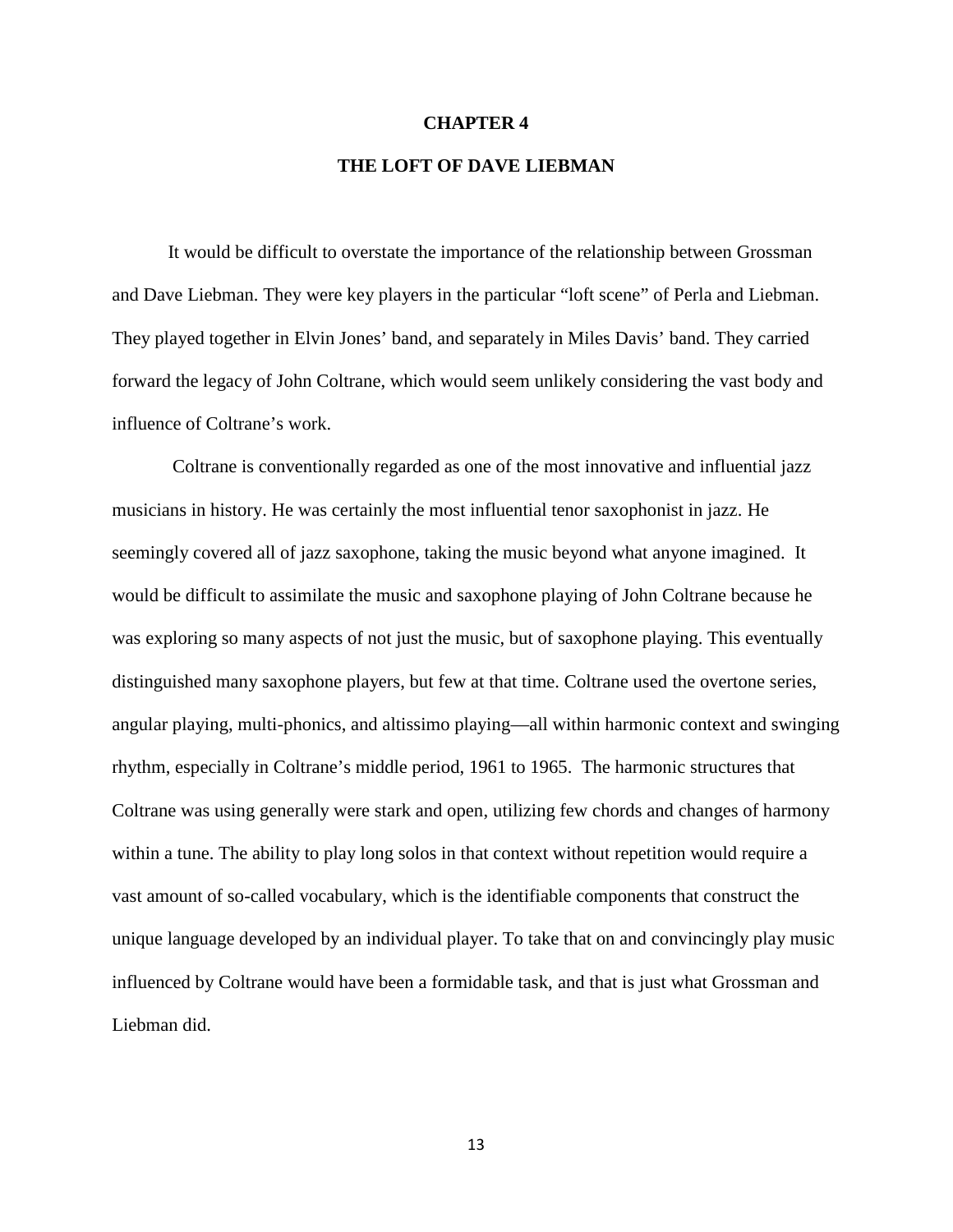Grossman and Liebman were on that same path, and they eventually came together. Grossman was friends with bassist Lanny Fields and drummer Danny D'Imperio. Those two were in the army band stationed at Fort Jay on Staten Island along with Liebman's good friend, pianist Mike Garson. There was a lot of jamming at the base, and it was Garson who made Liebman aware of Grossman:

"Mike told me, 'you've got to hear this kid who's really young'. I don't remember exactly how young, maybe sixteen, which would make it 1967 when I first met him. I went to a jam session at the army base in Staten Island and sure enough he was killing, playing Trane [Coltrane] modal tunes and everything, definitely in there big time. This cat was way beyond me. He was a great musician." "By the time I met Steve at this jam session he had been through Bird [Charlie Parker] and had Trane down! We're talking the middle period *Impressions* on tenor and the *Afro Blue/Promise* stage on soprano. As well, he played bass, trumpet, and piano and seemed like he knew a million tunes. He was a phenomenon! He had worked on it. That was for sure" $30$ 

The first few encounters between Liebman and Grossman were rocky. Grossman was, relatively speaking, very young. He was egotistical and arrogant.<sup>31</sup> However, Liebman saw Grossman as the ideal musical partner in a Coltrane/Dolphy or Coltrane/Pharoah Saunders playing situation. He knew that he had to make peace, and called a meeting at Grossman's house on Long Island. Liebman knew that they were better together than not, and that they had to "get their act together."<sup>32</sup> Grossman went along with that, and they became best friends, "like brothers.... Steve was my tightest friend...we had a really great rapport."<sup>33</sup>

For Liebman, the loft was the way to reach his musical goals: "I knew that for me to be good, I had to play and play more. There was no shortcut. It was hands on, hours at the wheel,

<sup>30</sup> Liebman, *What It Is,* 120.

 $31$  Ibid.

 $32$  Ibid.

 $33$  Ibid.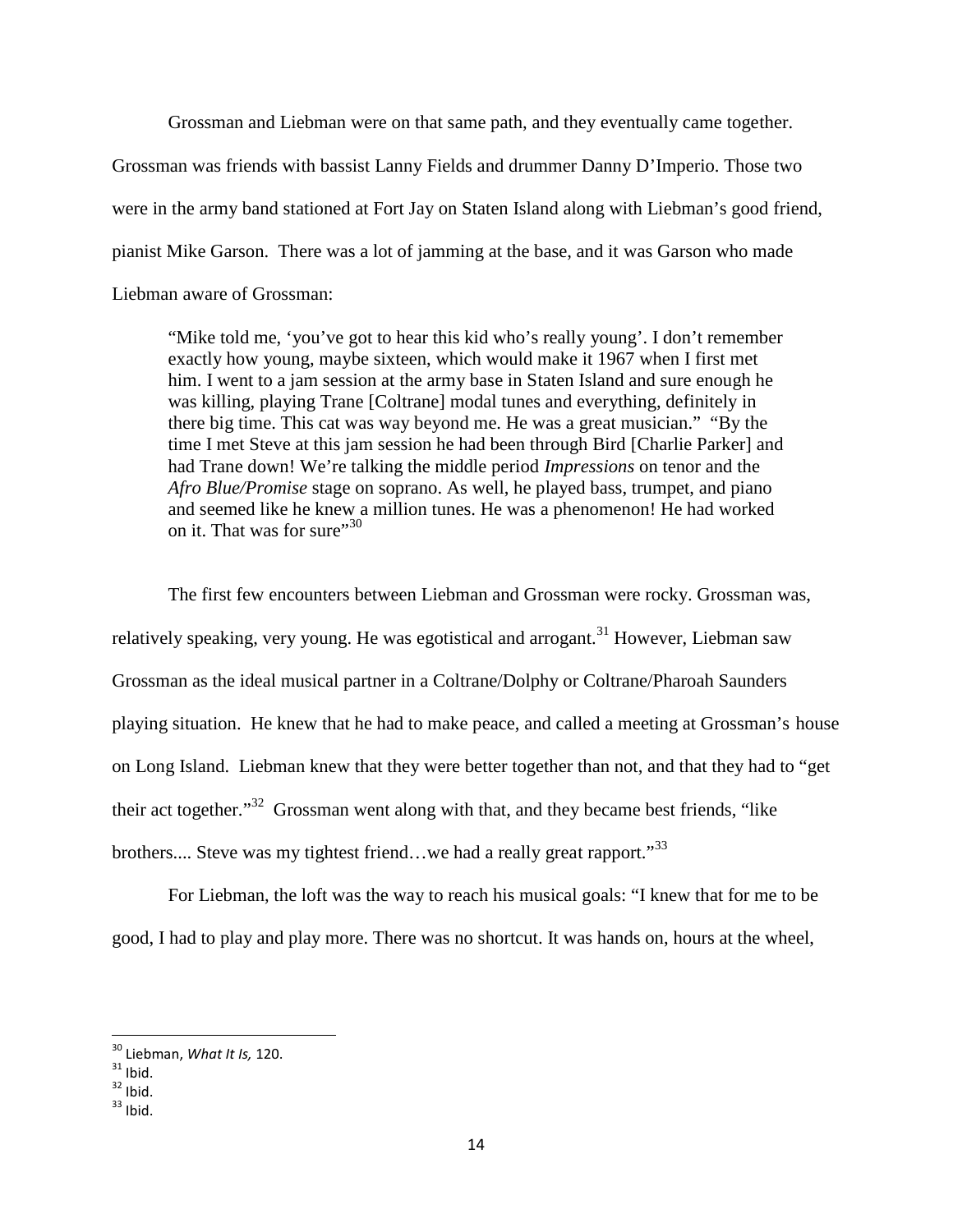and the only way to do that was to have a loft."<sup>34</sup> Grossman developed in the lofts in that same way. Of the musicians in their circle, drummer Bob Moses was the first to have a loft. Liebman was close friends with Moses, and was inspired to acquire a loft for himself. After an intense six month period of practice during which Liebman assimilated the musical language of late-period Coltrane, he resolved to find a loft. In January 1969, Liebman moved in to 138 West 19<sup>th</sup> Street. Not long after that, Grossman was going to the loft every day, and staying over on weekends, being there all the time. He adopted the lifestyle and habits of Liebman (and others in that scene), including a macrobiotic diet (which Grossman maintained even after Liebman had given it up). They were great friends at that time. That relationship would peak in their time together on Elvin Jones' band in 1971-1973.

Liebman's loft had been a former tie-dye factory, which was perfectly representative of the lifestyle of the musicians who would hang-out there. Liebman stated, "of course we were quite hippied out."<sup>35</sup> The building was a three floor walk-up, and Liebman lived in the top floor. By Liebman's description, it "was a very small loft, 1200 square feet."<sup>36</sup> It had an eight foot high ceiling, which was lower than many lofts. The lofts at that time were very basic. Often there were no comforts or conveniences other than a toilet. In Liebman's case, he had to obtain a refrigerator for the loft. As commercial spaces, the lofts were illegal to live in, and this was stated explicitly at the top of the lease. Of course, this did not deter the would-be residents, landlord, or even the fire department.<sup>37</sup>

As a musician, Liebman needed to have instruments, especially piano and drums so that he could host the seemingly endless jam sessions that would go on there. Getting a baby grand

<sup>34</sup> Liebman, *What It Is,* 98.

<sup>&</sup>lt;sup>35</sup> Liebman, interview by Beckett.

<sup>36</sup> Liebman, *What It Is,* 100.

 $37$  Ibid.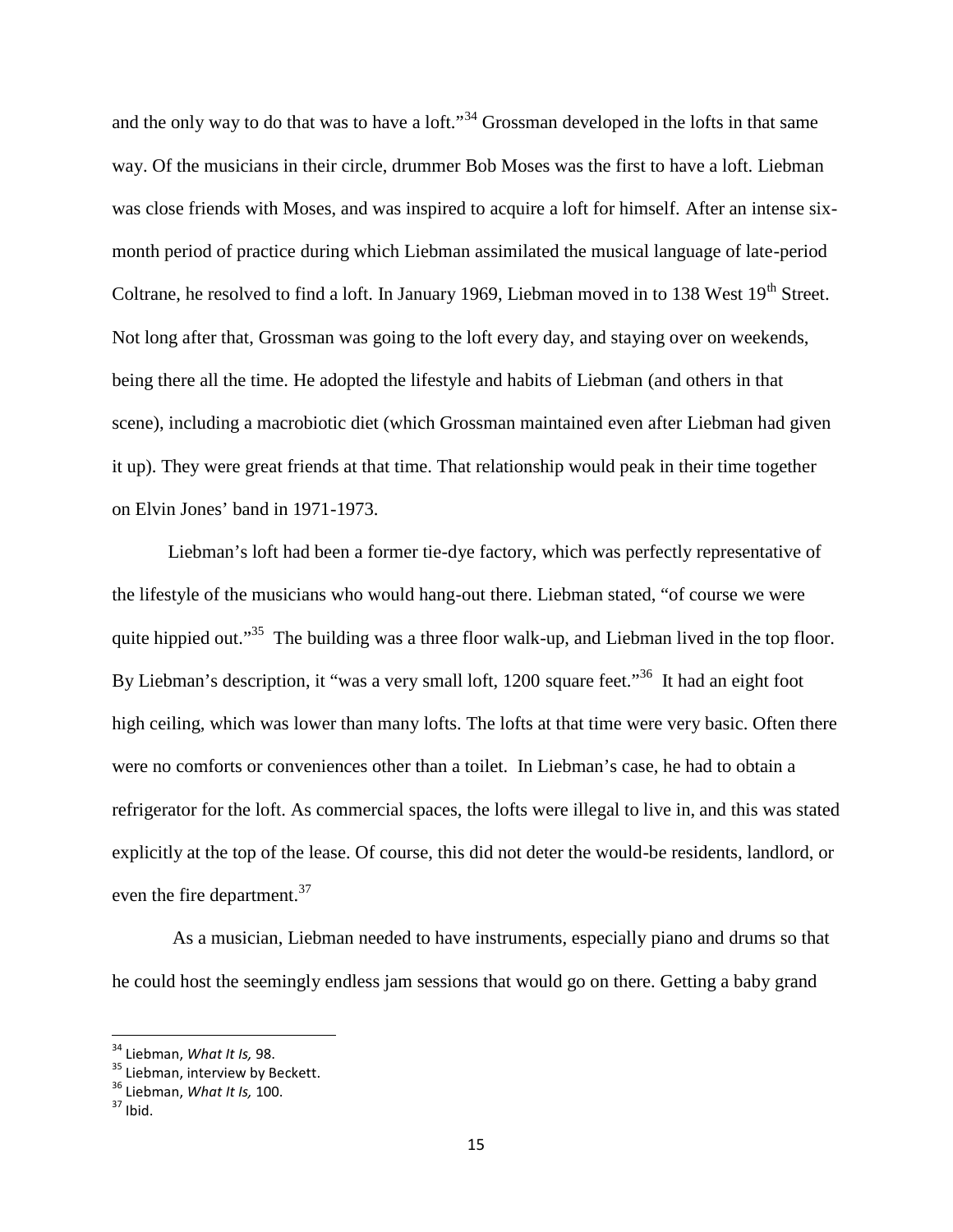piano into the 3rd floor loft was next to impossible, but somehow got done. Movers had to hoist it in from the roof through a window. "That piano never moved again. It's probably still there," Liebman said.<sup>38</sup> Liebman had an open door policy, which was exceptionally important. "I told anyone who wanted to play to come over to my place any time, day or night."<sup>39</sup> This allowed an environment of musical exploration and development by groups and individuals that would have a profound impact on jazz. The Miles Davis bands from 1969 to 1974 were touched, if not shaped by the sounds and musicians in Liebman's loft. Elvin Jones' iconic "Lighthouse" band of 1972 was a direct result of the lofts of Liebman and Gene Perla. Liebman called the 19th Street loft "truly the beginning of my creative life." $40$ 

Not long after Liebman started living there, Dave Holland moved in and occupied the vacant second floor. Holland was Miles Davis' bass player at that time. The exact circumstances are not clear, but Holland, who is from England, was apparently living in a hotel with his wife and baby daughter. Liebman told him of the vacancy and he moved in. Not long after that, Chick Corea, who was a keyboardist for Miles at the time also moved in and occupied the first floor. By that time, Corea was very well known and regarded as one of the, if not the top jazz pianists in New York. He had already recorded with Sonny Stitt, Blue Mitchell, Herbie Mann, as well as with Miles, and had recorded under his own name for Atlantic records and Blue Note. Holland was very much into free jazz, and was influential in Miles' band steering the music in that direction.The three jammed together and separately, and with "anyone who wanted to come play," especially Steve Grossman, who was best friends with Liebman at that time and coming over all the time and living with Liebman on the weekends. Liebman, Holland, and Corea were in the loft building on 19th Street playing constantly, day and night. There might be jam sessions

 $38$  Ibid.

 $39$  Ibid., 102.

<sup>40</sup> Ibid., 103.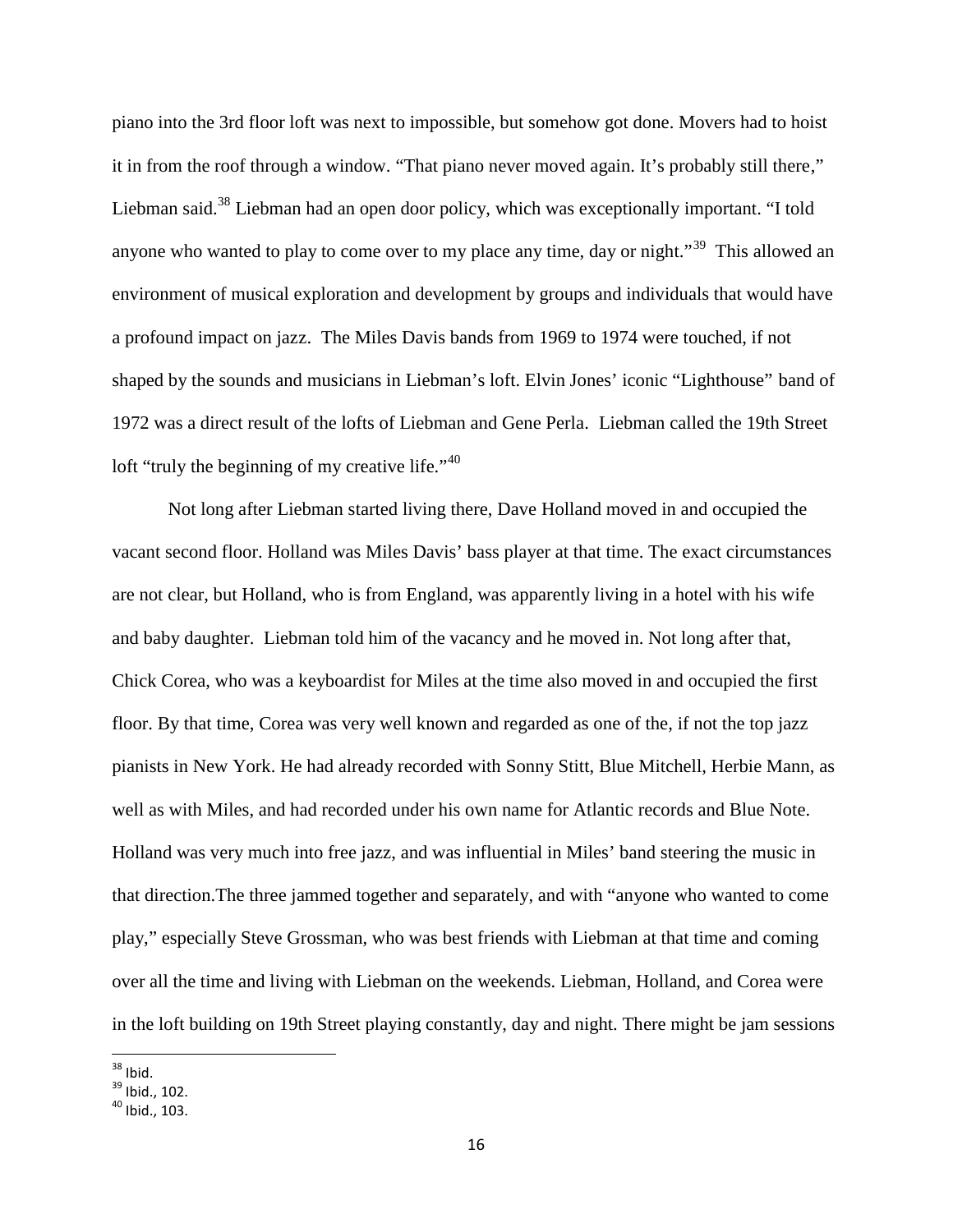happening in all three lofts simultaneously. Any combination of musicians and instruments might occur, and there was a lot of changing of instruments—Liebman, Grossman, Michael Brecker and others played multiple instruments well, especially drums. All of them were excellent drummers as well as saxophone players.

There was a close connection to the Miles Davis band in Liebman's loft situation. Davis himself had come to Dave Holland's loft one time for dinner. Liebman had met Davis backstage before through Lennie White, with whom Liebman and Grossman were jamming at George Cables' house in St. Albans Queens. White was on *Bitches Brew* and played some gigs with Miles during that time in 1969.

The time in the lofts as Gary Campbell said, "was a wonderful time. There was so much music happening—playing."<sup>41</sup> However this was a time in the history of jazz when the master/apprentice dynamic was fading. Within the new generation of tenor players, there was not as much work as there might have been in previous years. It is true that Michael and Randy Brecker played with Horace Silver, and Bob Berg would be working with Cedar Walton, but after the top tier of musicians, the work dried up quickly. Even Grossman was not working that much. "But still, the creativity part of it, especially in the loft situation was really intense and every day."<sup>42</sup>

One should keep in mind that at that time there was a horizon with unknown musical expression to be explored. The musical landscape was changing rapidly. Young musicians look to what is happening "now" for inspiration, and what was happening at that time was free jazz, and the fusion of jazz and rock. Miles had recorded *Bitches Brew* in August of 1969. There were also experiments with rock by flutist Jeremy Steig (the album *Energy* with Gene Perla) and the

<sup>&</sup>lt;sup>41</sup> Campbell, interview by Beckett

 $42$  Ibid.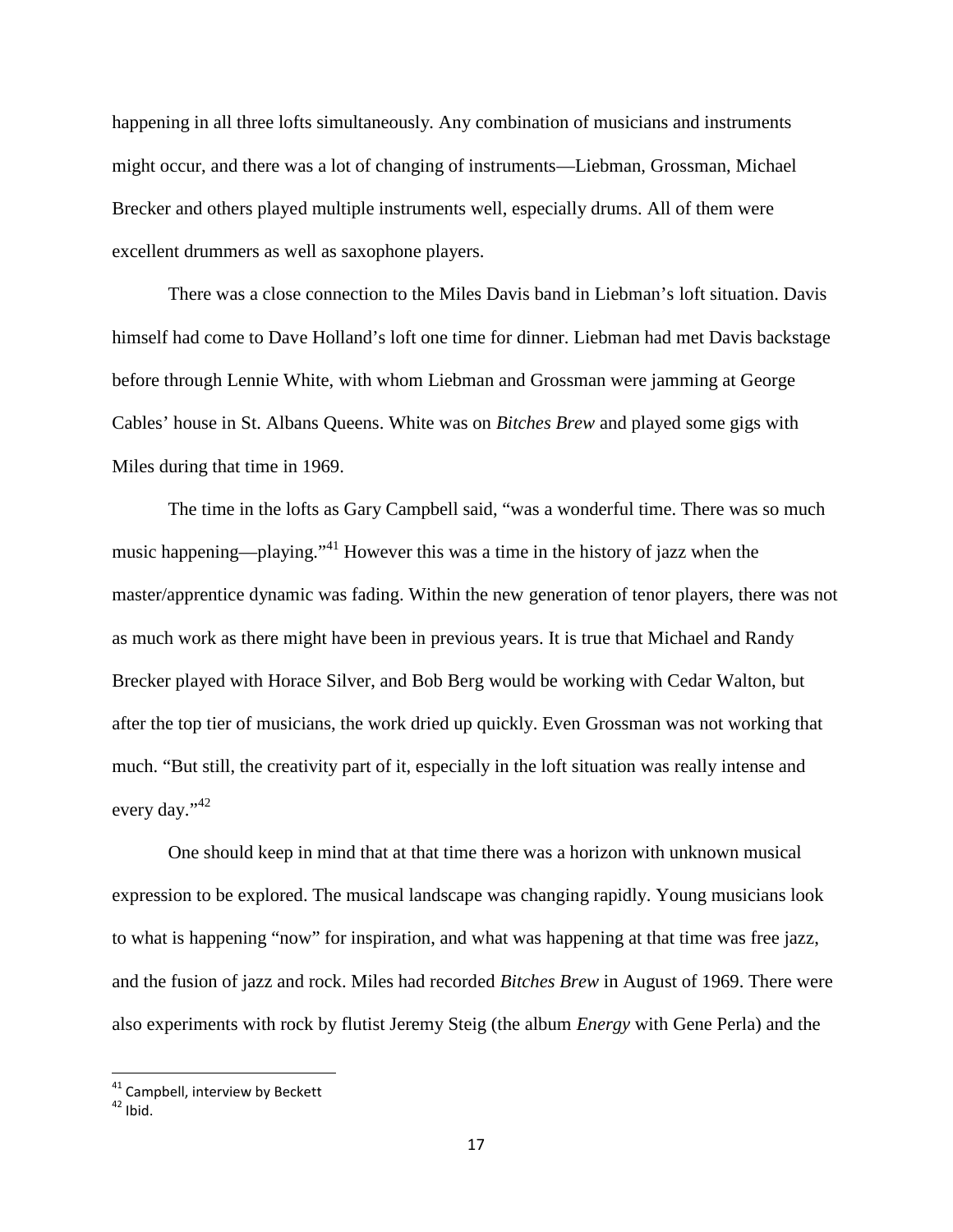band "Dreams," which featured the Brecker brothers and Billy Cobham. Popular rock bands at that time such as Blood, Sweat and Tears (Randy Brecker was an original member of that band and was on their first album), the band Chicago, and Ten Wheel Drive (with Dave Liebman on saxophone) were incorporating elements of jazz into their music including the use of horns, harmonic structures and tunes, and more complex improvised solos. There was a reflexive aspect to fusion. Rock was borrowing from jazz, and jazz was borrowing from rock. So, the music of the lofts could at times reflect at least the feeling of the jazz-rock fusion that was a new thing then.

According to Liebman, the music being played in his loft was "almost all free jazz. I don't know if we ever played a tune or a set of chord changes."<sup>43</sup> There was an attitude that playing a "tune" was beneath them. In Perla's loft, tunes were played rarely if ever. There was always a context of time where Grossman was concerned, but as a rule there were not harmonic structures or tunes. The music in Liebman's loft was "free, a la Trane's *Ascension* recording, meaning a lot of guys playing all the time together—chaotic, loud, intense, like Dixieland gone crazy."<sup>44</sup> "When I played with Steve Grossman it was like he was Trane and I was Pharoah Saunders. We sort of had this understood relationship, with (Bob) Moses playing like [drummer] Rashied Ali."<sup>45</sup>

Prior to his death in July 1967, Coltrane had been following a trajectory of change and deconstruction. The music was leading toward completely free improvisation. There was free improvisation in jazz before Coltrane took it up, as will be discussed below regarding Bill Dixon and the Association for the Advancement of Creative Musicians, for example. To some degree, Coltrane pursuing it would have given it much stronger credibility and influence. Coltrane was

<sup>43</sup> Liebman, *What It Is*, 110.

<sup>&</sup>lt;sup>44</sup> Ibid., 110.

 $45$  Ibid.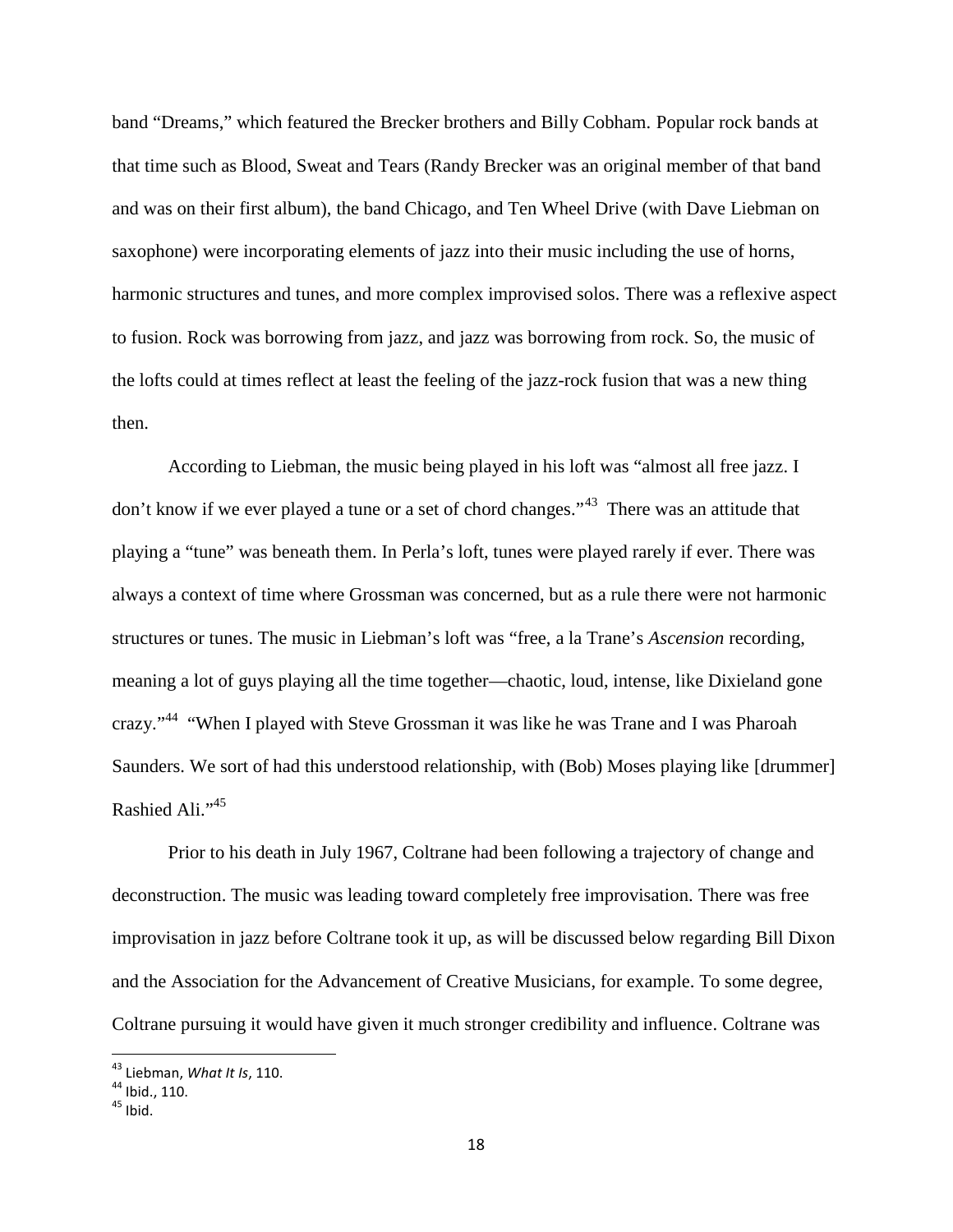already very popular and influential in the jazz world. He played bebop with Miles Davis in the 1950s as well as creating the tonal innovations "sheets of sound" and the substitute harmonies used in the tunes *Giant Steps*, *Countdown,* and *Satellite*. There were also tonal innovations in modal jazz as well, and associated saxophone techniques using the overtone series of the tenor saxophone. All of these things chronologically led to Coltrane exploring free improvisation on the record *Ascension* and albums beyond that. Those who were followers of Coltrane, true believers so to speak, would have followed Coltrane down this path. Dave Liebman was certainly in that group. Picking up where Coltrane left off would logically lead to starting with free improvisation. Liebman, through the music in his loft and the with collective Free Life Communication, carried the mantle of free jazz forward as far as it would go at that point in time, and Grossman was certainly a part of that.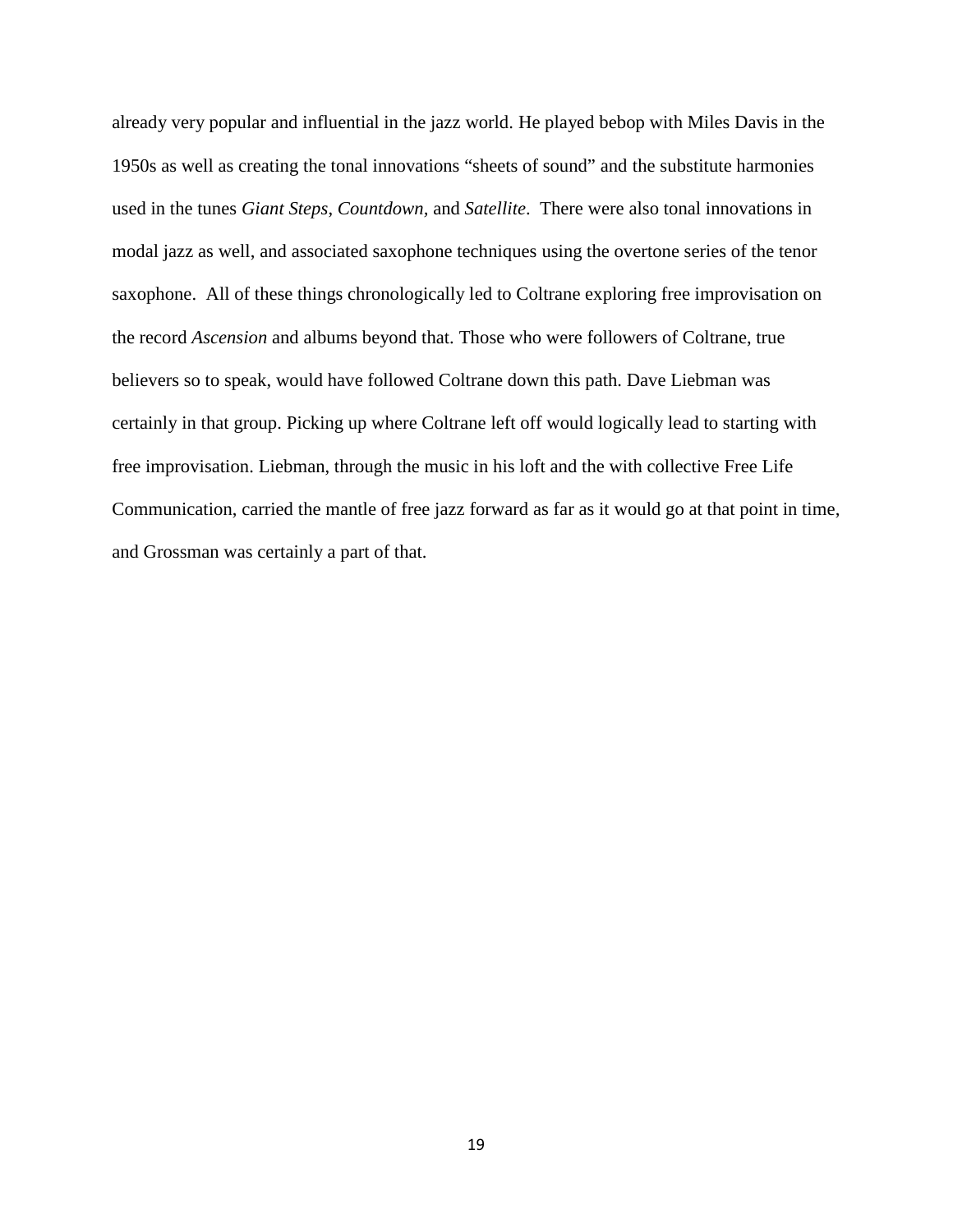#### **CHAPTER 5**

## **FREE LIFE COMMUNICATION**

Free Life Communication was an important organization that grew out of Dave Liebman's loft. Steve Grossman was a member and active participant in that organization. The seeds for Free Life Communication were planted sometime in 1969 during the time when the 19th Street loft of Dave Liebman was thriving. Free Life Communication was a collective organization that was formed for the purpose of providing a means for the loft musicians to play in public.

The AACM is the Association for the Advancement of Creative Musicians. Along with the Jazz Composers Guild, the AACM was a model for Free Life Communication. The AACM was formed in 1965 in Chicago in the midst of great social unrest in the African-American community. The previous year had been the October Revolution in Jazz, a four-day event organized by trumpeter and composer Bill Dixon. Dixon was trying to elicit awareness for free improvisation. There were performances and discussions at that festival, and Sun Ra and Cecil Taylor, among others, were in attendance. Considered to be the first free-jazz festival, it was a model of similar festivals to follow. Not long after the October Revolution, Dixon established the Jazz Composers Guild. That collective organization had among its goals creating bargaining power for musicians with club owners, and building visibility and awareness in the media for free-jazz. The Guild broke up within a year after an unsuccessful call for a general musicians strike against jazz clubs.<sup>46</sup>

<sup>&</sup>lt;sup>46</sup> Ben Ratliff, "Bill Dixon, leading edge of avant-garde jazz, dies at 84," June 19, 2010, accessed March 16, 2013, http://www.nytimes.com/2010/06/20/arts/music/20dixon.html? r=0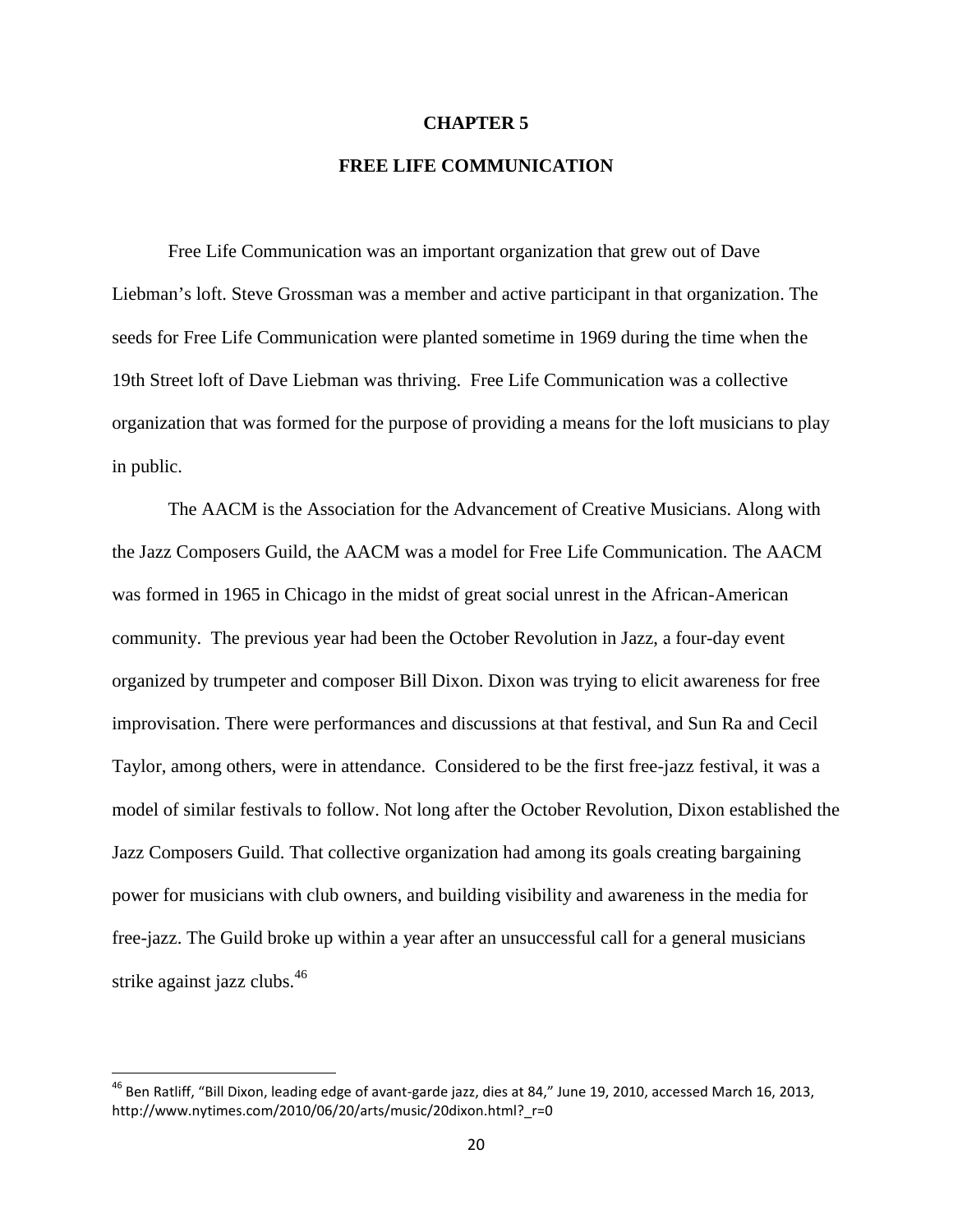Bob Moses was the one in the loft scene that had awareness of the AACM. The model of the AACM pointed to a momentum toward grass roots organizations that represented free improvisation and the musicians who were playing it. One should be mindful that the musicians in the loft scene were middle class white guys just playing music for each other, not particularly aware of what was going on in the outside "real world". For the African-Americans who participated in it, the free jazz movement had significant socio-political relevance. For the members of Free Life Communication, it was a time to play and practice music and to enjoy the accompanying lifestyle. Those were two very different purposes and approaches to similar goals, and there was something of a disconnect as a result.

Moses knew some members of the AACM including saxophonist Anthony Braxton and violinist Leroy Jenkins, who were invited to a meeting called by Dave Liebman in his loft. The goal was to gain insight that would help him with organizing such a collective using the example of the AACM. When Jenkins arrived, he surveyed the room and saw nothing but young middle class white people. This elicited an angry reaction to the effect that they didn't have a cause like African Americans and therefore had no reason to organize. He then left with no further input. Braxton arrived later, and had the opposite reaction. He was supportive, encouraging the fledgling group. Subsequently that evening, the group decided to organize and put on their own concerts. They arrived at the name "Free Life Communication."<sup>47</sup>

Free Life Communication was an organization that started in 1970. Liebman procured the services of an attorney and incorporated as a non-profit organization. There were meetings with Robert's Rules of Order (a time-honored book of rules for Parliamentary Procedure), and dues paid by members. The organization was awarded a grant through the New York State

<sup>47</sup> Liebman, *What It Is,* 114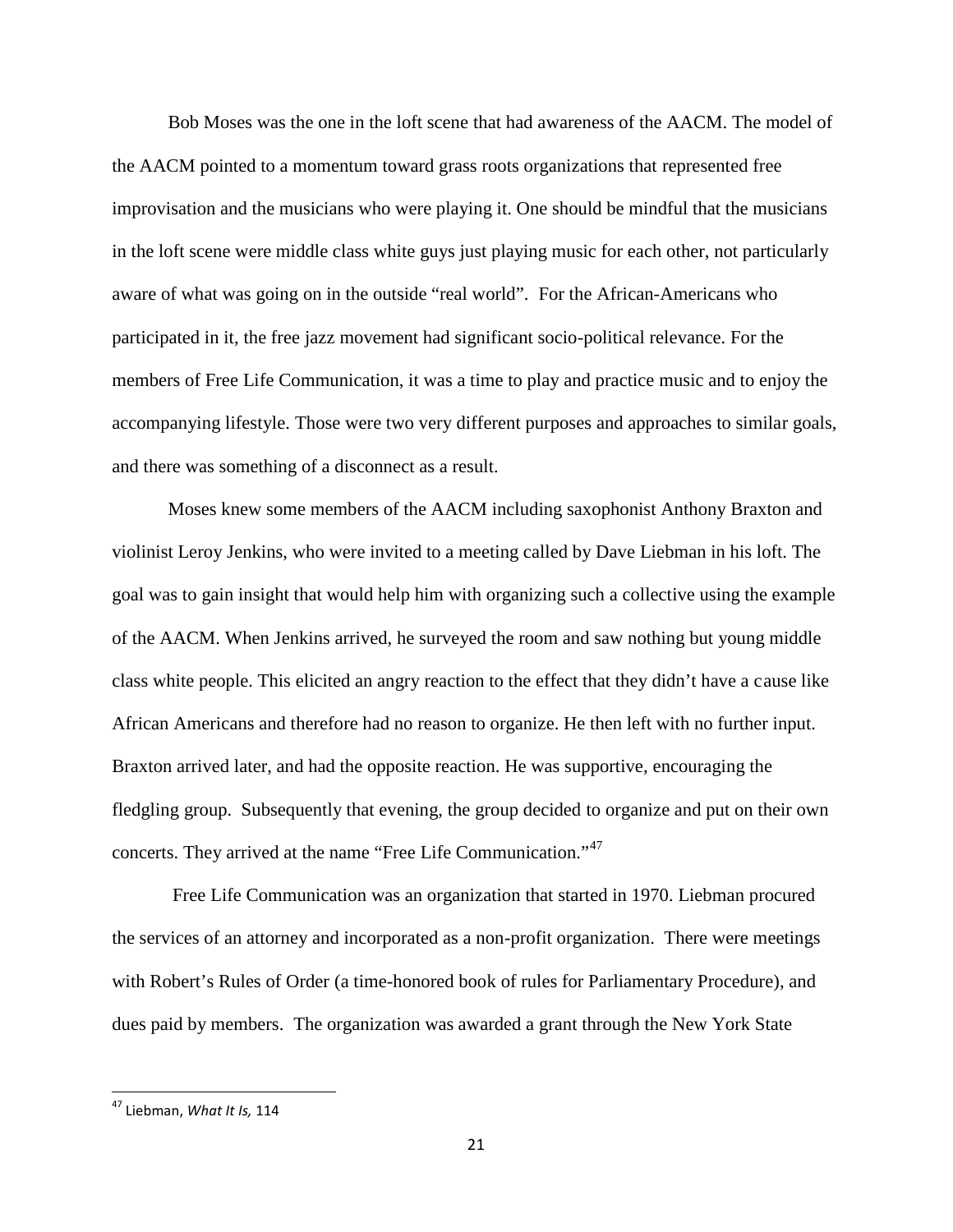Council of the Arts in the amount of \$5,000. Within the next year they put on concerts at churches such as Judson Church and St. Peters, known as the "Jazz Church."<sup>48</sup>

A big break for Free Life came about a year into its existence. Through a contact of pianist Richie Beirach, Liebman's close friend and one of the leaders of Free Life, the collective was offered residence as the musical group in the Space for Innovative Development. Wealthy philanthropist Samuel Rubin and his Foundation renovated a church on West 36th street that housed the project. Also involved were a dance company and a theater group. Free Life had an entire floor of the building with plenty of space and the use of a grand piano. The group played three hundred concerts that year, which was the peak of its existence. Eventually the group became too big, and with Liebman joining Elvin then Miles, leadership was passed on. Over the following few years Free Life Communication faded out.

That time in the lofts can be described in jazz history as "Post-Trane" or "Post-Coltrane", especially with regard to saxophone playing and how that legacy was interpreted. Coltrane had died relatively recently, in July 1967. His music was inspiring saxophone players and being emulated by them.

Gary Campbell stated,

"Trane was gone, and things were bending a little more over toward the Miles direction…and those tunes, and Wayne Shorter…in terms of cutting edge, innovative ensembles. And I think this is the key at that time. One big thing that at that time, those two bands, probably the best...among the best two bands in the whole history of jazz… Because it was such a personal thing… each of those groups, the Trane Quartet and the Miles Quintet with Wayne Shorter, Herbie and Tony Williams. I mean, this was coming out of those individual cats, and you can't replace that. When Trane died, that went away, you know, that particular energy, and those guys and that whole "statement". It was gone then. And the cats at that time in New York, we were trying to experience that and grab a hold of the tail of it kind of, you know. And get that feeling, because it was still alive...in the

 $^{48}$  David Liebman, "Notes on Free Life Communication," November, 1976, accessed March 16, 2013, http://www.daveliebman.com/Feature\_Articles/freelife.htm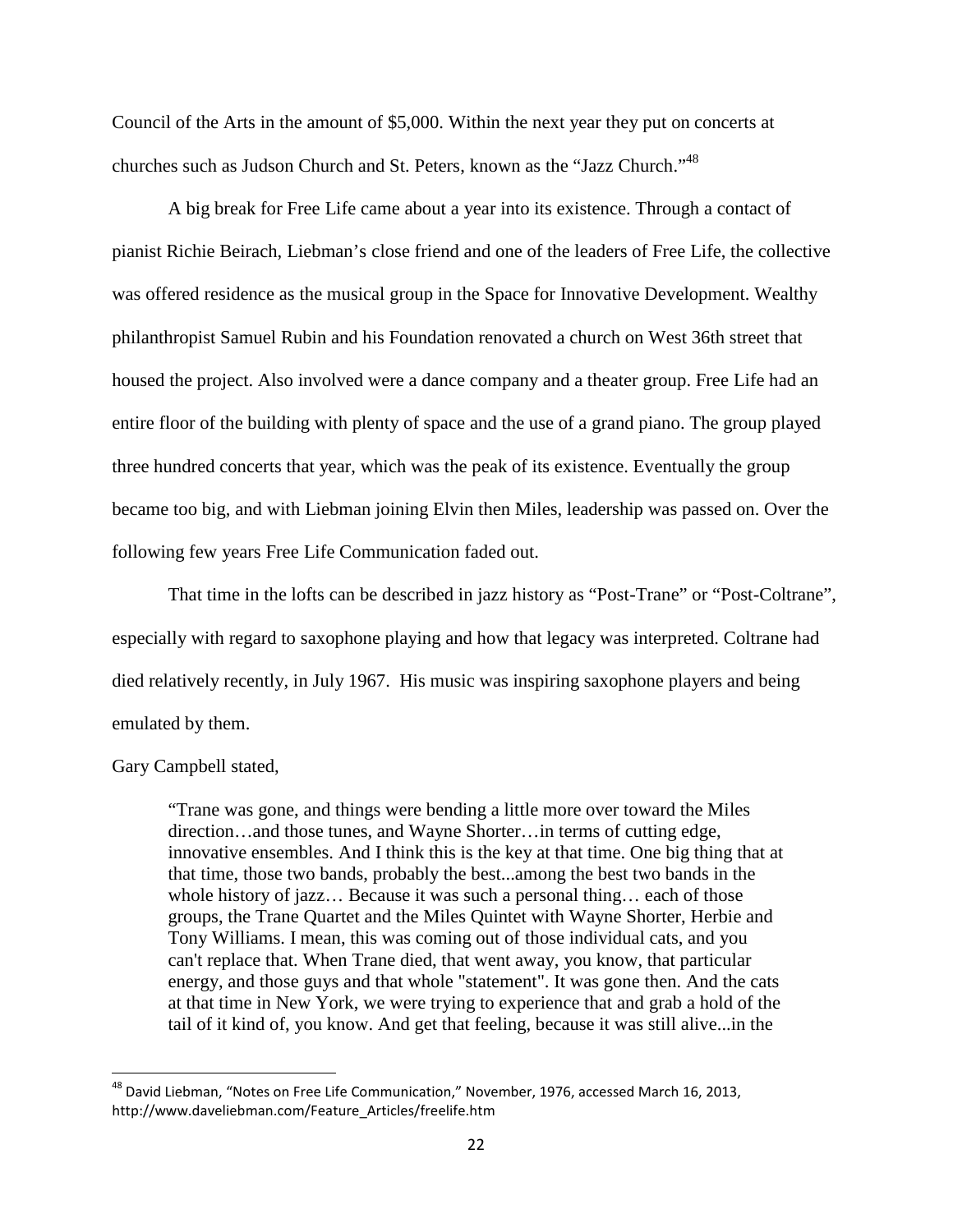atmosphere and in society in everything it reflected....But once society changes and the times change, and the cats are...like when Trane passed away, that's it!"<sup>49</sup>

The Coltrane energy and "statement" were literally gone when he died. The tenor players in New York in the lofts at that time such as Grossman, Liebman, Michael Brecker, Bob Berg, and Gary Campbell were trying to experience the spirit of that energy and grab the tail of it. Not only was the Coltrane "statement" ending, but so was the statement of the Miles Davis great quintet of the 1960s with Tony Williams, Ron Carter, Herbie Hancock and Wayne Shorter. These two bands were the innovative vanguard of jazz and the most influential to those musicians and bands after them.

Gene Perla said, "For me, the greatest inspiration was three groups that showed me how jazz can go in different directions with such meaningful force. And those three groups were Miles' group with Ron Carter… and Coltrane breaking away with his quartet, and Ornette's group with Charlie Haden and Don Cherry. Those three groups at that time were just stupendous in how they influenced so many of us. And so we took the elements of those things and put them together to create our own stuff."<sup>50</sup>

<sup>&</sup>lt;sup>49</sup> Cambell, interview by Beckett.

<sup>&</sup>lt;sup>50</sup> Gene Perla, interview by Charles Blass, "Jazz Profiles," WKCR 89.9 FM, New York, April 6, 2008.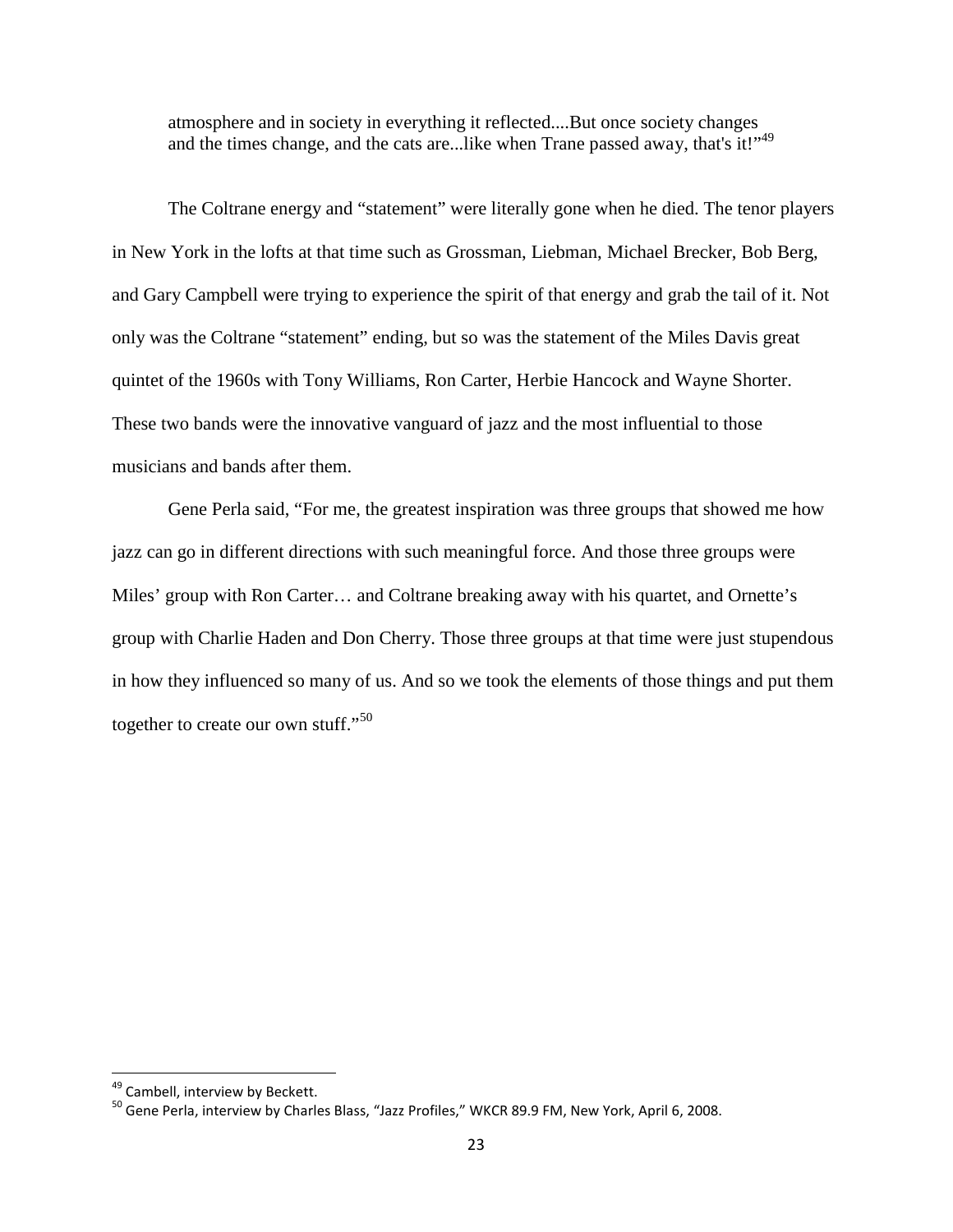#### **CHAPTER 6**

### **MILES DAVIS**

During 1969, Grossman was hired by Miles Davis to join his band. Miles came down to gig at a club called Danny's Hideaway on West  $45$ th Street.<sup>51</sup> It should be mentioned that there is an alternative possibility for the location of this gig. In an interview with Liebman, he states that the gig happened at a "famous rock club" called "The Scene".<sup>52</sup> The gig featured a double rhythm section of George Cables on piano, Lanny Fields and Dave Holland on basses, Lenny White and Bob Moses on drums, and Liebman and Grossman on saxophones. The double quartet may be of significance because it is the same configuration as the landmark album recorded on December 21, 1960 by Ornette Coleman, *Free Jazz.* Dave Holland was already with Miles, and Miles may have come to the gig because of Lennie White, who had recorded on Bitches Brew, but was not in Miles' live band. It is speculated that White told Miles about Grossman,<sup>53</sup> having played with him at jam sessions at George Cables' house and in The Jazz Samaritans. That matinee gig occurred on a Sunday afternoon sometime between October 9 when Miles' Ferrari was shot up, and November 19, 1969, the date Grossman first recorded with Miles. On a break, Miles took band members outside to show them his bullet-riddled red Ferrari. At that time, and on that gig, Liebman and Grossman were playing the musical language of late period John Coltrane. Grossman was subsequently asked to join Miles.

Miles had returned to the recording studio in August of 1969, six months after recording tracks that had produced the album *In a Silent Way*. During that time Tony Williams left the

<sup>51</sup> Liebman, *What It Is,* 121.

<sup>&</sup>lt;sup>52</sup> Liebman interview by Beckett. [Danny's Hideaway was more likely because it may have been researched by Lewis Porter]

<sup>53</sup> Liebman, *What It Is,* 121.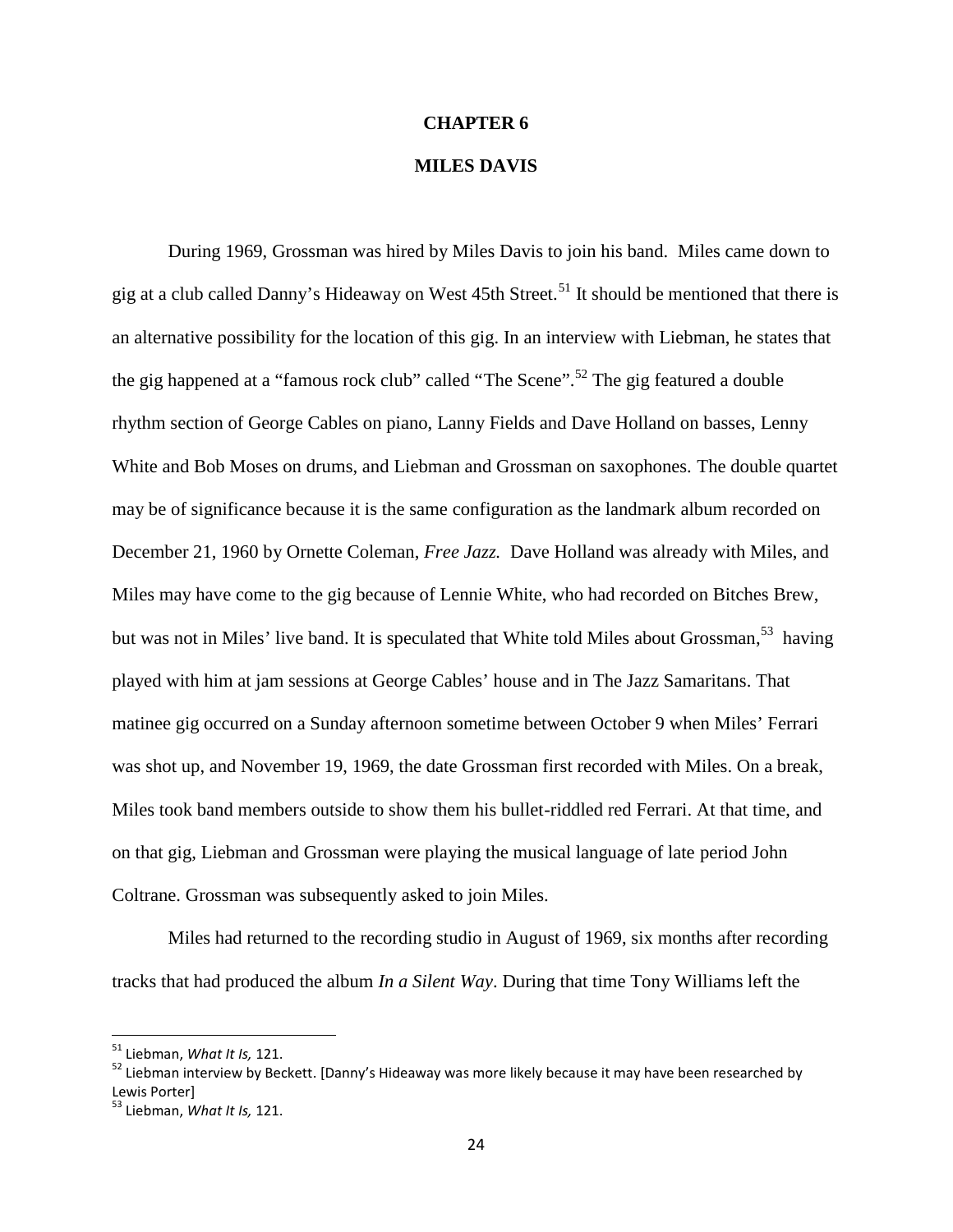band and was replaced by Jack DeJohnette. "With DeJohnette, the Quintet began to stretch out more on each tune, playing with increased intensity."<sup>54</sup> The August 19-21 sessions produced what would become *Bitches Brew*. Despite being packaged as a double album with long tracks, Bitches Brew gained traction and airplay on underground rock radio stations (excerpts were usually played). The result was Miles' first "and most unlikely" gold record.<sup>55</sup>

The November 19, 1969 recording sessions were Grossman's first significant recording of his career. The band was essentially the same as the *Bitches Brew* band, and it was several months before the release of Bitches Brew. The tracks that resulted from the November 1969 sessions, as well as November 28 sessions on which Grossman recorded, were released on *Live/Evil* in 1971 and *Big Fun* in 1974. However, Grossman was in Miles' working band when *Bitches Brew* was released in April 1970, and toured with Miles for several months thereafter. So to some degree Grossman would have received some of the attention *Bitches Brew* was getting. Even if only by association, Grossman was, to live audiences, part of the *Bitches Brew* phenomenon. That made Grossman relevant, beyond simply being a member of Miles' band.

Why would Miles have selected Steve Grossman to play with him at such a crucial time? The replacement for Wayne Shorter, whose influence had defined Miles' "Second Great Quintet" especially through his compositions, would have been under intense scrutiny. It can be argued that Grossman, in how he was perceived by critics and fans, was a victim of being too different than Shorter. Grossman was heavily influenced by later Coltrane, and was pursuing that sound. Miles had always loved Coltrane, and it would have been plausible for him to hire a saxophone player who idealized Coltrane. The type of raw intensity with which Grossman played was appropriate to Miles' musical pursuits at that time.

<sup>54</sup> Michael Cuscuna, Liner Notes, *The Complete Bitches Brew Sessions*. Columbia C4K 65570, 1998.  $55$  Ibid.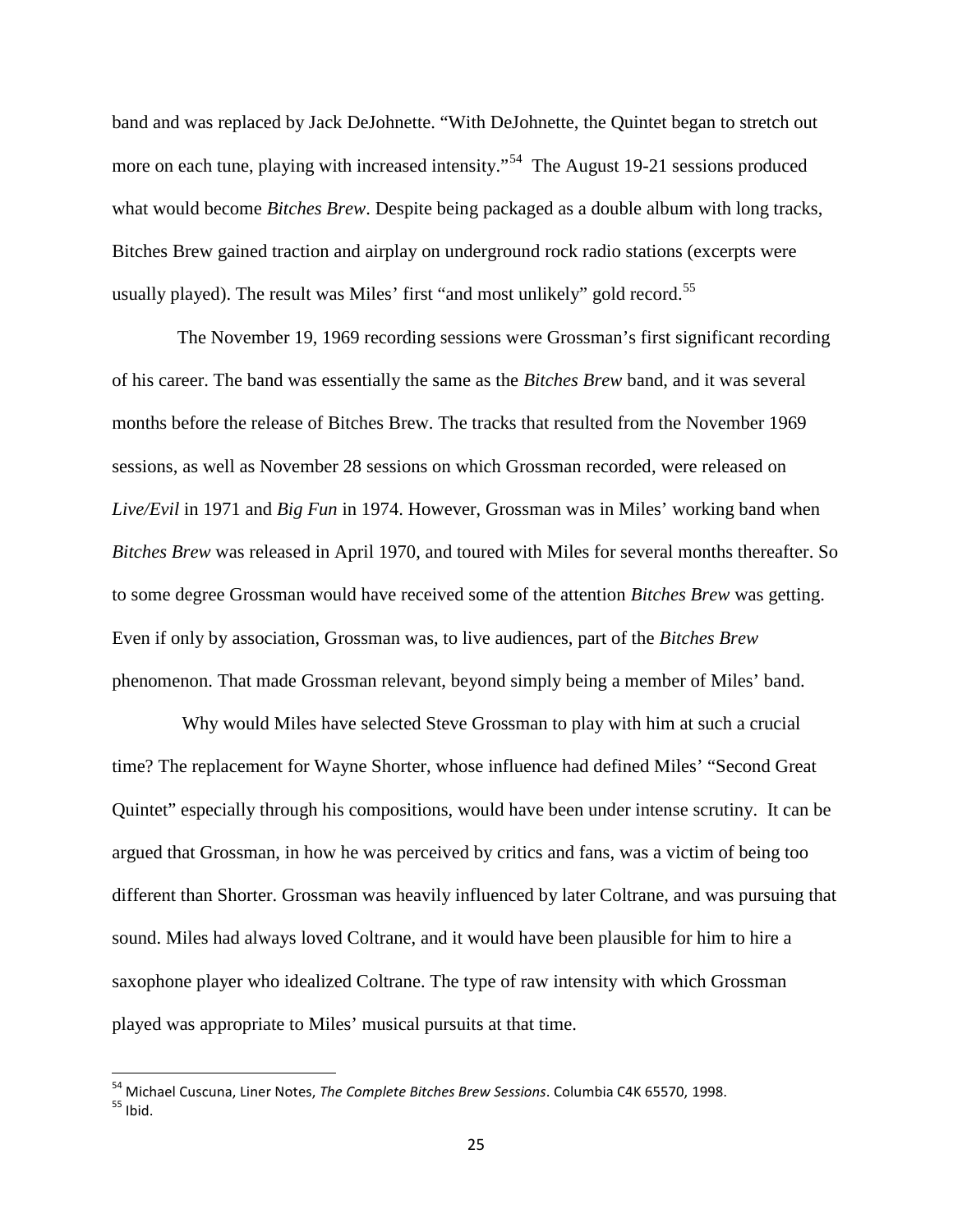At the same time of Coltrane's death, Miles Davis' band was changing personnel and direction. By the end of August 1968, Dave Holland and Chick Corea had replaced Ron Carter and Herbie Hancock respectively in Miles' live band. Corea, and especially Holland embraced free jazz, and Miles' band was moving in that direction under their influence. 1968 also was the beginning of Miles' electronic explorations with the release of *In a Silent Way*. By the time Grossman was in Miles' band, there was something of a confluence of electronic and free jazz.

Liebman remembers seeing Miles' band when Grossman was playing with him. Grossman was always standing at the back of the stage, behind Jack DeJohnette. Often, Miles would end his solo abruptly and Grossman would saunter up to the front of the stage, weaving his way through the cords and cables taking some time doing it. To Liebman, this appeared to bother Miles, but it was not something that he likely would have communicated explicitly to Grossman. "Miles isn't the kind of guy to communicate like that. Everything was innuendo."<sup>56</sup> Speaking of that version of Miles Davis' band, Liebman stated,

"…you've got to remember that that band with Chick [Corea] and Dave [Holland] had not been so well recorded, but there are live recordings of it. In some ways, it could have been the best band Miles ever had. It was so free, so exciting. And very loud. And a lot of the free jazz influence…found its way with Chick and Dave particularly. First with Wayne, by the way, and then when Steve came in [to the band]…. Somehow when Miles would play, they would be playing the backbeat type, you know, fusion *Bitches Brew/In a Silent Way* kind of sound. And Miles would play his solo… [He] still had open trumpet at that time. Then Steve (or Wayne) would come on and those guys would go completely crazy and [laughing] they covered him up! Especially Steve, it was like he wouldn't even be there. They would get so loud. It was electric piano, Jack was playing at the top of his game, and I just remember often not being able to hear Steve too much. I don't know if he had a pick-up [mic] or not, I don't remember. But of course you do have the recordings, *Jack Johnson*…you have *Black Beauty* and so forth. And you can hear how Steve played and he was definitely doing something. I mean, he was onto something that was not Wayne; not Trane. It was him, and a certain way of playing. He was snaking around the intervals and so forth. It was happening. It

<sup>&</sup>lt;sup>56</sup> Liebman, interview by Beckett.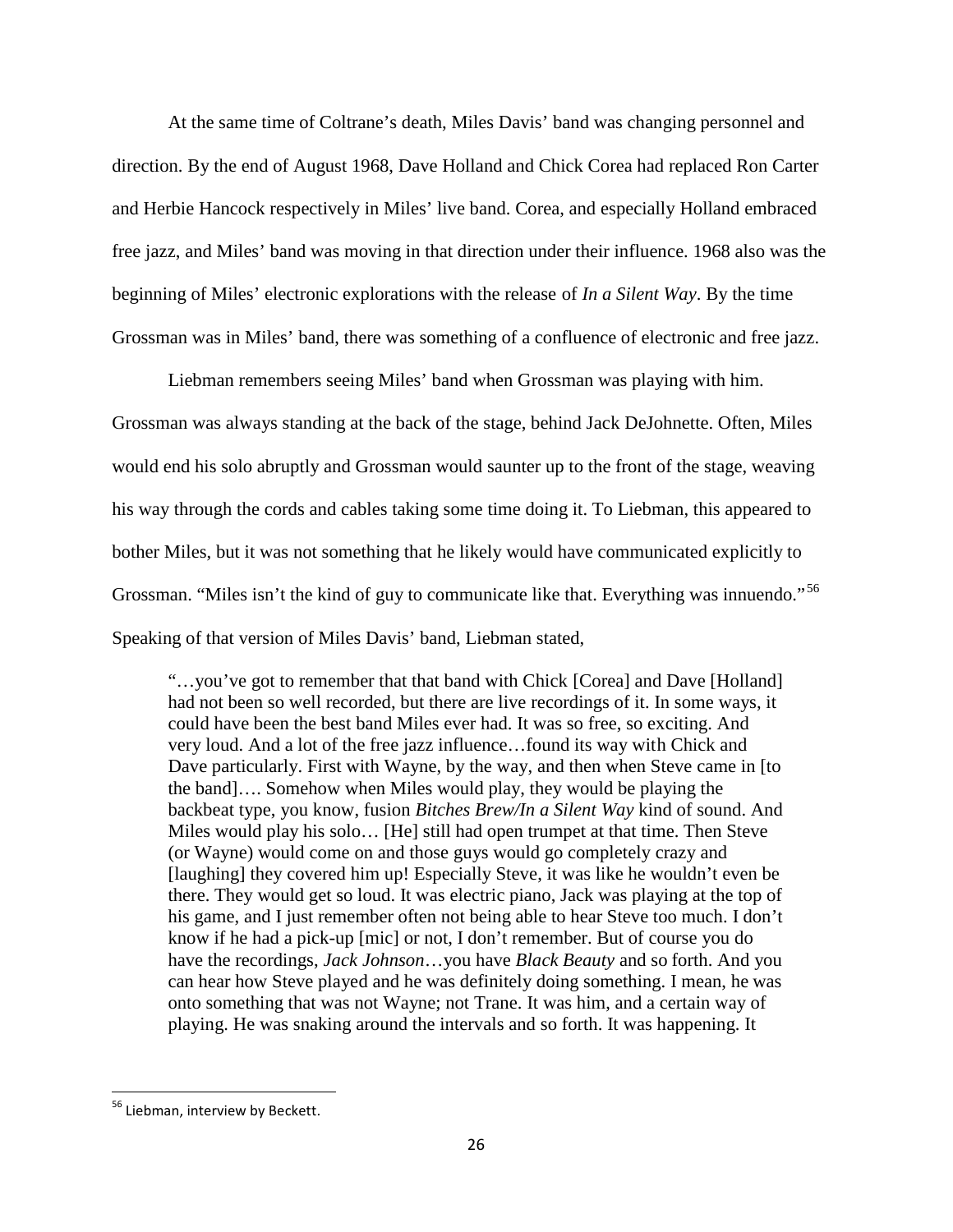just wasn't dominant and you couldn't hear it. It didn't seem they paid attention to him. I always thought they were kind of ignoring him."<sup>57</sup>

It did seem that Grossman was not necessarily being treated with the same regard as other band members. Perhaps it was because he was relatively very young. It was possible that it was because he was replacing one of the all-time jazz greats in Wayne Shorter. Grossman was somewhat of an outsider musically because of his own preferences. He was at heart a tenor player, but Miles wanted him to play soprano exclusively. The band leaned toward free playing under the influence of Dave Holland and Chick Corea. They had to "keep a lid on it" when Miles was playing, but when he stopped, they did their free thing with no regard for the soloist. Perhaps the music at that moment was flashing back to Liebman's loft, where there were no soloists, just a Dixie-like cacophony. Of course, Grossman could not compete with the blaring electronic instruments and was marginalized as a result. Grossman stated, "Dave Holland was always trying to push Chick to play more 'out', but they wouldn't do it behind Miles. Instead, they experimented behind Wayne's solos, and continued to do so behind me when I was in the band."<sup>58</sup>

In a 1996 interview, Grossman stated,

"Well, I liked what the group was doing with (Jack) Dejohnette, and I liked a lot of what Wayne was playing, and Miles of course. But for the first time in my life I felt at a loss for what to play sometimes. It was a strange feeling. It was maybe too much interference. So I mostly played with the drums, with Dejohnette. They would lay out—Dave (Holland) and Chick (Corea)—and I would just play tenor with the drums. That's where I felt most comfortable."<sup>59</sup>

<sup>57</sup> Ibid.

<sup>58</sup> Paul Tingen, *Miles Beyond: The electric explorations of Miles Davis, 1967-1991* (New York: Billboard Books, 2001), 117.

<sup>&</sup>lt;sup>59</sup> Gilbert, 11.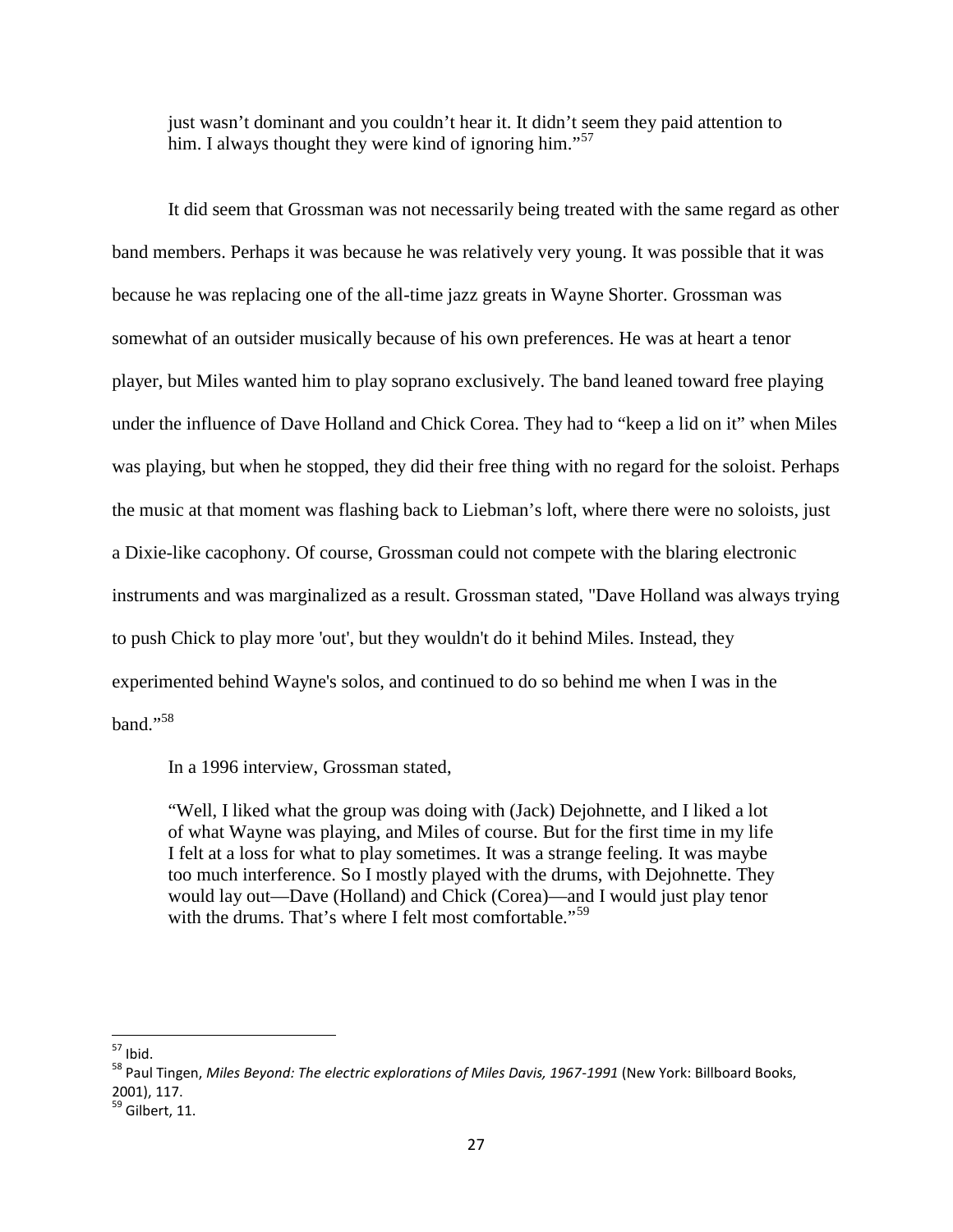In a more recent interview, Grossman put it more strongly, "the only time I had a good time was when I was playing duet with DeJohnette, tenor and drums."<sup>60</sup> In fact, Miles only wanted soprano, "He wanted me to play soprano all the time. He said, 'you don't have to bring your tenor.' I could see he was very into the sound of soprano and trumpet melodies. But I kept bringing my tenor, kept playing it, and he would splice my tenor solos out of the records. But he liked the tenor and drums."<sup>61</sup> "I always wanted to be a tenor player", Grossman commented. "So I kept the tenor on a lot of tunes, and I think a lot of my solos were cut out for that reason. Miles was really into the soprano, and I kind of disobeyed his order."<sup>62</sup>

Speaking of being hired and in Miles' band, Grossman said, "Miles was just a great person and very encouraging. He really tried to make me feel at ease, but he was one of my favorite musicians since I was eight years old, so it was difficult. Also, to suddenly go into this environment where everyone had a lot more experience, I would say I was inhibited."<sup>63</sup>

Grossman played several studio dates with Miles before he joined the touring band, and he described the rehearsal and studio experiences:

"We played a lot during rehearsals, but when we got to recording, Miles changed everything. He might keep one line from a rehearsed piece of music, or maybe nothing at all. Ninety percent of the tunes we rehearsed were never used in the studio. It seemed like everyone just felt each other out and got used to being with each other playing with each other. Rehearsal was just hanging out together and creating something like an intimate 'family atmosphere', a support thing."<sup>64</sup>

Grossman also spoke of the June 3-4 sessions with Hermeto Pascoal, "There were many different short takes…I remember that there was just a melody written out and we phrased it and I just tried to follow Miles the way he was phrasing it. He liked a little delayed kind of phrasing. There

<sup>60</sup> Brian Pace.

<sup>61</sup> Gilbert, 11, 13.

<sup>62</sup> Tingen, *Miles Beyond,* 117.

 $63$  Ibid, 78.

 $64$  Ibid, 105.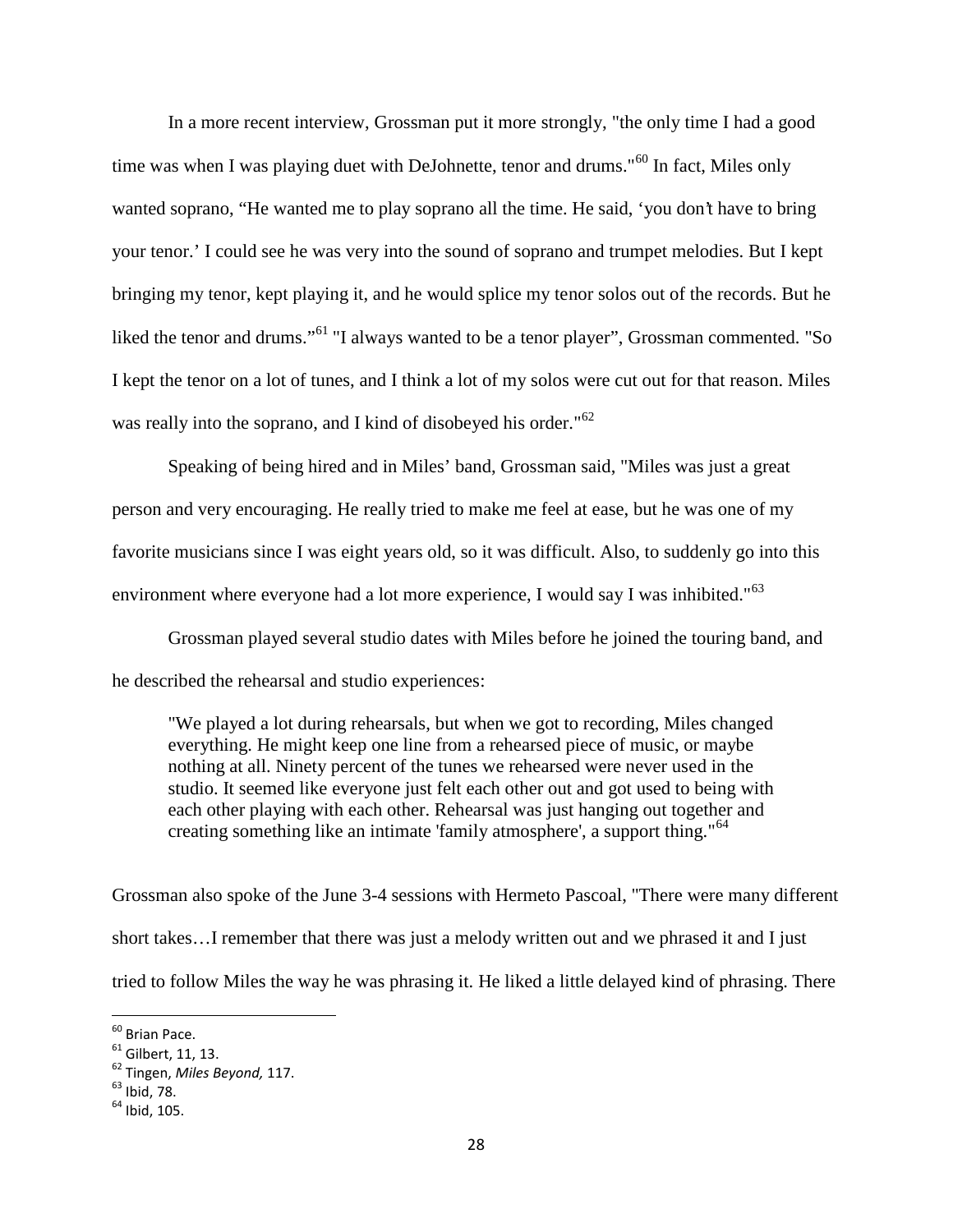wasn't any beat, it was all out of time, so it was a matter of playing just a shade behind him with the soprano. I think Wayne developed that approach with him...just to follow him, milliseconds behind. It was a nice effect."<sup>65</sup>

The period that Grossman was in Miles' band was a period of transition, musically as well as with personnel. Grossman had recorded with Miles in November 1969 and early 1970, but did not join his live band until April 1970. The live band from the time Grossman first recorded with Miles in November 1969 until his departure in August 1970 consisted of Jack DeJohnette on drums, Dave Holland on bass, Chick Corea on piano and Airto Moreira on percussion. Keith Jarrett was added as the second keyboard (organ) player in May 1970. The studio band was in flux, consisting of his "Stock Company Players." <sup>66</sup> So on the album *A Tribute to Jack Johnson* which was recorded on April 7, 1970, Grossman was the only musician who could be considered one of the live band members as well.<sup>67</sup> Besides Miles, the other players were Billy Cobham, John McLaughlin, Herbie Hancock keyboard and notably Michael Henderson on bass. Henderson would go on to replace Dave Holland, and represented a significant change in musical direction of the Miles Davis band. Whereas Holland was pulling the band toward free improvisation, Henderson could be seen as almost the opposite, providing repeating ostinato grooves. Miles was being influenced by the music of James Brown, Sly Stone and Jimi Hendrix, and the electric bass style of Michael Henderson helped allow Miles to pursue those rock and funk styles. The difference between recording studio and live versions of the Miles band has caused some uncertainty as to the sequence of events. After the Fillmore East gig March 6 and 7, 1970, Wayne Shorter left the band for good, and was replaced by Grossman. The

<sup>65</sup> Tingen, *Miles* Beyond, 110.

<sup>66</sup> Tingen, *Miles Beyond*, p. 75. The "Stock Company Players" referred to by Tingen were a rotation of musicians that Miles used in the recording studio, especially during the numerous recording sessions around 1969-1970. These musicians were frequently not in Miles' live band.

 $67$  Borderline—the gig the night of April 7 was Wayne Shorter's last with Miles.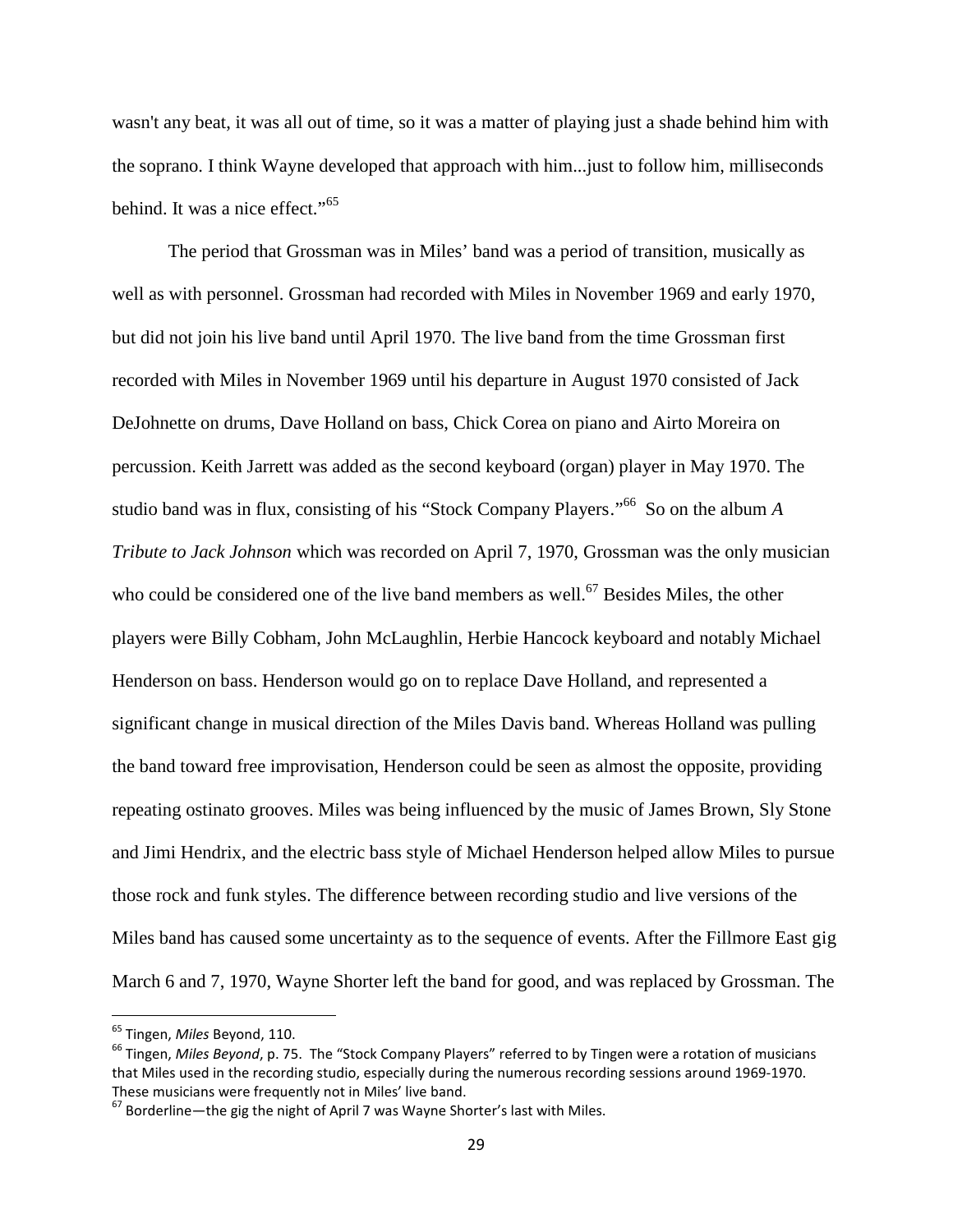March 7 performances were in circulation as a bootleg for a long time and released in 2001 as *It's About That Time: Live at the Fillmore East March 7, 1970.* This was the last performance for Wayne Shorter with Miles' band, live or studio. It should not be confused with *Miles at Fillmore* recorded June 17-20 also at the Fillmore East but with Steve Grossman on saxophone.

Grossman left Miles' Band sometime before August 18, 1970, when saxophonist Gary Bartz first appeared with the band. According to Grossman, "Miles fired me…in my opinion he did not like my contribution to the music. In the end, I hope that was it because there was also a kind of psychological warfare between us."<sup>68</sup> At some point later, Grossman was approached by Miles again. By that time, Grossman was with Elvin Jones, and he turned Miles down.

In existing literature there is relatively very little mention specifically of Grossman with Miles, and what does exist consists primarily of negative reviews or assessments. The playing of Grossman on *A Tribute to Jack Johnson, Black Beauty,* and *Miles at Fillmore* is excellent. It seems that initial perceptions have been somewhat blindly followed and propagated so that the continuing narrative of substandard performances and the overall negative contribution of Grossman have been dominant. These perceptions are typically value judgments, with no real justification.

Grossman and Liebman later and famously played together with Elvin Jones, and eventually Liebman was hired by Miles. So there was something of a game of "musical chairs" going on. Interestingly, Liebman was present (double quartet gig) when Miles hired Grossman, and Grossman was present (in Elvin Jones' band) when Miles hired Liebman.

Grossman went on to play with organist Lonnie Smith and guitarist George Benson for several months before he was hired by Elvin Jones. He stayed with Jones nearly six years, past the time when Liebman and Perla had left.

 $68$  Levitt, 26.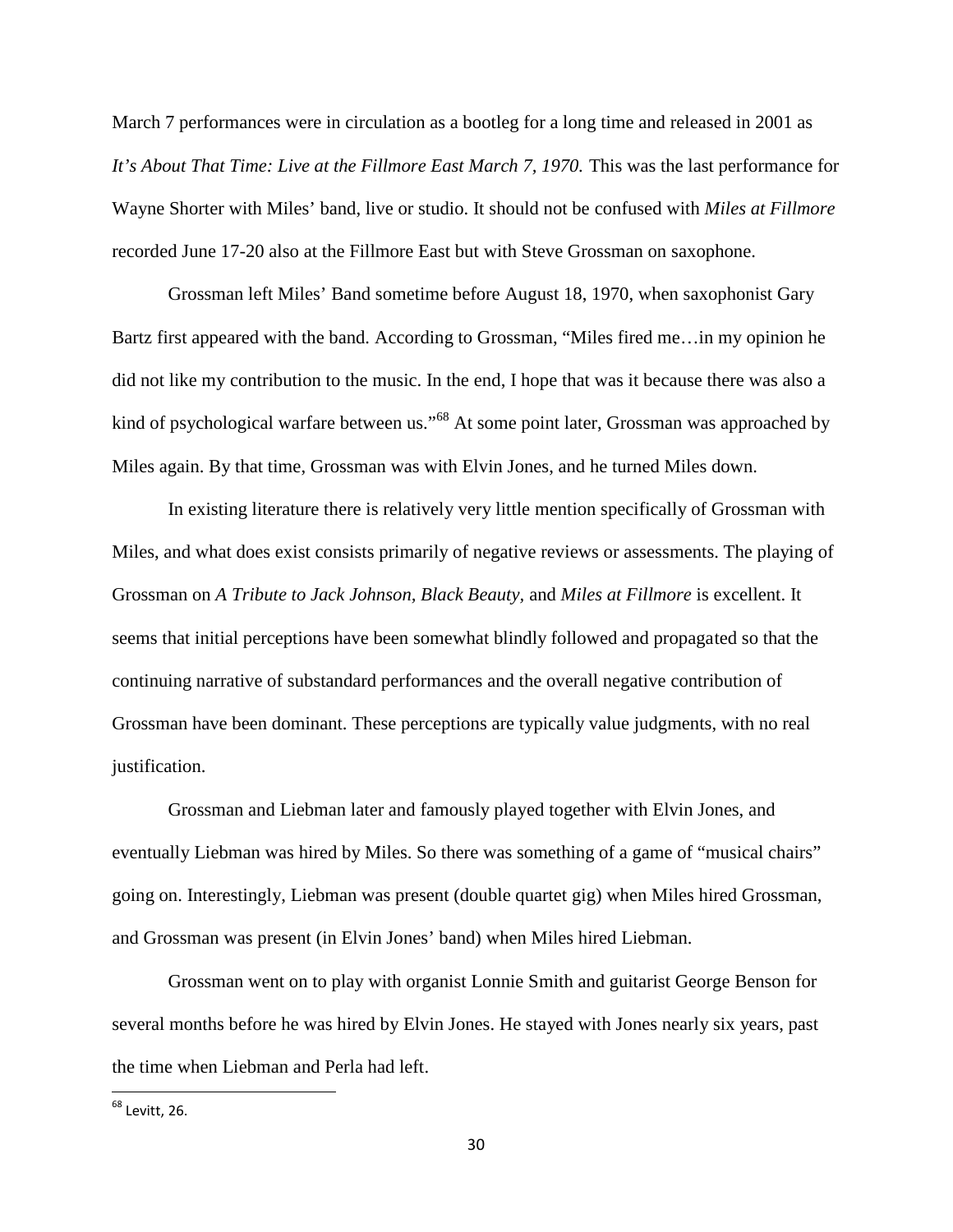#### **CHAPTER 7**

## **ELVIN JONES** *LIVE AT THE LIGHTHOUSE*

Elvin Jones *Live at the Lighthouse* is an album of primary importance to the career of Steve Grossman. It is the album that made Grossman known as a great tenor saxophone player to the jazz world. The album is very influential in the history of jazz to players of all instruments, but especially to saxophonists. Gene Perla stated, "…Any stature that I've gained in the...scene comes from probably, mostly this record...because it was a record for saxophone players, and so many saxophone players were influenced by this recording."<sup>69</sup> In the introduction to Petter Wettre's book of the transcribed saxophone solos of Grossman and Liebman, Chris Potter observed,

"Elvin Jones' classic *Live at the Lighthouse* recordings have provided a generation of jazz musicians (myself definitely included) with tremendous inspiration and material for study. Liebman and Grossman raised the bar for what could be accomplished on the saxophone after assimilating the musical language of John Coltrane, and Elvin Jones was at the absolute peak of his powers. The joy these four musicians must have shared playing together still jumps out of the speakers at you, and it remains a shining example of jazz at its most vital."<sup>70</sup>

The personnel of Elvin's band had fluctuated from the time of the recording of *Merry Go Round* on December 16, 1971 when all four members of the *Lighthouse* band were on board. At times the band might include Jan Hammer on piano and Don Alias on congas, although there are no official recordings of the band with those two musicians. One of the important and distinctive things about *Live at the Lighthouse* is that it is a piano-less quartet. That configuration allows for the maximum expression and exploration for a solo instrument player. There is no harmonic

<sup>69</sup> Perla, Gene. (2008) *Jazz Profile* radio program, interview with Charles Blass WKCR New York, April 6.

<sup>70</sup> Petter Wettre, ed., *The Lighthouse Omnibook: David Liebman & Steve Grossman*, (The System: 2005). http://www.lighthouseomnibook.com.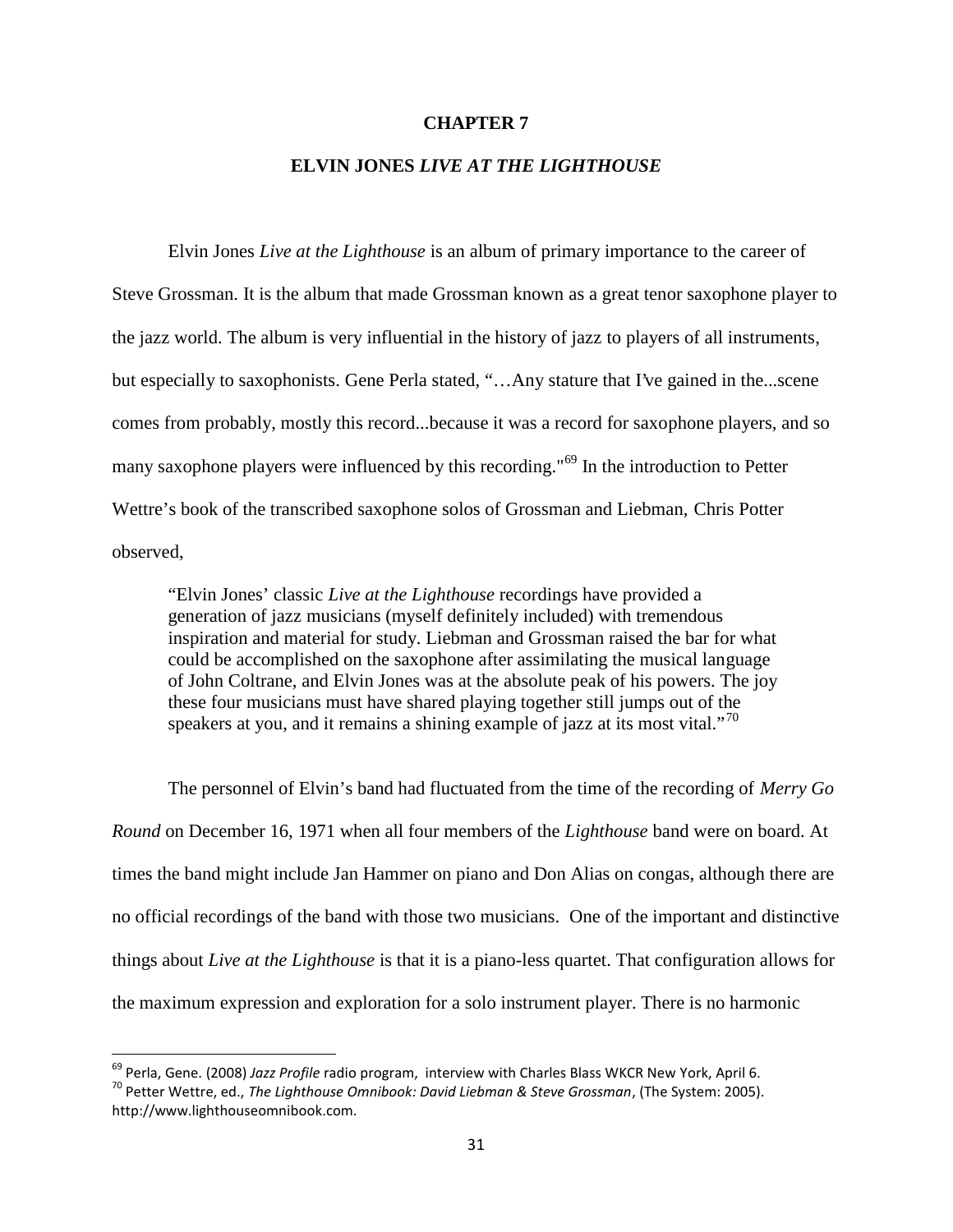implication or interference from a chord-playing instrument, allowing in this case the saxophones of Grossman and Liebman to soar over the efficient and very solid rhythmic foundation provided by Perla and Jones.

The importance of *Live at the Lighthouse* indicates that there is musicological relevance in relating how the band was assembled. Besides Elvin Jones, the three other members of the *Lighthouse* quartet were saxophonists Steve Grossman and Dave Liebman, and bassist Gene Perla. All three had some interaction with Elvin previous to being hired. In 1968 Grossman had sat in with Elvin at Pookie's Pub, a club across the street from the Half Note. Elvin had that gig for some time after he left Coltrane. There was some notice of Grossman on that  $\text{gig}^{71}$  and Elvin may have remembered him. Dave Liebman played opposite of Elvin in 1968 at a town hall concert. In 1969 he was playing an unsuccessful gig with Pete LaRoca and talking of getting a better paying job. Elvin showed up one night and when LaRoca mentioned it, Elvin got in Liebman's face and threatened him to stay with Pete.<sup>72</sup> The story of how Gene Perla wound up with Elvin Jones is the first and most important narrative of the members of that band. Perla was the one who would facilitate the hiring of Grossman and Liebman by Jones, thus making possible the *Live at the Lighthouse* band.

When Perla was at Berklee in the early 1960s, he was learning about the music scene and his goal became to go to New York and play with two people: Miles Davis and Elvin Jones. He would eventually realize that goal, but more significantly with Elvin Jones. While in Boston, Perla was making trips to New York because he knew he would end up there eventually. His first encounter with Elvin was on one of these trips, likely in 1965, when he sat in on piano with Elvin at the Five Spot club. Jones was in Coltrane's band at the time, but he was recording under

<sup>71</sup> Whitney Balliett, "A walk in the park." *The New Yorker*, May 18, 1968, 45.

<sup>72</sup> Liebman, *What It Is,* 140.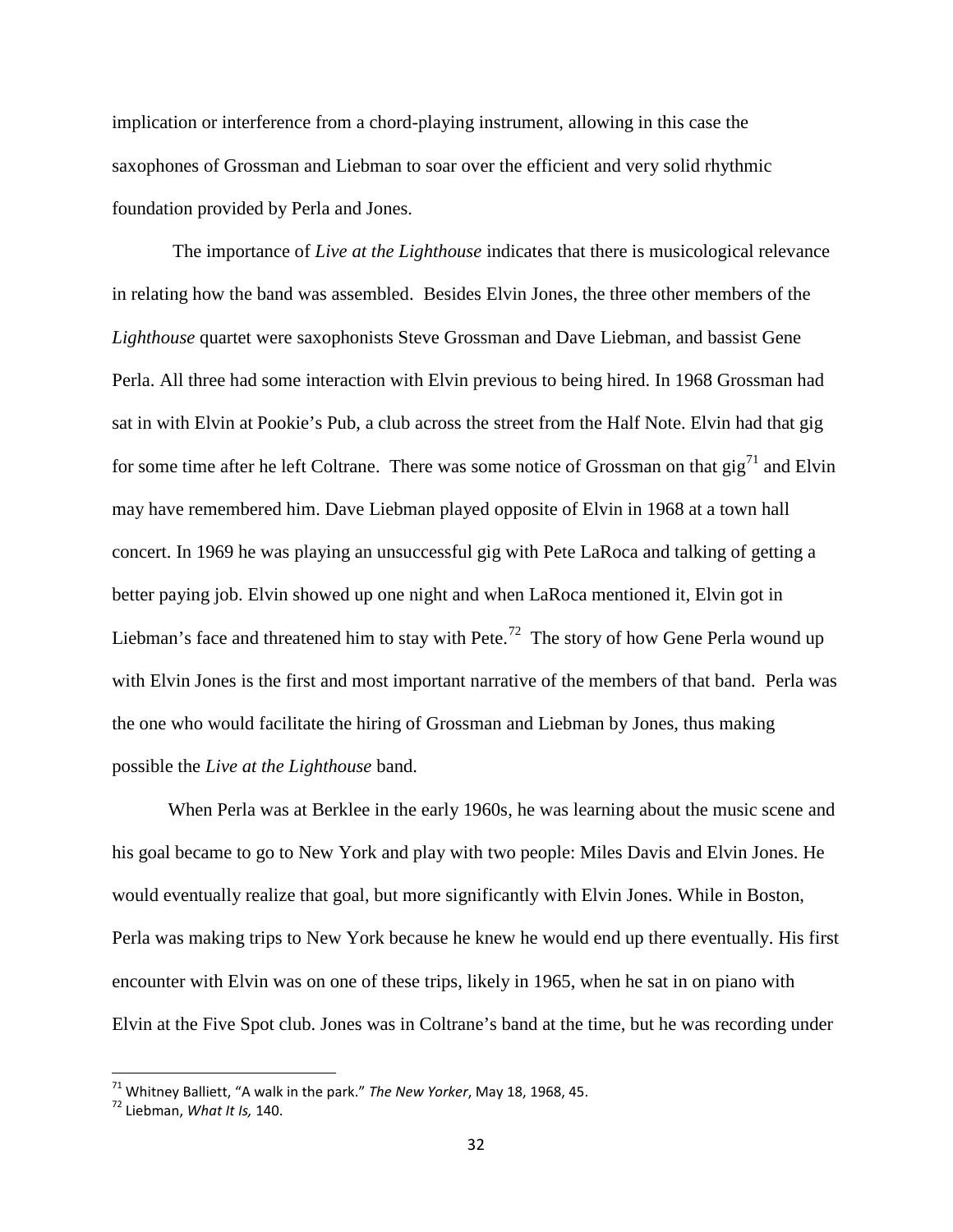his own name by then, so it is reasonable to assume that he was playing gigs under his own name

as well. The second meeting was more auspicious. Perla tells of the chance occurrence in July of

1968 that led to him getting the gig with Elvin:

"I had sat in with Elvin on piano, but then I became a bass player and I happened to be visiting Boston. This is really a story of being in the right place at the right time. Elvin was working at a club called 'The Jazz Workshop' for the week, and Jimmy Garrison jumped on a plane, went to New York to cop [heroin]. He didn't make it back in time for a WGBH half-hour TV show. And so the people at the television station called Berklee. I was standing in the lobby when the call comes in and the girl openly says to some of us just standing around, 'Elvin Jones is at WGBH. He needs a bass player now!' Oh, man! All I had was my electric bass with me. I got in the car, I put my foot on the floor... I was gonna race a cop to get there! I get there, run in…we're going to hit in five minutes. Joe Farrell is showing me the tunes. Good luck, I'm really paying attention, right? …Trying to set up this Ampeg amp that sounds like [crap]. I play the first note, Elvin gives me this dirty look [in gravelly voice] 'make the thing sound good!' So I adjusted the controls to where I liked it, and off we went.

[It was trio with Elvin, Joe Farrell on soprano and Gene on electric bass] Talk about flying by the seat of my pants, not knowing the music or anything. What was interesting about this was that I was playing electric bass. I had heard afterward, several people told me when Elvin went back to New York he mentioned that he had played with an electric bass player that made the electric sound 'upright-ish'. It was some months that went by, but when the chair opened up, he called me. That's when I joined for a long period of time.<sup>73</sup>

Gene Perla joined Elvin Jones in the middle of January, 1971, and stayed in the band for

two and a half years. He would work and record with him occasionally after that. One of the first

things that Perla did with Elvin was a recording on February 12, 1971. The recording that would

become the album *Genesis* was released on Blue Note records. It was a piano-less chord-free

band, with Frank Foster, Joe Farrell, David Liebman on saxophones and reeds, as well as Perla

and Elvin Jones.

Perla was almost tempted away from the Elvin Jones band. In 1971, John McLaughlin was starting his own group, which would become the Mahavishnu Orchestra. He offered the gig

<sup>73</sup> Perla, interview by Blass.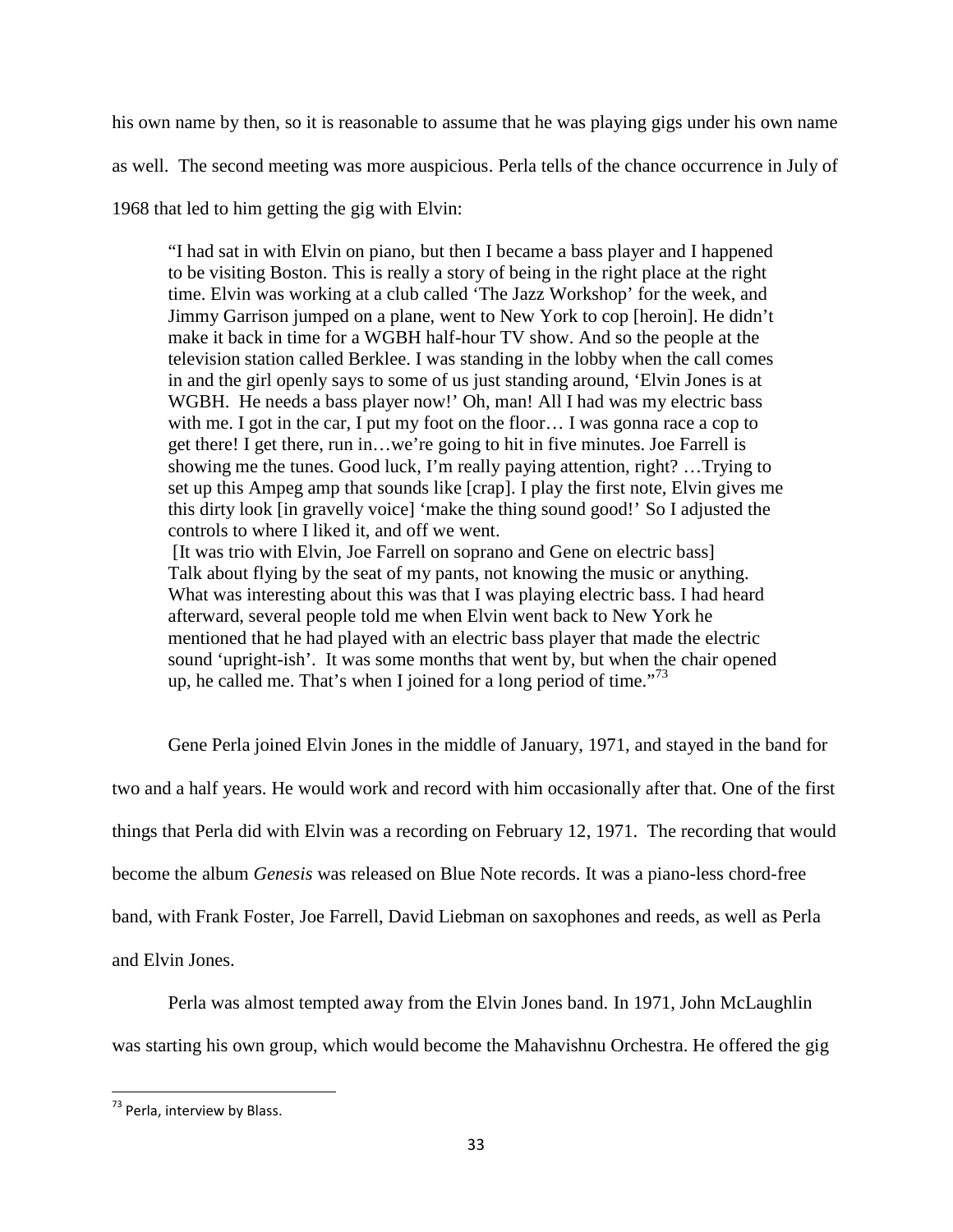to Perla, but was turned down. If Perla had accepted, *Live at the Lighthouse* might not have ever happened. Perla did secure an audition for Jan Hammer, which resulted in Hammer getting the Mahavishnu Orchestra gig and launching his career and notoriety.

"Mr. Jones was my ticket," Perla quipped. Indeed, having the Elvin Jones gig put Perla into a new and elevated level of respect among jazz peers and fans. "Once I got that gig with Elvin, people from all walks of life started to treat me very differently…greeting me friendly, wanting to have conversations with me…. Of course now I'm playing with Elvin so I must be important! I'm still the same guy, but that's the way it goes." The opportunity of playing with Elvin allowed Perla to ask friends Steve Grossman and Dave Liebman to join him with Elvin during his time there, which eventually led to the famous "*Lighthouse* band". Speaking of Perla, Liebman related that "I remember he said to me, 'I'm going to get you and Steve Grossman in the band. Watch me!"<sup>74</sup>

Dave Liebman was to become the next member of the "Lighthouse band" to join Elvin. Before Liebman, Elvin's band had different combinations of saxophone players including Joe Farrell, and at different times Frank Foster, Clifford Jordan or George Coleman, piano-less trio or quartet. The piano-less configuration, though very important, was not new or unique to *Lighthouse* band.

The events leading to Liebman getting hired transpired somewhat rapidly after Perla was in the band. Liebman stated, "one evening in February 1971 at 11:30 p.m., I get a frantic call from Gene Perla. 'Elvin wants to hear you now. Come to Slugs.' Come right now."<sup>75</sup> When Liebman got there, the band was a piano-less trio consisting of Elvin, Perla and Joe Farrell. While Farrell stayed at the bar, Liebman played several tunes, one after the other. After Liebman

<sup>74</sup> Liebman, Dave, *What It Is,* 140.

 $75$  Ibid.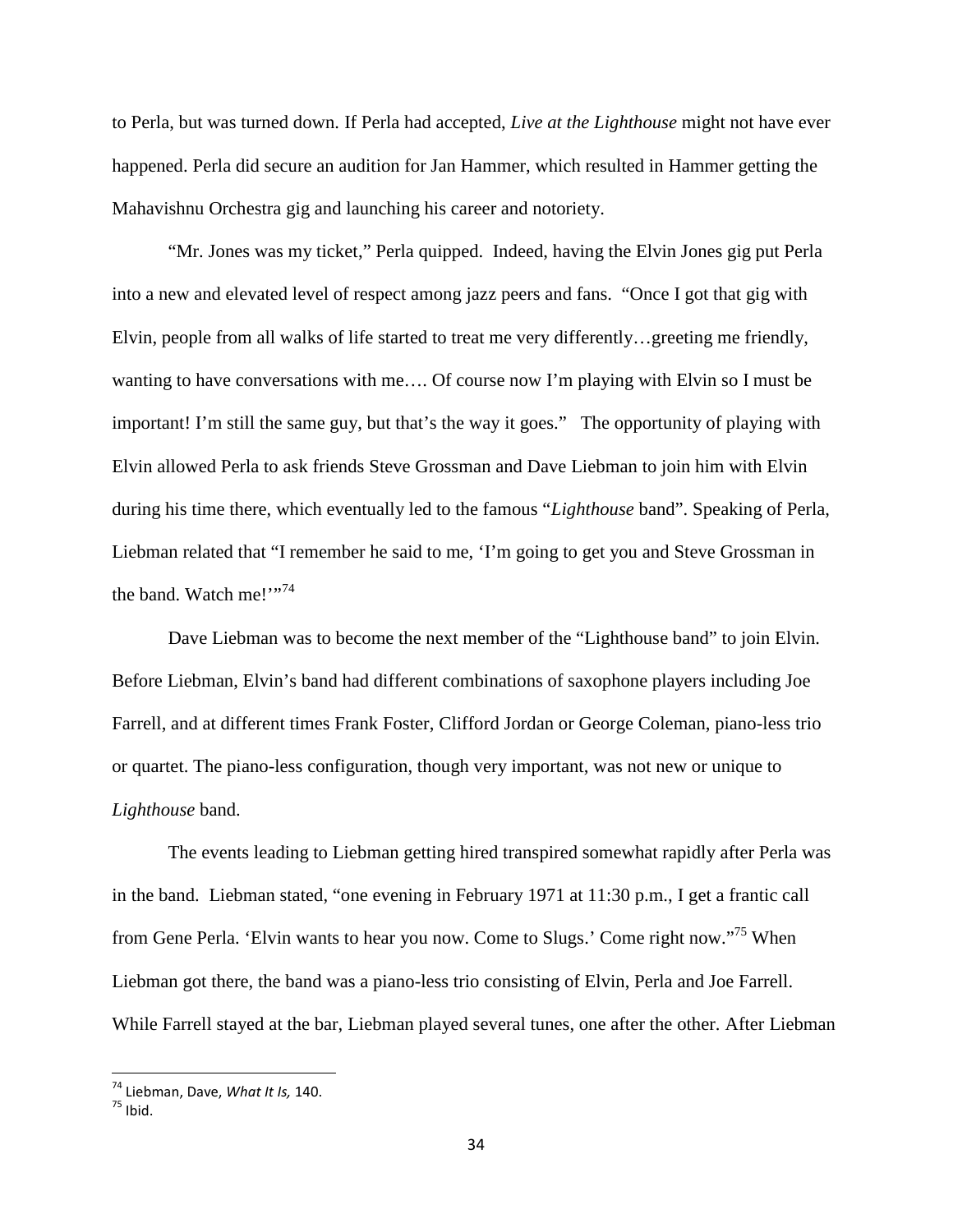was finished, Elvin asked him to come to Rudy Van Gelder's studio the following week, and to "bring a tune."<sup>76</sup> Music from the session on February 12, 1971 would become the album *Genesis.* Liebman contributed his tune "Slumber", which Grossman had recorded with Chick Corea on his 1970 album *The Sun.<sup>77</sup>*

The February 1971 call was for the recording session only. Liebman did not join Elvin's band as a full time member until September that year. One September night at four a.m., the phone rang. It was Keiko Jones, Elvin's wife. "Elvin wants you to come to Chicago, first flight out of LaGuardia. There's a ticket waiting for you, seven a.m. flight."<sup>78</sup> Liebman got there, and played the gig at noon at a school. Still not knowing what was going to happen, he was summoned to Elvin's hotel room, where Elvin told him, "I'd like you to join the band as of right now."79

Liebman's experience and inclination at that time leaned heavily toward modal playing, and Elvin's band was moving in that direction. There was a distinct difference in the styles of Liebman and Elvin's other tenor players (Joe Farrell, Frank Foster, George Coleman and Clifford Jordan) who favored bebop *ii-V* structures and perhaps somewhat inappropriately inserted them into modal tunes. Liebman stated, "*Impressions* is where I started. For them, it was *Confirmation* where they started, or something like that."<sup>80</sup> As Liebman wisely put it, "You are a product of your time and what is in the so-called 'air' when you are at your [formative] stage, somewhere in the teens to twenties age-wise. That's what will always feel most natural to you."<sup>81</sup>

<sup>76</sup> Ibid.*,* 141.

<sup>77</sup> Chick Corea. *The Sun*. Express/Toshiba (Jap) ETP-9016, (Recorded September 14), 1970. LP record.

<sup>78</sup> Liebman, *What It Is,* 142.

 $^{79}$  Ibid., 143.

 $80$  Ibid., 143-4.

 $81$  Ibid., 144.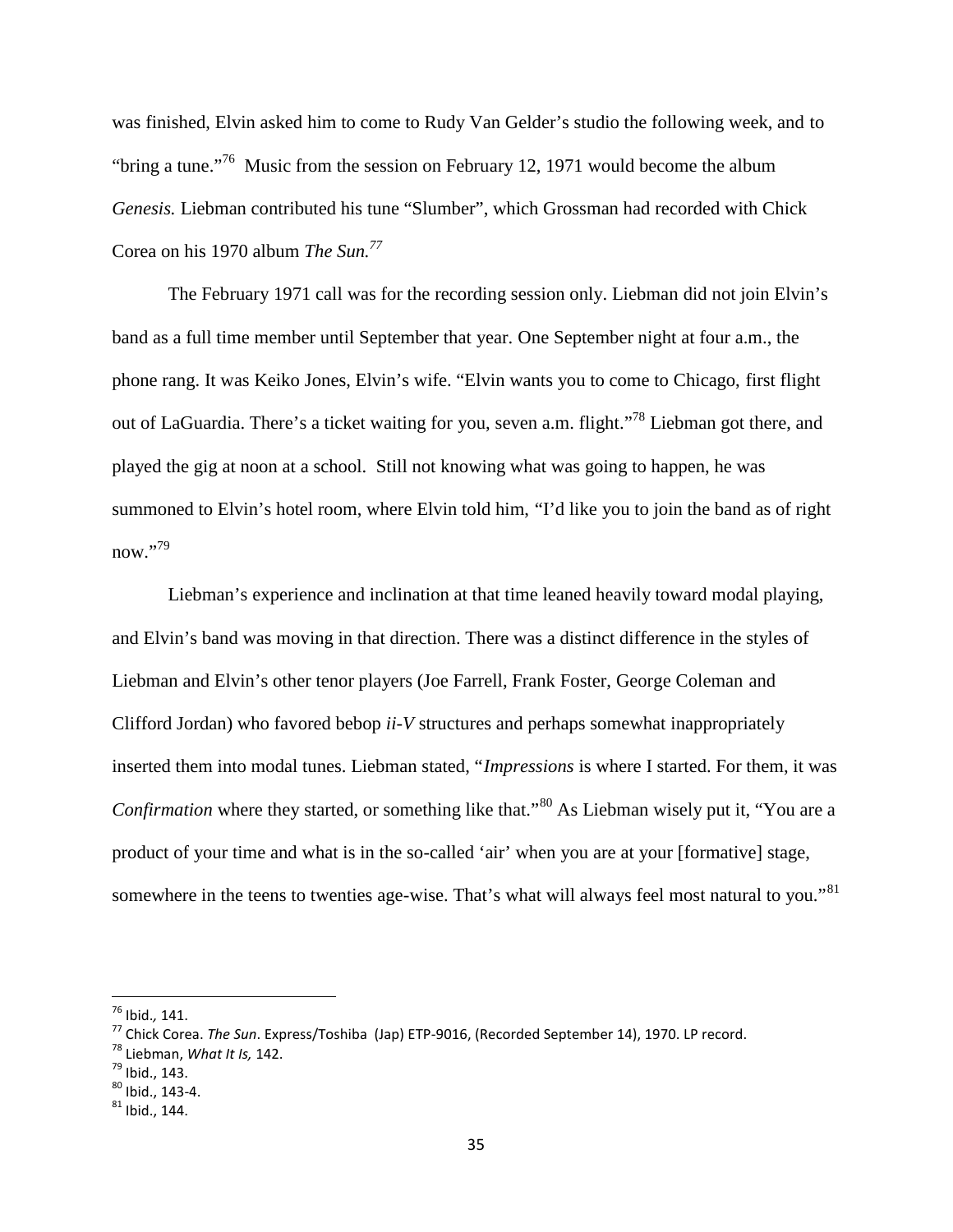Indeed, when Liebman joined Elvin's band, it was the signal of a significant change in direction, generationally and musically.

The next few months after Liebman joined Elvin was a transitional period. The band played as trio with Liebman sometimes, but also with another tenor player including one of Joe Farrell, Frank Foster, Clifford Jordan or George Coleman. Sometimes Jan Hammer would play, having been suggested by Gene Perla. Elvin's brother Hank Jones would play some gigs, and Don Alias played congas on several gigs as well. Joe Farrell was still in the band, but on his way out.<sup>82</sup>

It is not clear the exact circumstances of Grossman joining the band, but he was in the band by late 1971. December 16, 1971, Elvin Jones went into the studio with nine other musicians to record *Merry-Go-Round* for Blue Note. Included was Steve Grossman on his first recording date with Elvin along with Dave Liebman, and Gene Perla. All the players in the "*Lighthouse* band" were now together, but the origins of that band would be solidified very soon after, around Christmas-time when the piano-less quartet played a two-week gig in Ottawa, Canada. The gig was memorable because of the weather—there was two feet of snow, but important because the band was rehearsing new material almost daily. The band continued to play and work up the new tunes on gigs all the way up to September 9, 1972, when *Live at the Lighthouse* was recorded.

When Grossman joined Elvin, the vibe really came together. Perla, Liebman and Grossman were tight friends and compadrés from their times together especially in the lofts, but before that as well. That was a primary reason why *Live at the Lighthouse* is such a famous and influential recording. There was the music, which is very influential to saxophonists, of course. However, as Liebman states, it was much more than that.

 $82$  Ibid., 143.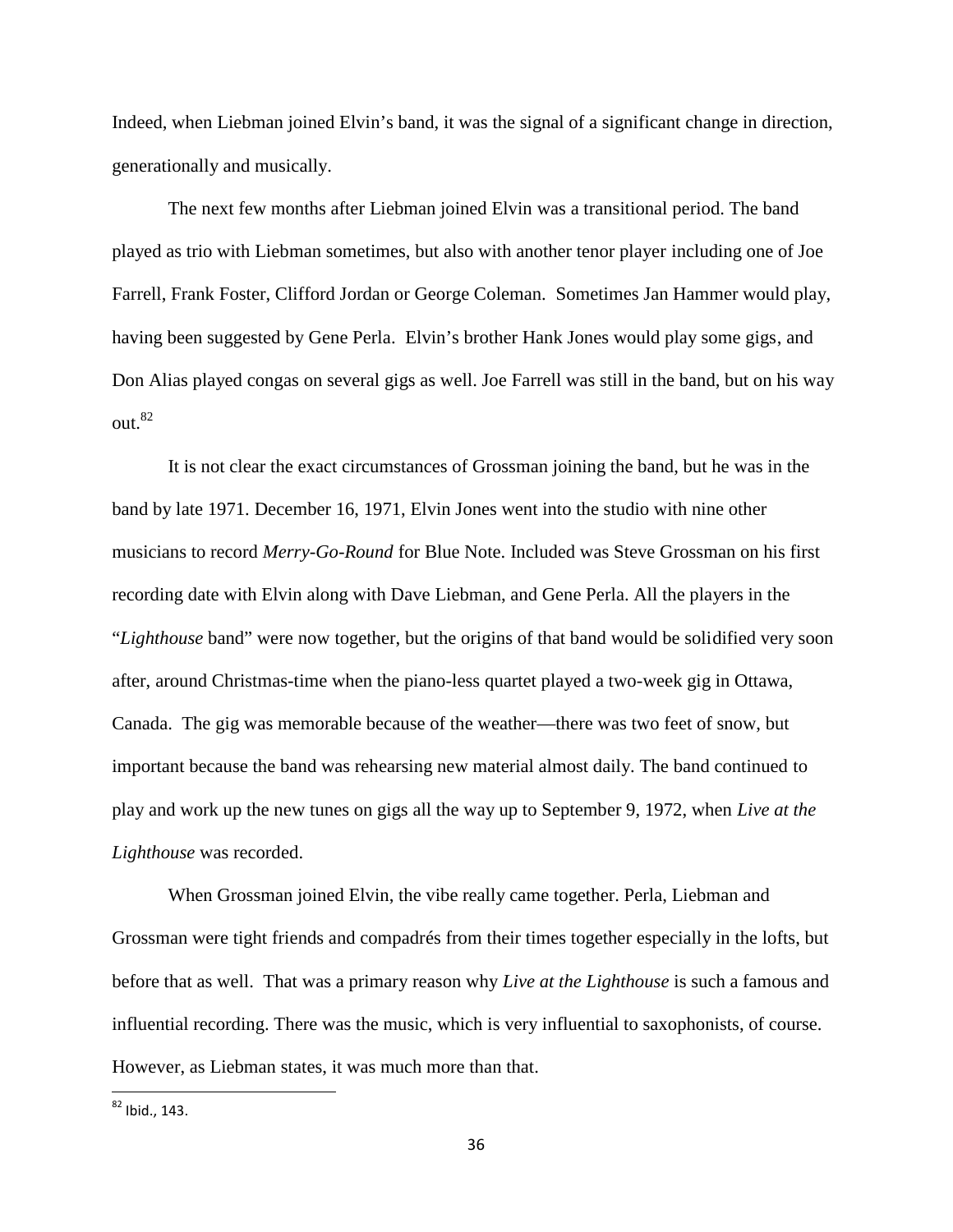"Elvin was happy as a pig in shit. He had a bunch of guys who idolized him and wanted to really play. He said years later that this was one of his best, if not the best, band he had, and one of the great records is *The Lighthouse*. He was really with us, not just the leader with sidemen, and I think that's what comes across on *The Lighthouse*. It's that there was a vibe in that band, which was special."<sup>83</sup>

Liebman went on to say,

"It was great when we ended up with Elvin, because here we were, three guys that enjoyed each other, had musical time together being in a band with the greatest drummer in the world, following in Coltrane's shadow, so to say. So it was quite something, actually. It was really a confluence of events."<sup>84</sup>

Musically, *Live at the Lighthouse* was very influential because it showcased the top two

post-Coltrane tenor saxophone players, who were playing the language of Coltrane with

Coltrane's drummer, but in a much different environment.

*Live at the Lighthouse* is where Grossman became an icon. He was known because of having played with Miles Davis, but that was not a satisfactory musical experience for him, and did not show him in a particularly positive light. *Lighthouse* is where Grossman truly came into his own as a jazz tenor saxophone player, and where everyone could witness what he was

capable of.

Grossman would go on to play with Elvin Jones for about five years. *The Main Force* on the Vanguard label was Grossman's last record with Elvin, made sometime in 1976.<sup>85</sup>

<sup>83</sup> Ibid., 144.

<sup>84</sup> Liebman, interview by Beckett.

<sup>85</sup> Elvin Jones, *The Main Force,* Vanguard VSD79372, 1976.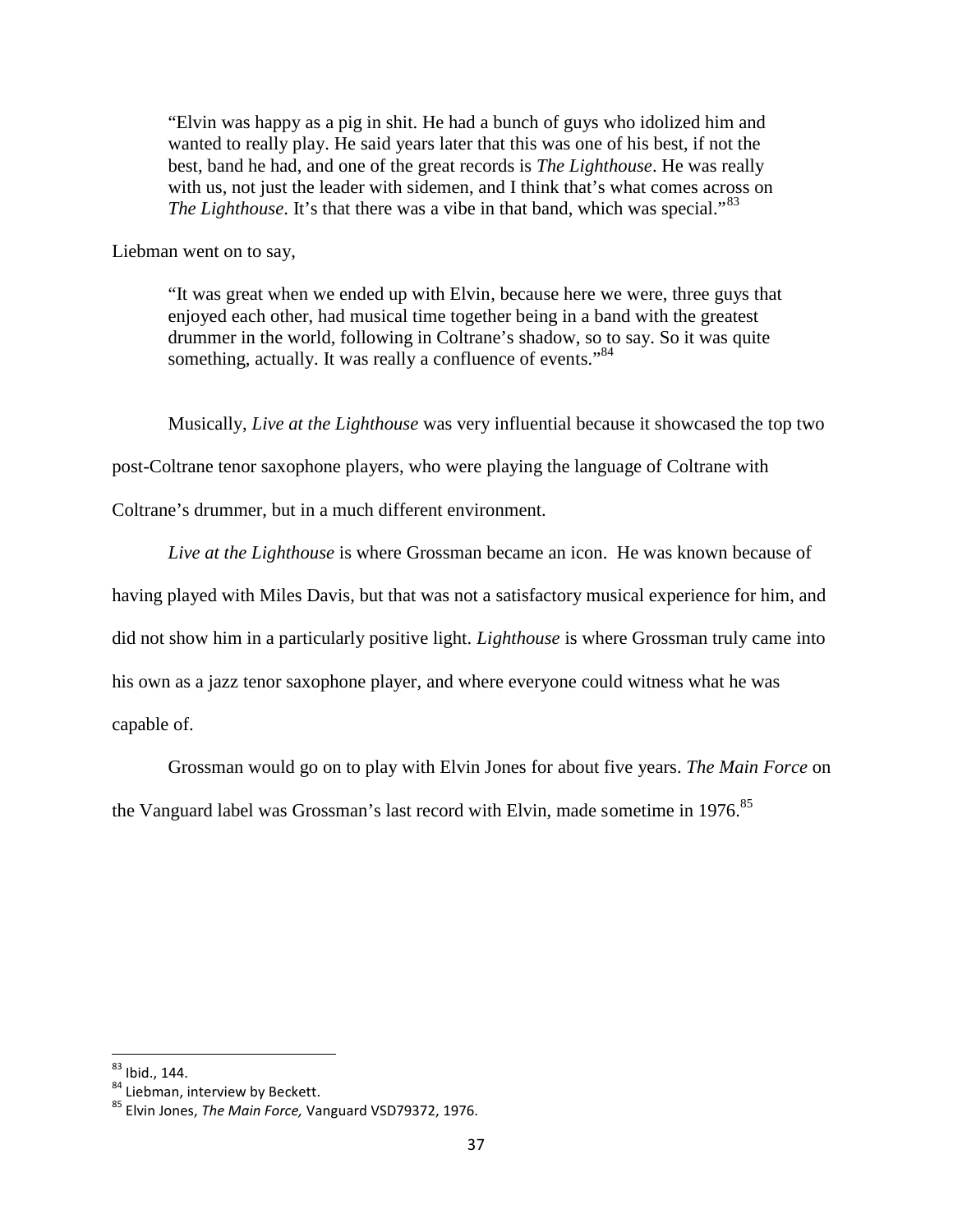#### **CHAPTER 8**

## *SOME SHAPES TO COME*

After Elvin Jones' *Live at the Lighthouse*, the next important event for Grossman was the recording *Some Shapes to Come*, on Gene Perla's fledgling record label PM Records. Perla formed his record company, PM Records, on the spur of the moment to help Dave Liebman get his album *Open Sky*<sup>86</sup> released. That recording included Liebman, Frank Tusa on bass and Bob Moses on drums. The tracks were already recorded for Liebman's album, so the second album released on PM Records was the first one recorded and produced by Perla.

That second record of the PM label was the first record under Steve Grossman's name, entitled *Some Shapes to Come*. The title is a reference to Ornette Coleman's *The Shape of Jazz to Come. Some Shapes to Come* was recorded September 4, 5, and 6, 1973 and released soon after, a year after the very influential *Live at the Lighthouse* record. The album includes Gene Perla on bass, Don Alias on drums and percussion (there were over-dubs), and Jan Hammer on Fender Rhodes and Moog synthesizer.

Unfortunately perhaps, the album was recorded at too high an electronic input level resulting in a much less than perfect finished product. Perla was involved with playing, and the problem had gone unnoticed. Despite the deficiency, Perla released the record because he felt that the music deserved to be heard. "It's really a testament to the music that even with that…I have to characterize it as horrible sound, the music somehow transcended it."<sup>87</sup>

<sup>86</sup> David Liebman, *Open Sky,* PM Records, PMR-001, 1972.

<sup>87</sup> Perla. interview by Beckett.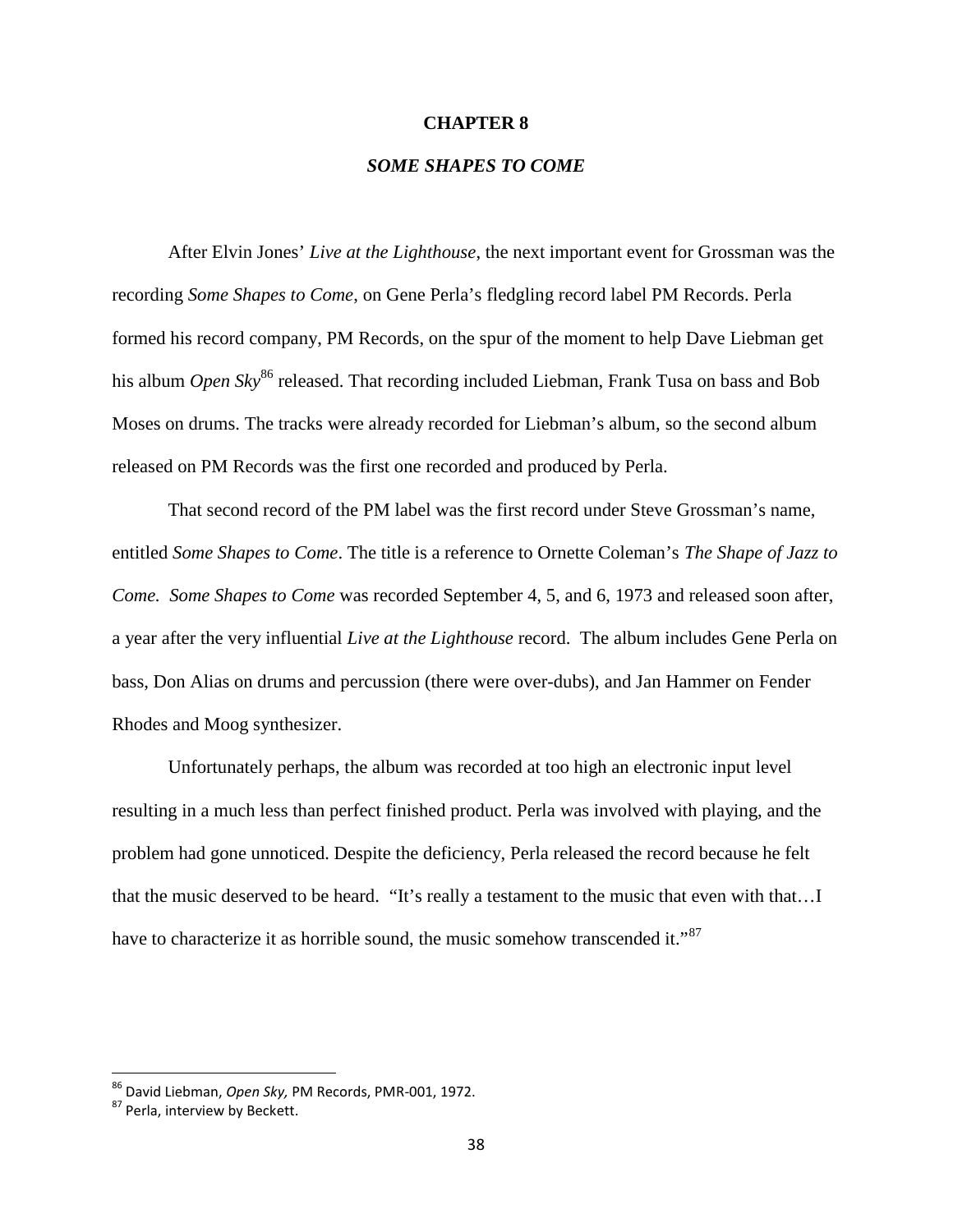Perla related that "there were three tunes on that album: 'The Sixth Sense,' 'Alodian

Mode,' and 'Extemporaneous Combustion,' there was nothing. We just made that stuff right up

on the spot."<sup>88</sup>

"What we did a lot of is just make up stuff, especially in the loft, not play tunes. Mostly it was to just really get the feeling of the rhythm—to go, to get it smooth, to make it swing out…to work on that aspect. So the harmonic and melodic content was not so much of import as far as following changes, et cetera. It was really working, especially with Grossman, we were really working on the time, all the time with him." $89$ 

"The Sixth Sense" from Some Shapes to Come, states Perla, "was completely improvised. We

just started playing and that's what happened. It's pretty interesting stuff, I think, that happens.

It just comes together in the creative evolution of the song."<sup>90</sup>

The freely improvised tunes probably would not have come off if it weren't for the

talents of Jan Hammer. Perla stated,

"This goes back to Alias called me a couple of times… and the first time he called me he said, 'hey man, there's this piano player in Boston, man you gotta check this guy out!' It was Jan Hammer. I wind up in Boston not long afterwards and do a session with him, [a drummer, and] John Abercrombie also…and Hammer. And, we're playing time, but we're making up stuff. There's no song, right? And I'm playing along and all of a sudden I'd say, 'oh, let me go here to this tonal point,' right? And Hammer hits it, 'boom!' right at the same moment. And we're playing for a while and we go to another [point], and he hits it at the same moment! And we were screaming at that session! I'll never forget that...because it was so…I don't know…who the hell knows how to describe it? And that's what that album was. Those three tunes on there, we just made 'em up…and Hammer and I were always harmonically…we'd get to a point, we'd feel like we were going to make a change and we'd go to the same place!"<sup>91</sup>

Perla went on to say,

"Grossman was right there with us. I mean, really…from my perspective, what do I know? I don't know what they were thinking… but from my perspective, Jan

<sup>88</sup> Perla, interview by Beckett.

<sup>89</sup> Perla, Interview by Blass.

 $90$  Ibid.

<sup>&</sup>lt;sup>91</sup> Perla, interview by Beckett.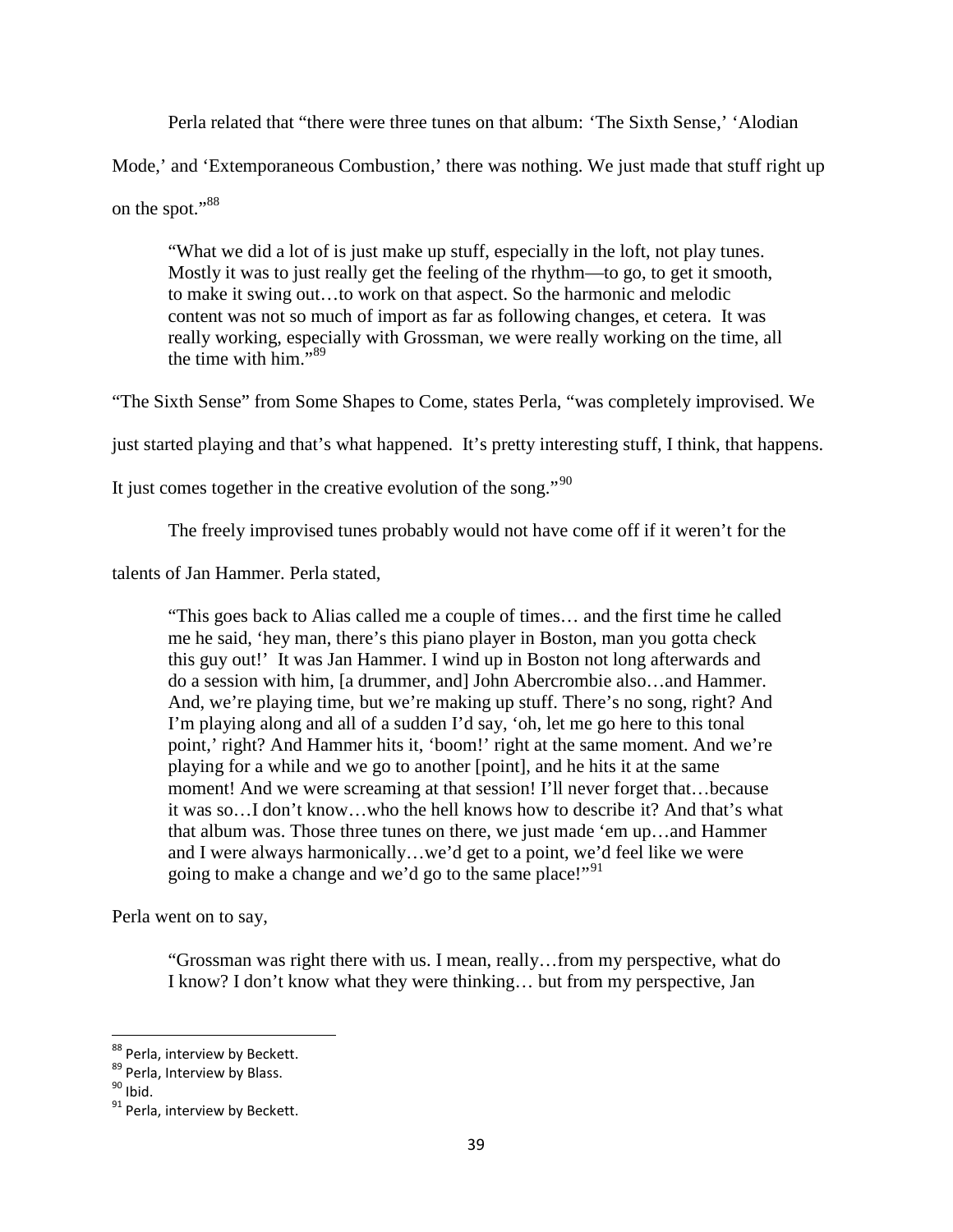and I were creating this…panorama. Call it that. We were creating this panorama and Grossman was sitting on top of it."<sup>92</sup>

There is a perception that "free jazz" is chaos and cacophony. Perhaps some of it is, but the three tunes that were freely fabricated on *Some Shapes to Come* sound prepared, largely because of the insistence on playing in the context of time. The extraordinarily high level of musicianship is demonstrated by the ability to seemingly instantaneously agree on harmonic contexts as well.

The instrumentation and overall sound of *Some Shapes to Come* is distinctive. The use of the Fender Rhodes electric piano, Moog Synthesizer and Electric bass are representative of the transitional phase between the jazz-rock of Miles and the softer edged fusion that was to come with Weather Report and Return to Forever. "Pressure Point" is the only tune on the album that can be considered straight-ahead, only because of the walking acoustic bass, but even that tune is carried off with post-Coltrane intensity. Despite what Perla characterized as "a horrible sound," the over-modulation of the recording can be seen as actually enhancing the overall perception of an intense, gritty, real jazz-rock recording. Grossman plays with that great intensity throughout the album, and with a maturity that belied his twenty two years.

*Some Shapes to Come* was influential not exclusively to saxophone players. Perla relates a story of an exchange between bassists Matthew Garrison (son of Jimmy Garrison, Coltrane's bassist) and Christian McBride in the not too distant past, "Christian McBride asks Matthew Garrison, 'do you know The Bible?', and Matthew Garrison says, 'yeah, the Grossman record."<sup>93</sup>

 $92$  Ibid.

<sup>93</sup> Perla. interview by Blass.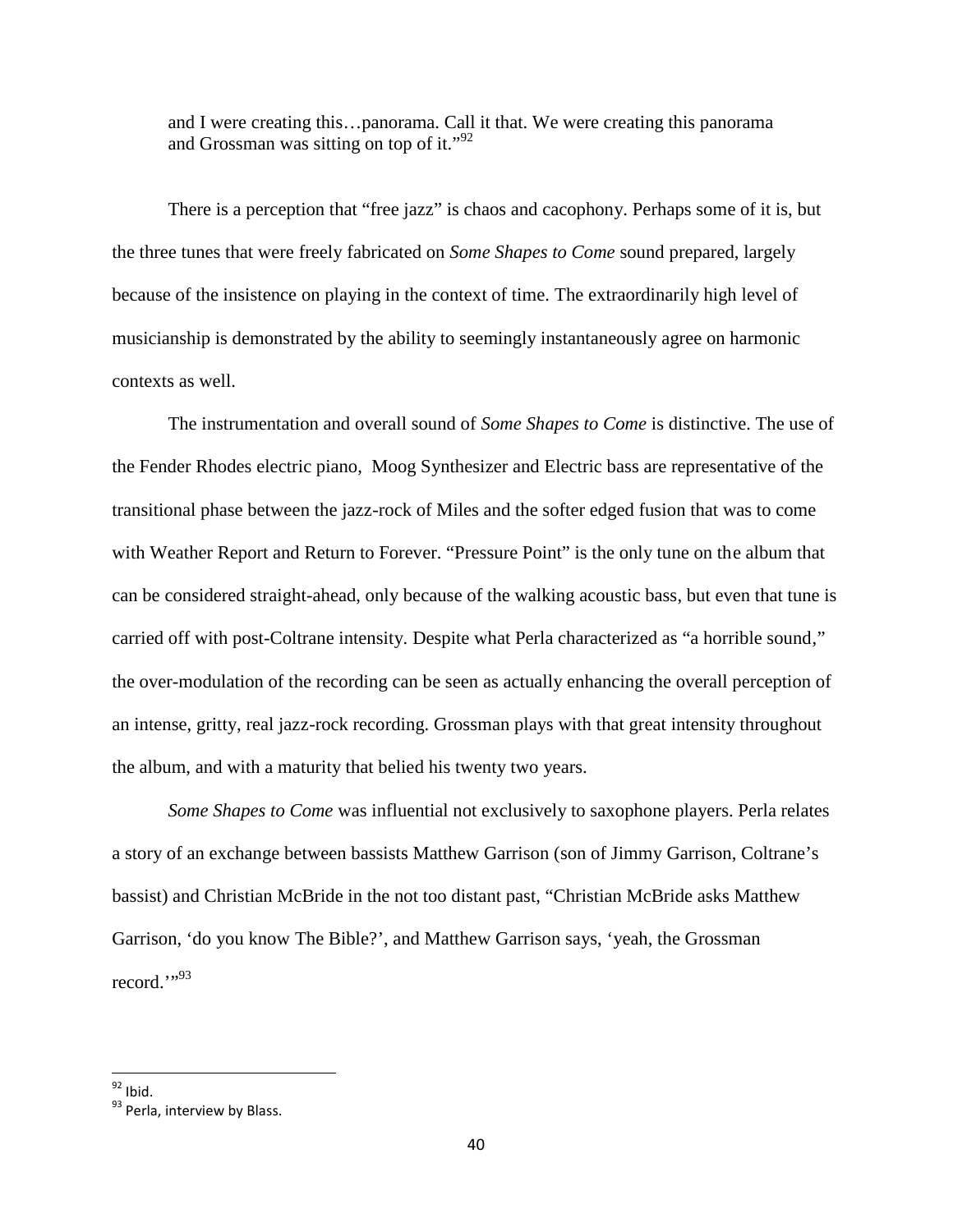#### **CHAPTER 9**

## **STONE ALLIANCE**

The makings of Stone Alliance had probably been brewing unconsciously for some time, but came together on a whim. "Don and I and Steve had a meeting at Don's mother's house. And we're sitting in her kitchen, talking about ourselves…and we decided that we were going to form a band." Perla took care of the business side of it, Grossman was the saxophone player/ front man, and Don Alias was the leader. <sup>94</sup>

It would seem that Stone Alliance was together much longer than the two years from 1975 to 1977, and in a sense they were. They had been great friends since the early days of Gene Perla's loft, probably by 1968 if not sooner. Perla and Alias were best friends since 1964. There were times when all three played together in Elvin Jones' band in 1972, and the band that played together on *Some Shapes to Come* could be described as "Stone Alliance plus Jan Hammer".

An interesting sideline is that all three played with Miles Davis on separate occasions. Don Alias was on *Bitches Brew*, Gene Perla played on the tune "Ali" on the May 19, 1970 recording session (Grossman did not play on that tune), and of course Grossman was with Miles from November 1969 to August 1970.

As Perla had stated earlier, most of what was happening on the hours and hours of recordings in his loft were him playing with Alias and Grossman, so the precedent was firmly in place for a ready-made and tight band. The ability and inclination to favor intense styles, and to change them rapidly—on the fly—helped make possible the remarkable fullness of sound coming from three monolithic instruments. Perla did use effects at times, such as volume pedal, phase shifter and octaver, but the drums and saxophone were essentially acoustic instruments in

<sup>&</sup>lt;sup>94</sup> Perla, interview by Beckett.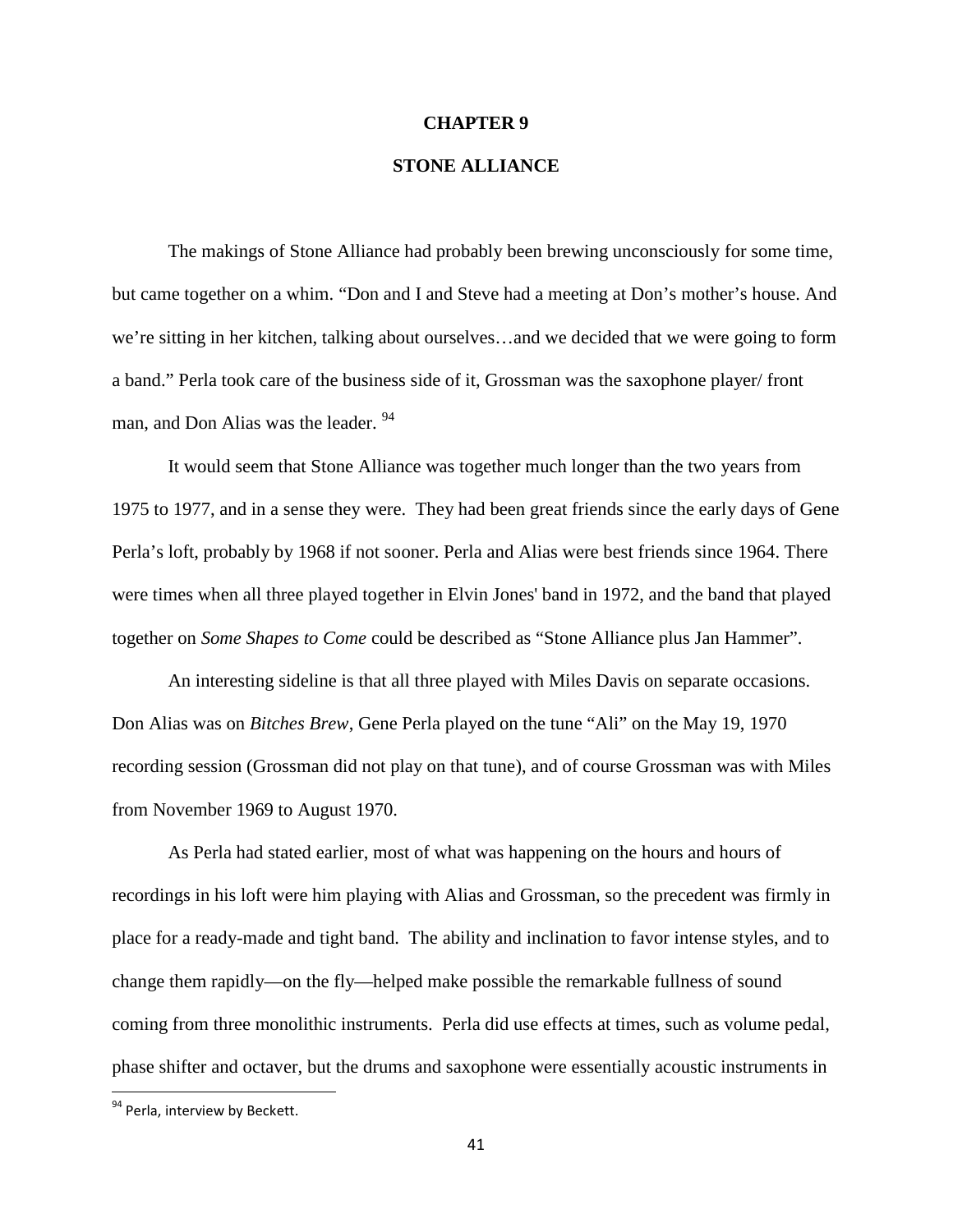that setting. Grossman remained true to his artistic ideals of pure jazz even within intense rock context, always finding a way to make it swing.

Grossman was on six different Stone Alliance records. In June 1975, the trio went into the studio and recorded tracks for the eponymous *Stone Alliance* album, released on PM Records. Within a relatively brief two year period, that inaugural incarnation of Stone Alliance (there would be others after Grossman left) recorded material for three other albums with trio only: *Live in Buenos Aires, Live in Bremen,* and *Live in Amsterdam*. Stone Alliance also recorded with the Brazilian trumpeter on *Marcio Montarroyos featuring Stone Alliance*. There was also *Stone Alliance Con Amigos,* that featured a pianist and percussionists from South America.

The end came after Grossman undermined the band on two notable occasions. First, Grossman had met a young woman in Argentina, and insisted on marrying her. There were roadblocks with paperwork, customs, etc. Grossman insisted on staying until he married her, and as a result the band had to cancel subsequent bookings in Central America.

Then, on the tail end of a European tour in the fall of 1977, the band was booked for two weeks at the famous Ronnie Scott's jazz club in London. Gene Perla related the story,

"We did a tour of Europe, and the last thing we had to do was two weeks, they gave us, two weeks at Ronnie Scotts, because we had played there before. Damn Grossman! The first week was opposite Stan Getz. The second week was opposite Joe Henderson. And Grossman, at that point, he'd have burned those guys out, man! Not to take anything away from them. They're both fabulous, both of them. But Grossman was so on fire, man… He didn't make the gig. I had to cancel the gig. And, I guess I got to the end of my rope. Did I make a mistake? … who the hell knows?"95

Thus Grossman's association with Stone Alliance ended.

<sup>95</sup> Perla, interview by Beckett.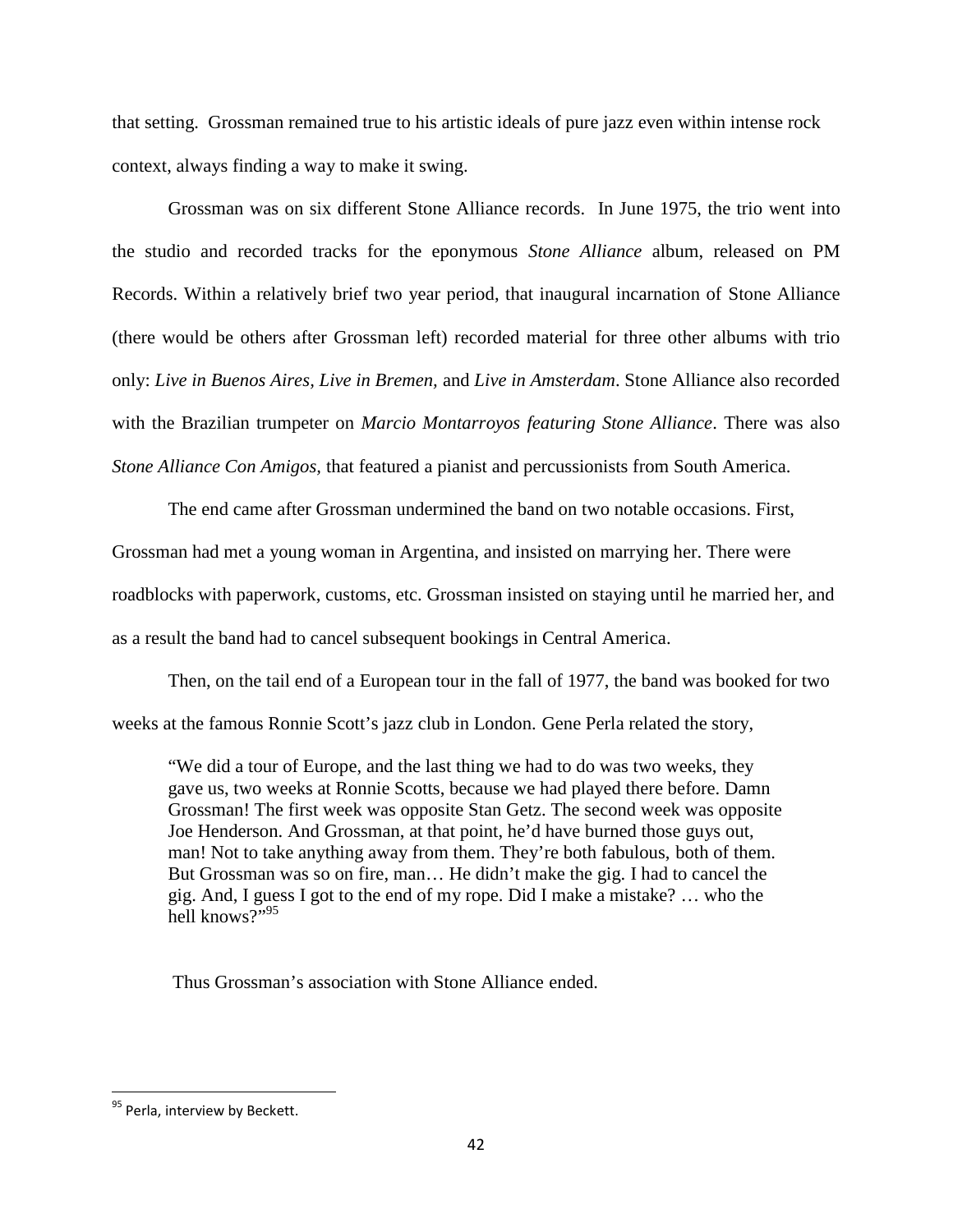### **CHAPTER 10**

### **FINAL THOUGHTS**

Most people who know the music of Steve Grossman think of him as "the Trane guy".

But according to Liebman,

"He was more than that. When you hear *Jack Johnson*, when you hear stuff he played in the loft, and, of course, *The Lighthouse*, you know he was into something unique that could've continued developing—I mean the lines and choice of notes. But he was not that kind of guy. He was just very talented and very good by the time I got to know him. I don't think he sat down and did any sort of deep figuring out of the stuff. He somehow had a way of playing lines that was different than Wayne and Trane, and with a lot of passion, for sure. In my opinion, it could've definitely been a bigger thing if he had taken more responsibility. I'm no expert, but it seems that his lifestyle waylaid him off a path that might've really been innovative—who knows? The plate was full when he walked in during those years with Elvin and Miles, with the great reputation he had." $96$ 

Campbell said of Grossman, "Steve's depth of tenor saxophone in the jazz idiom is something to behold. At that time, anyway, for such a young cat, he had a lot of wisdom about the tenor…. Steve always had a kind of a thing in his tone that had a maturity to it...some deep [stuff] happening in his sound and his time feel..."<sup>97</sup>

Grossman was very influential for several reasons when compared to his peers. The lineage is an important factor. The pedigree of Charlie Parker first, then Sonny Rollins and John Coltrane, is conventionally regarded by aspiring jazz saxophonists to be the direction to take in order to reach the highest levels of playing and expression. These three were the most innovative and explored the limits of the saxophone and the music farther than anyone else. Having a solid foundation in bebop was paramount to Grossman's influence. Having been grounded in the tonal

<sup>96</sup> Liebman, *What It Is*, 123.

<sup>&</sup>lt;sup>97</sup> Campbell, interview by Beckett.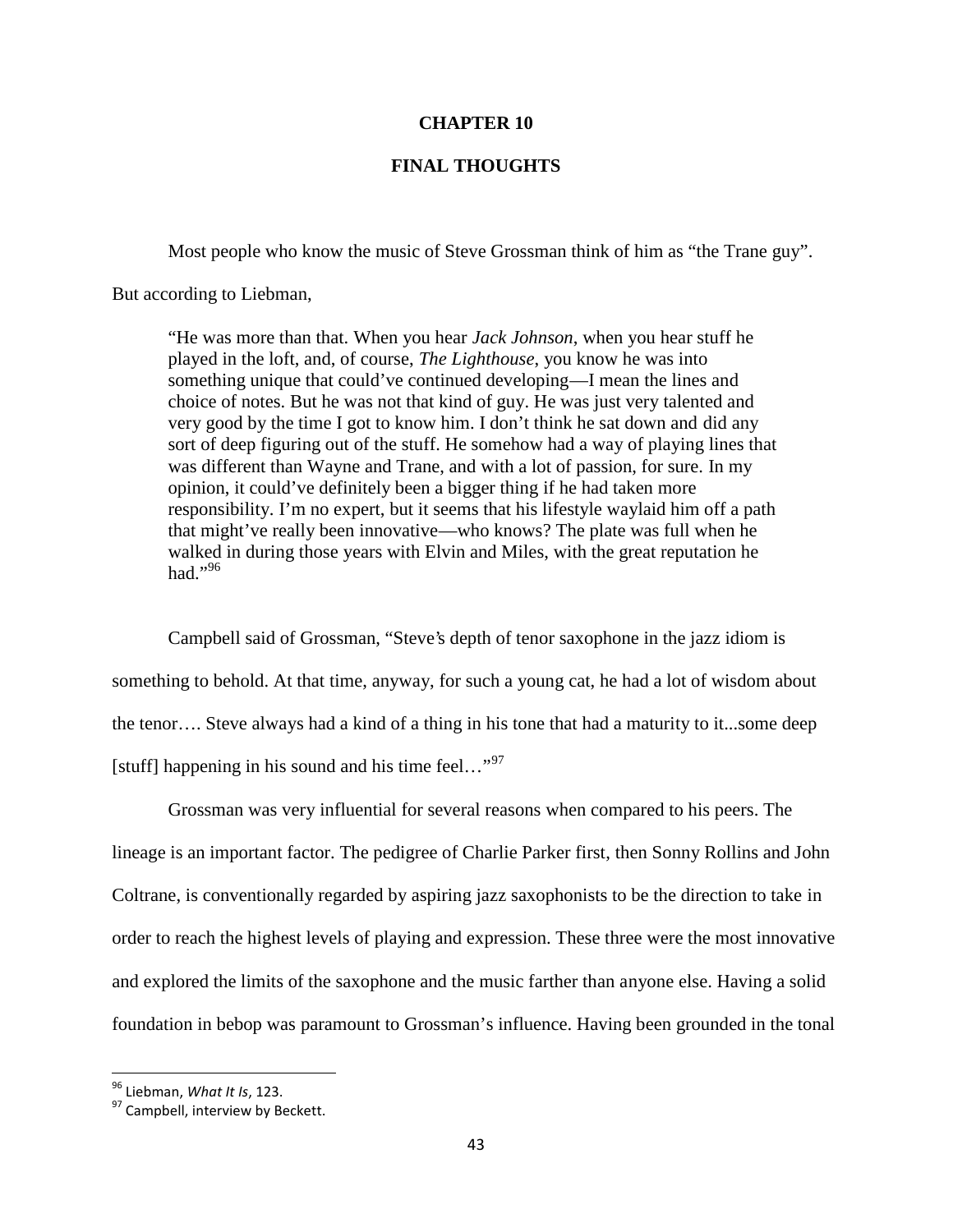aspects of jazz in the context of fast tempos can be considered the starting point for virtuoso innovation, which it can be argued Grossman achieved to a point. The elements that Grossman synthesized to be considered innovative are bebop, modal contexts, avant-garde, and rock-jazz fusion. Coltrane innovated in the first three, but Grossman covered those as well as rock-jazz fusion. Grossman did not invent the context of rock-jazz, but he was the one who carried forward the legacy of John Coltrane in that context with *Some Shapes to Come*, and then with his work in Stone Alliance.

Grossman grew up musically influenced by Charlie Parker. He then evolved stylistically through late Coltrane. By the late 1960s, Grossman's musical maturity (very early by anyone else's standards) coincided with the hard rock and funk that would influence Miles Davis. To play music stylistically with what was happening at that time, Grossman would be playing in an environment of intense expression modeled musically from Coltrane, but modeled stylistically (metaphorically speaking) after Jimi Hendrix through the filter of Miles Davis. This stylistic expression is particularly noticeable on *Some Shapes to Come* and subsequent Stone Alliance recordings, which contained many tracks that are essentially jazz in a rock style.

The raw intense expression combined with elements of rock can be seen as a logical extension of Coltrane. Grossman is so influential because he also brought the highest level of technique and knowledge of the saxophone. He applied those elements to the music itself using the context of the history and tradition of jazz as it was applied to saxophone. There was no skipping of steps from Dixieland to Avant-garde with nothing in between, for example. Grossman studied and covered the styles of Coleman Hawkins, Don Byas, Charlie Parker, Sonny Rollins, and the musically stylistic incarnations of Coltrane from bebop to avant-garde in more or less sequential order. However, the known recordings and available common knowledge of

44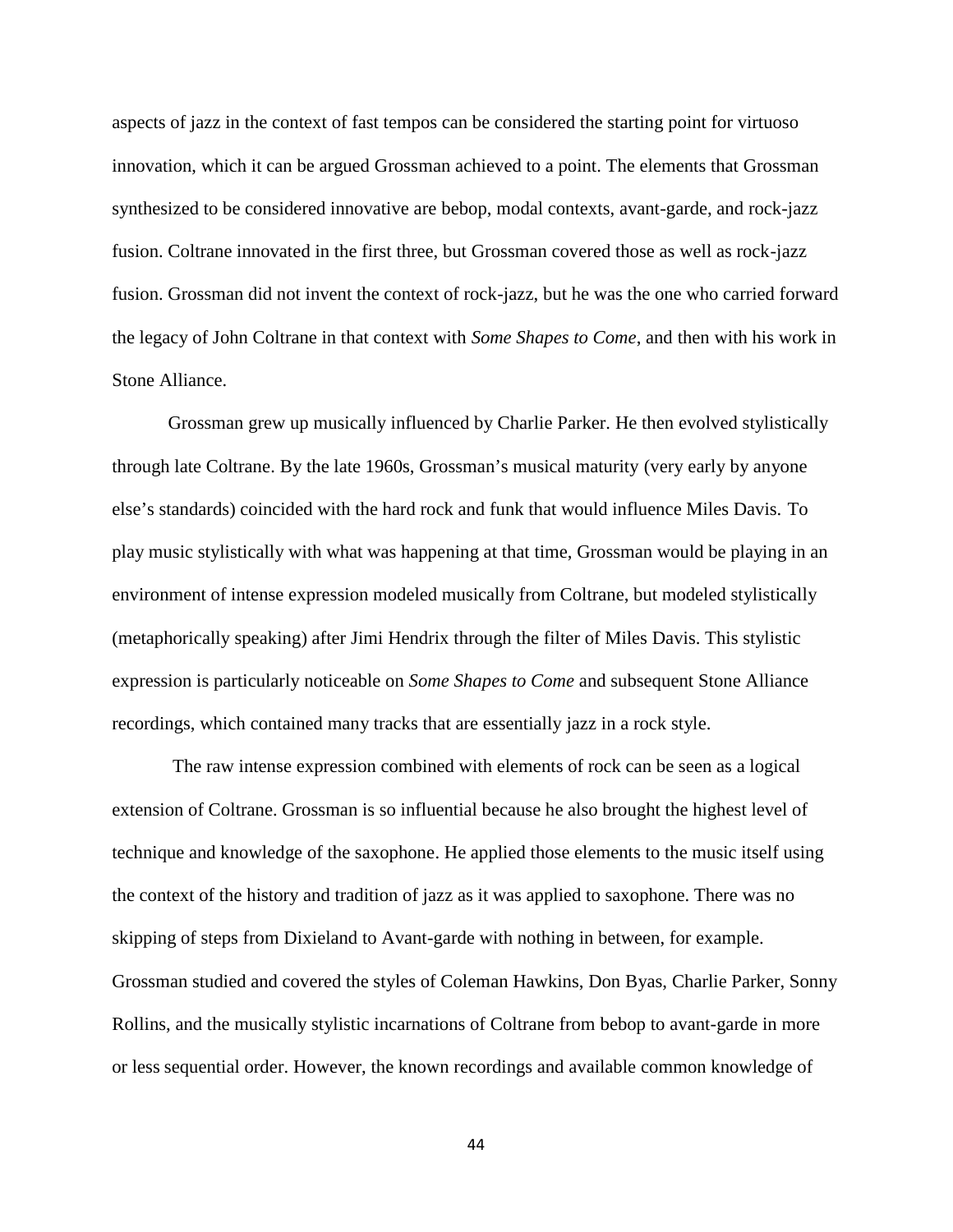Grossman would not reveal this without some digging. To even the fans of Grossman, it is not obvious that he was a "Bird freak"<sup>98</sup> before he discovered Coltrane, because his most famous recordings do not reference that. One of the distinct things about Grossman that puts him above the others is that, like Coltrane, he covered seemingly all of jazz saxophone and pursued it in what many would consider the proper way, playing at the highest levels in conventionally tonal style first before pursuing a more abstract style. To some, there may be disdain for playing repertory instead of pursuing innovation, but in Grossman's case it proves that, when considering the level of playing, he is a virtuoso.

Grossman was important because he adopted the musical innovations of Coltrane and combined them with the stylistic innovations of Miles. Grossman used intense rock as a vehicle for jazz with Stone Alliance, which was distinctive. Coltrane's innovations involved a revolution in how to play the tenor saxophone. Coltrane explored new techniques such as false fingering, using the overtone series to achieve different harmonics, and effects that don't necessarily express notes in harmonic contexts. Coltrane was exploiting the physical characteristics and acoustics of the tenor saxophone to create new sounds and effects, and Grossman followed that example. Campbell stated that "it's really hard…to build on that and to take it further. You can get onto it and learn from going there as much as one can, which is what Dave [Liebman] and Steve [Grossman] were doing in that band [Elvin Jones quartet]."<sup>99</sup>

There were historical and personal elements of when Grossman was influential which can be seen as even more remarkable. He was very young by any objective standard when he achieved such a great deal. It's mind-boggling to realize that he was just twenty-six when he left Stone Alliance in 1977. He had already recorded on several albums with Miles Davis and Elvin

<sup>98</sup> Gross, L.

<sup>99</sup> Campbell, interview by Beckett.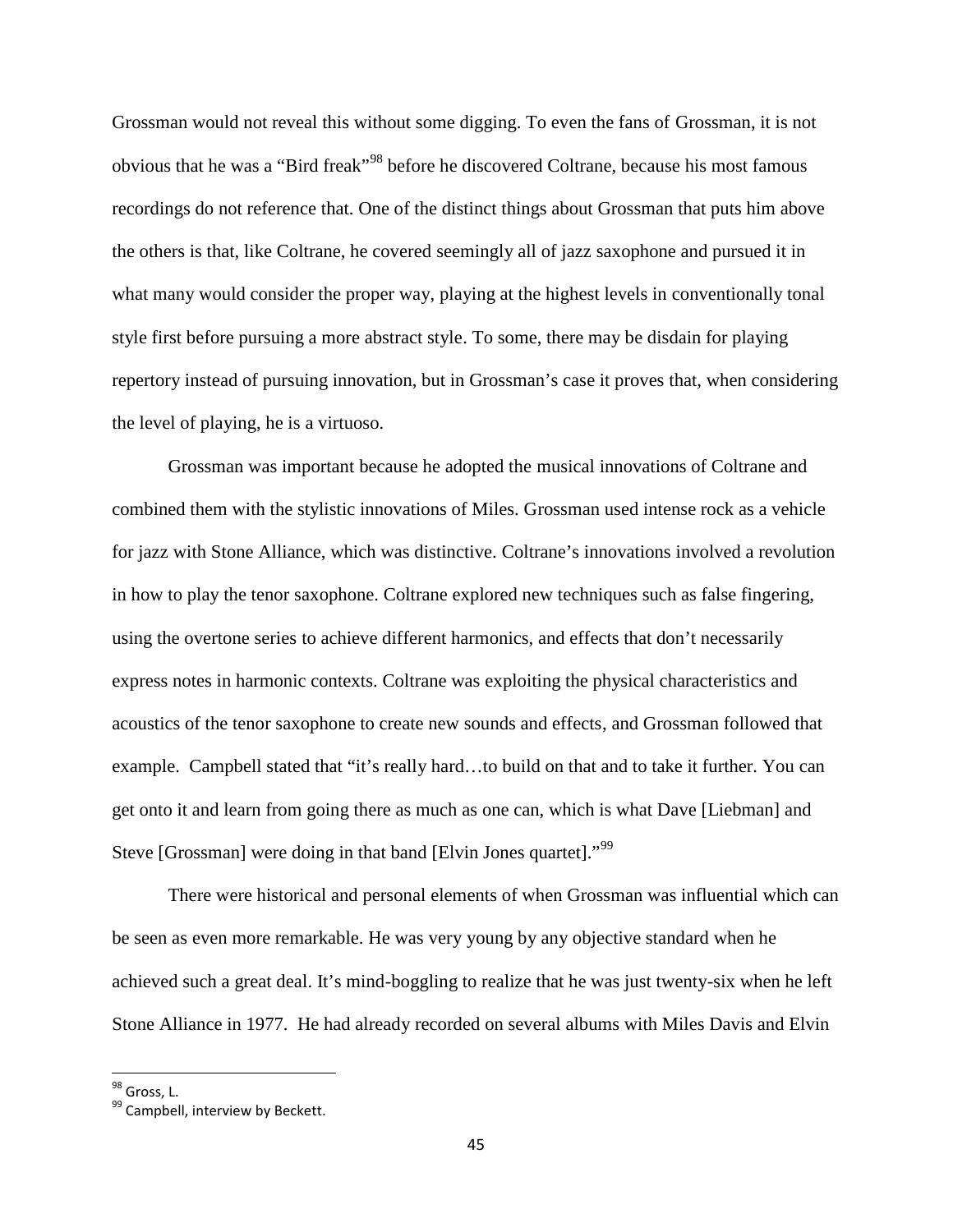Jones. He was twenty one when *Live at the Lighthouse* was recorded in 1972. He was only twenty two when *Some Shapes to Come* was recorded.

Talent can be called the ability to process and internalize complex information and then express it outwardly. Grossman did that at a very early age and in an individual way, which might encourage some to consider him a genius.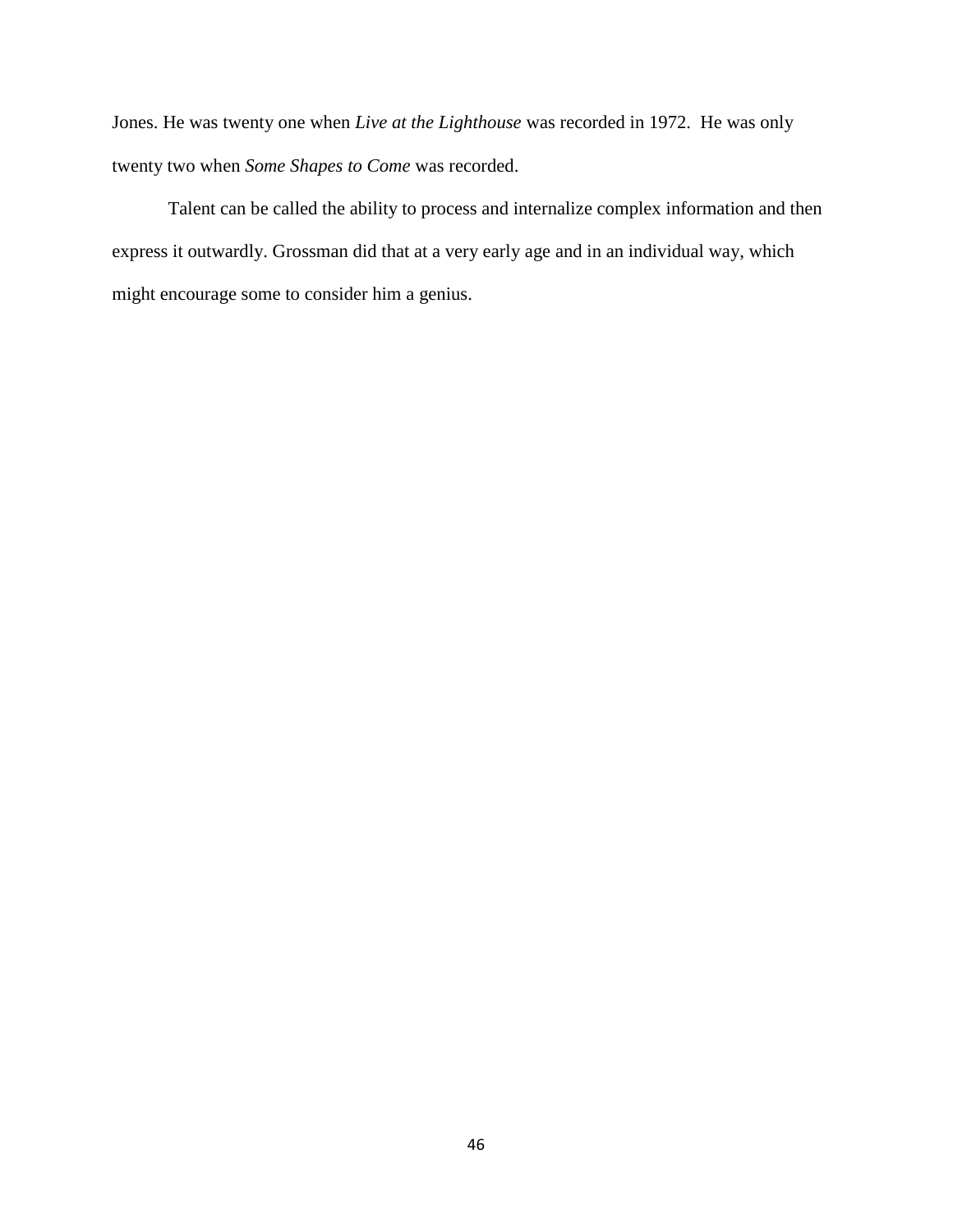#### **SOURCES**

- Belden, Bob and Michael Cuscuna. Liner Notes. *The Complete Bitches Brew Sessions*. Columbia C4K 65570, 1998, compact discs.
- Carr, Ian. *Miles Davis: The Definitive Biography.* New York: Thunder's Mouth Press, 1998.
- Campbell, Gary. Telephone Interview by Jonathan Beckett, January 19, 2012.
- Chinen, Nate. *A Stylistic and Geographical Traveler Savors His Homecoming*, published November 22, 2009, accessed March 17, 2013, http://www.nytimes.com/2009/11/23/arts/music/23gross.html
- Cuscuna, Michael and Bill Milkowski, Liner Notes. *The Complete Jack Johnson Sessions*. Columbia/Legacy C5K 86359, 2003, compact discs.
- Feather, Leonard and Ira Gitler, eds. *The Biographical Encyclopedia of Jazz*. Oxford: Oxford University Press, 1999.
- Gilbert, Mark. "Steve Grossman," *Jazz Journal International* 49/1 (1996): 11, 13.
- Gross, Laurel. *Steve Grossman*, published November 21, 2008. http://www.allaboutjazz.com/php/article.php?id=30560
- Hazell, Ed. "Free Life Communication," in *Sunrise Studio:All Music is Greater Than the Sum of Our Selves,* accessed March 17, 2013, http://www.daveliebman.com/earticles1.php?DOC\_INST=15
- Levitt, Al. "Steve Grossman," *Jazz Magazine* (Fr.) 415 (1992): 26-9.
- Liebman, David. Telephone Interview by Jonathan Beckett, January 19, 2013.
- Liebman, David. "Liner Notes to The Complete Blue Note Elvin Jones Sessions Mosaic Box Set," introduction to *The Lighthouse Omnibook: David Liebman and Steve Grossman, Transcribed from Elvin Jones' 'Live at the Lighthouse'*. The System, 2005. Accessed March 18, 2013, http://www.lighthouseomnibook.com/Lieb.pdf
- Liebman, Dave. *What It Is: The Live of a Jazz Artist*, edited by Lewis Porter. Lanham MD: Scarecrow Press, 2012.
- Lord, Tom. *The Jazz Discography*, Version 8.0 (West Vancouver, B.C.: Lord Music Reference, 2007). CD-ROM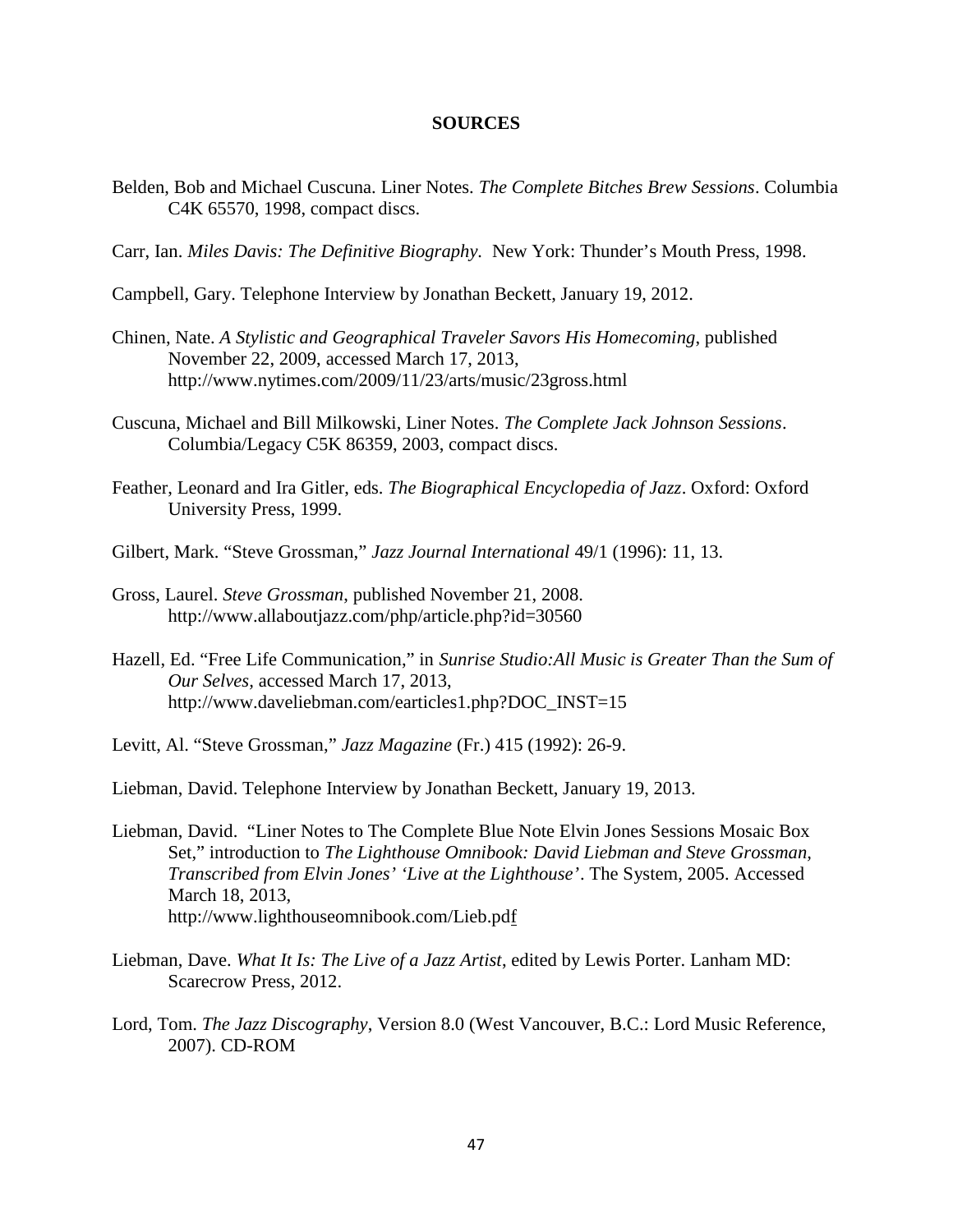- Pace, Brian. *The Pace report: "New York Homecoming State of Mind", The Steve Grossman Interview,* uploaded September, 2010, accessed March 17, 2013, http://www.youtube.com/watch?v=BRkF5ZeLvJo
- Perla, Gene. Interview by Charles Blass, "Jazz Profiles," WKCR 89.9 FM, New York, April 6, 2008.
- Perla, Gene. Interview by Jonathan Beckett, Louisville Kentucky, January 5, 2012.
- Memoli, Danilo. *Steve Grossman,* last modified October 10, 2002. www.jazzitalia.net/quellaseracon/stevegrossman\_eng.asp
- Tingen, Paul. *Miles Beyond: The Electronic Explorations of Miles Davis, 1967-1991.* New York: Billboard Books, 2001.
- Wettre, Petter, ed. *The Lighthouse Omnibook: David Liebman & Steve Grossman, Transcribed From Elvin Jones' 'Live at the Lighthouse'*. http://www.lighthouseomnibook.com: The System, 2005.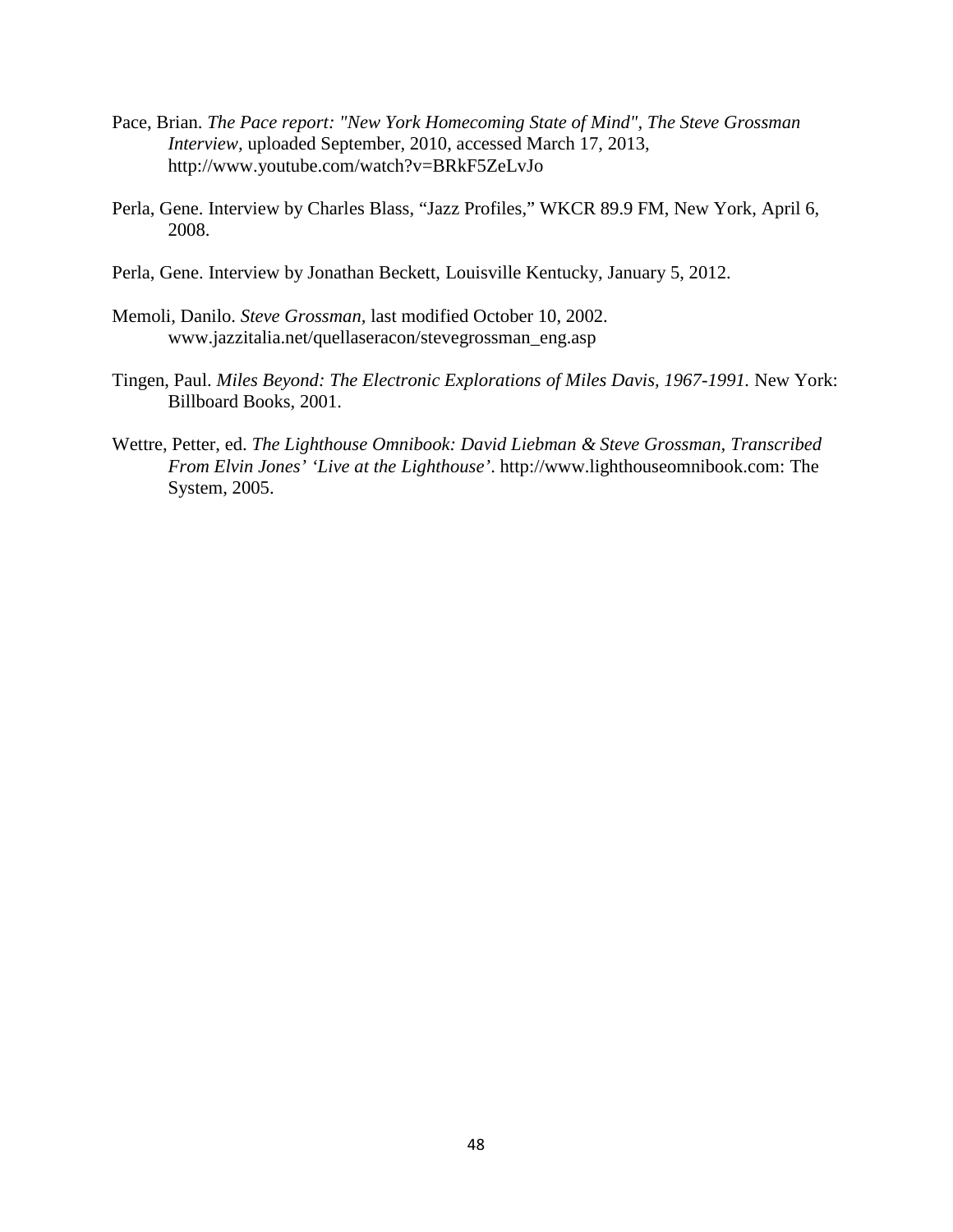### **APPENDIX A**

### **DISCOGRAPHY**

## **STEVE GROSSMAN 1968-1977**

#### 1968

Weldon Irvine. *Weldon and the Kats* (1968). Love'n'Haight LHLP007

#### 1969

Miles Davis. *Big Fun.* (1974). Columbia 4-45090. (sessions recorded on **November 19 and November 28, 1969** were included on *Big Fun*, released April 19, 1974)

### 1970

Miles Davis. *Directions*. (1981) Columbia KC236474 "Willie Nelson" recorded **Feb. 27, 1970**

- Terumasa Hino. *Journey to Air.* (1970) Canyon (Jap) CAT1001. **March, 1970**.
- Miles Davis. **March 3, 1970**. "Big John". Included on *Big Fun*. **March 20, 1970**. Unreleased session.
- Terumasa Hino. *Alone Together*. (1970) Takt (Jap) XMS 10027 **April 6 & 7, 1970.**
- Miles Davis. *A Tribute to Jack Johnson*. (1971) Columbia CK47036 **April 7, 1970.** [released Feb. 24, 1971]
- Miles Davis. *Black Beauty: Miles Davis At Fillmore West*. (1997) Columbia C2K65138 **April 10, 1970.** [Released Japan 1973, USA 1997]
- Miles Davis. *Get Up With It.* (1974). Columbia KG33236 **May 19, 1970**
- Miles Davis. *Live/Evil.* (1971). Columbia C30954 **June 3 & 4, 1970**
- Miles Davis. *Miles Davis at Fillmore.* (1970) Columbia G30038 **June 17-20, 1970.**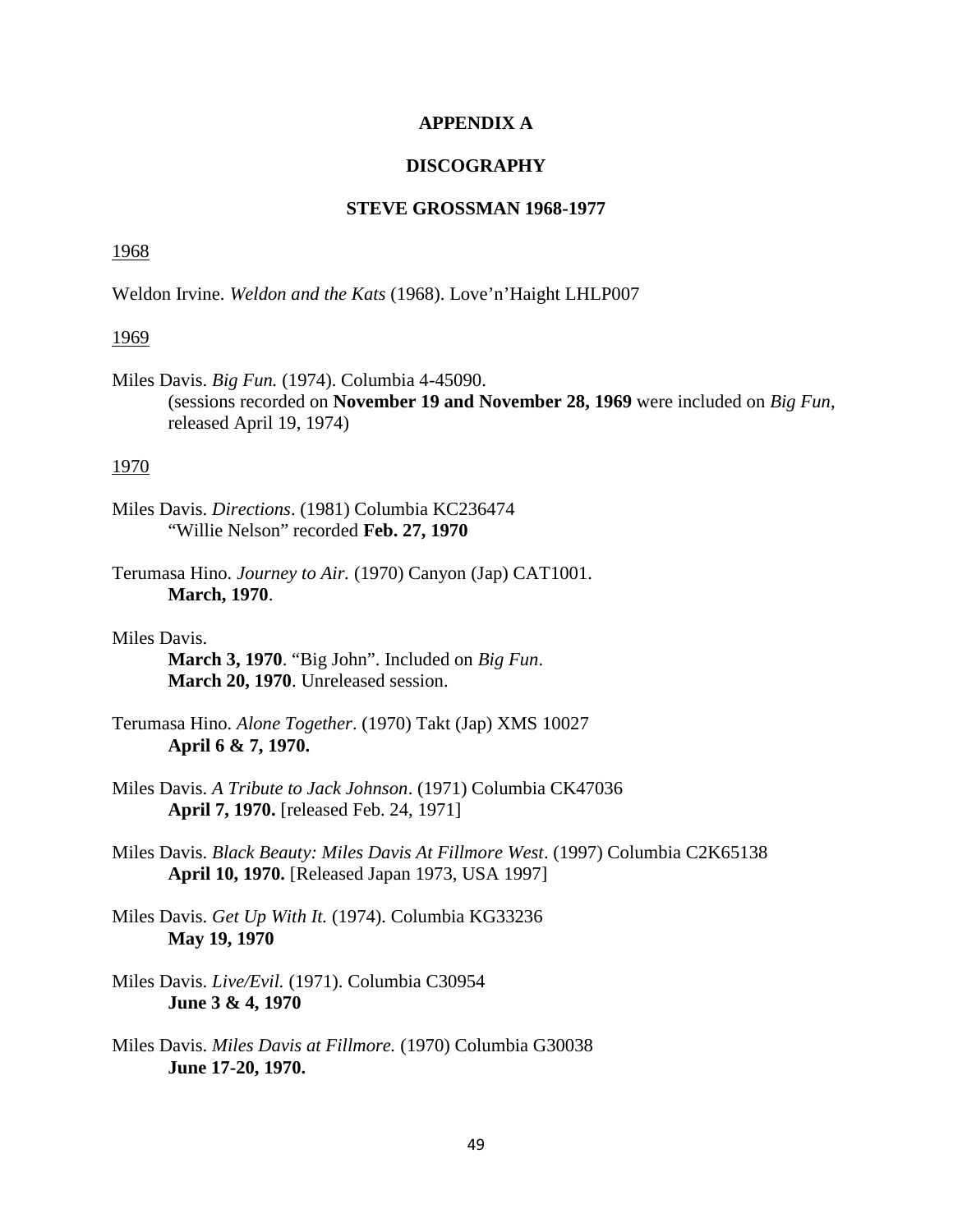Chick Corea. *The Sun.* (1970) Express/Toshiba (Jap) ETP-9016 **September 14, 1970**

## 1971

Elvin Jones. *Merry Go Round*. (1972) Blue Note BST 84414 **December 15, 1971**

### 1972

- Elvin Jones. *Mr. Jones.* (1973) Blue Note BN-LA110-F **July 12 & 13, 1972**
- Elvin Jones. *Live at the Lighthouse*. (1972) Blue Note BN-LA015-G2 **September 9, 1972**
- Elvin Jones Quartet. *Jazz Jamboree '72*. (1972) Muza (Poland) XL0929 **October 20, 1972**

### 1973

- Teruo Nakamura. *Unicorn.* (1973) Three Blind Mice (Japan) TBM-18 **May 18 & June 8, 1973** (recorded in NY)
- Elvin Jones. *The Prime Element.* (1976) Blue Note BN-LA506-H2 **July 24 & 25, 1973**
- Steve Grossman. *Some Shapes to Come*. (1973) P.M. Records PMR002 **September 4, 5 & 6, 1973**

### 1974

Dizzy Reece. (1974?) Honey Dew HD6619

- Steve Grossman Quintet. *Jazz Confronto 23*. (1975) Horo (Italy) 101-23 **June 6, 1974** (Lord) [April 6, 1975 according to hororecords.blogspot.com—recorded at Titania Studios, Rome, Italy]
- Elvin Jones. *Mr. Thunder*. (1975) EastWest (Sweden) EWR 7501 **September 29, 1974** (recorded in Kumla, Sweden)